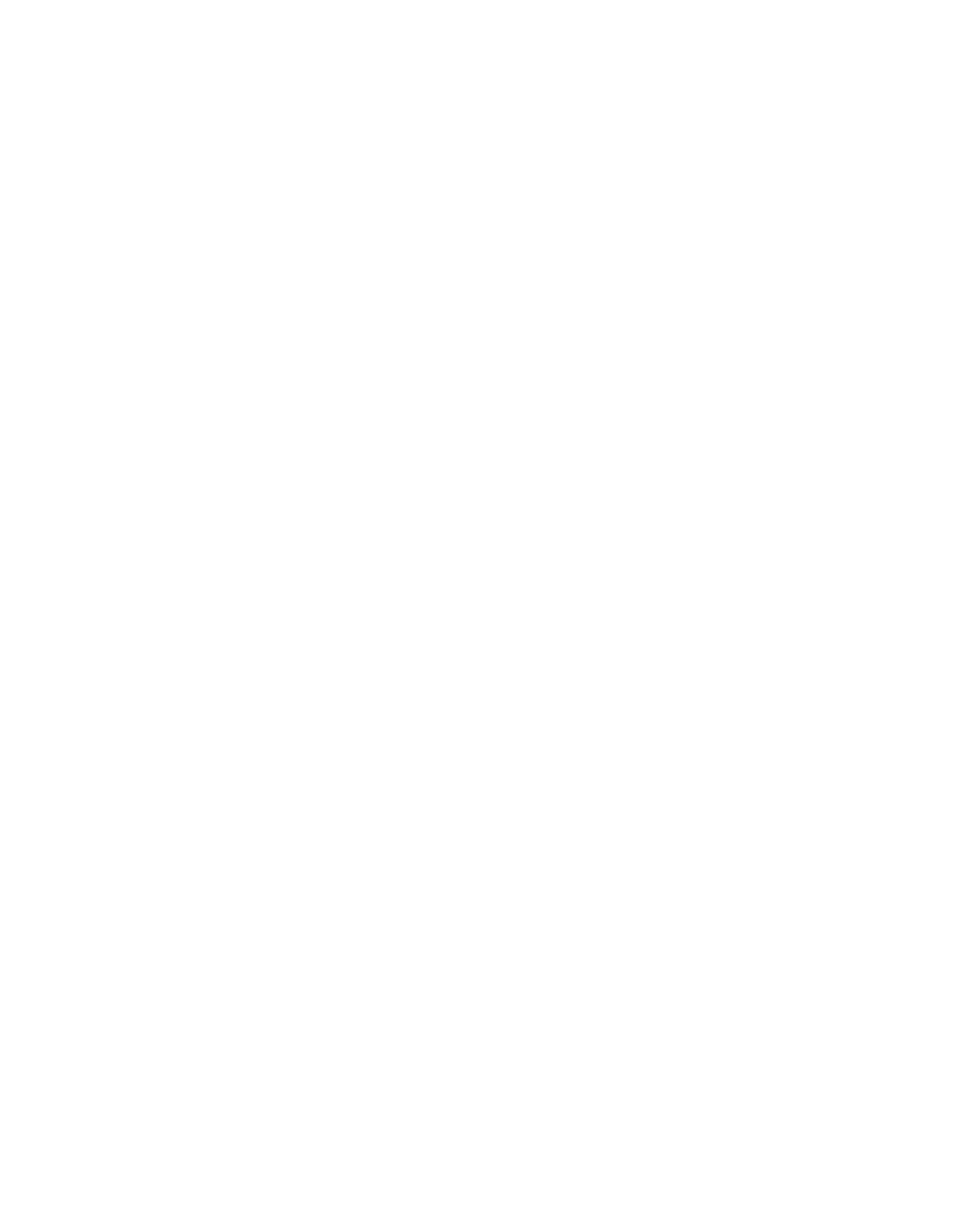## **Contents**

| A.1        |                                                                                        |
|------------|----------------------------------------------------------------------------------------|
| A.2        |                                                                                        |
| A.3        |                                                                                        |
| A.4        |                                                                                        |
| A.5        |                                                                                        |
|            |                                                                                        |
| B.1        |                                                                                        |
| B.2        |                                                                                        |
| B.3        | Risk management system including the own risk and solvency assessment 12               |
| B.4        |                                                                                        |
| B.5        |                                                                                        |
| B.6        |                                                                                        |
| <b>B.7</b> |                                                                                        |
| B.8        |                                                                                        |
| C.         |                                                                                        |
| C.1        |                                                                                        |
| C.2        |                                                                                        |
| C.3        |                                                                                        |
| C.4        |                                                                                        |
| C.5        |                                                                                        |
| C.6        |                                                                                        |
| C.7        |                                                                                        |
|            |                                                                                        |
| D.1        |                                                                                        |
| D.2        |                                                                                        |
| D.3        |                                                                                        |
| D.4        |                                                                                        |
| D.5        |                                                                                        |
| Е.         |                                                                                        |
| E.1        |                                                                                        |
| E.2        | Solvency Capital Requirement ("SCR") and Minimum consolidated Group SCR 26             |
| E.3        | Use of the duration-based equity sub-module in the calculation of the Solvency capital |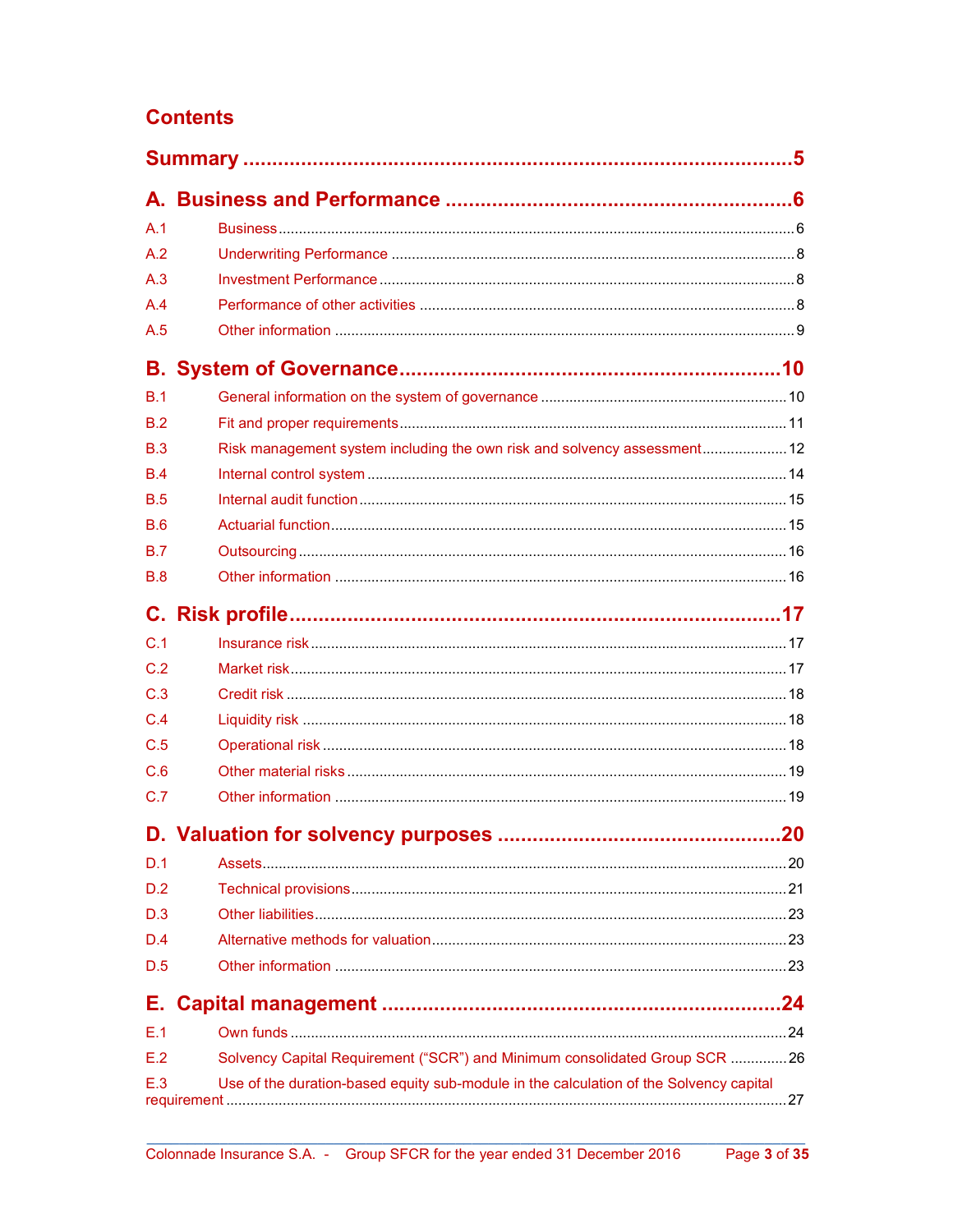| E.6 |                                                                                   |  |
|-----|-----------------------------------------------------------------------------------|--|
| E.5 | Non-compliance with the SCR or minimum consolidated Group SCR during the period27 |  |
| F.4 |                                                                                   |  |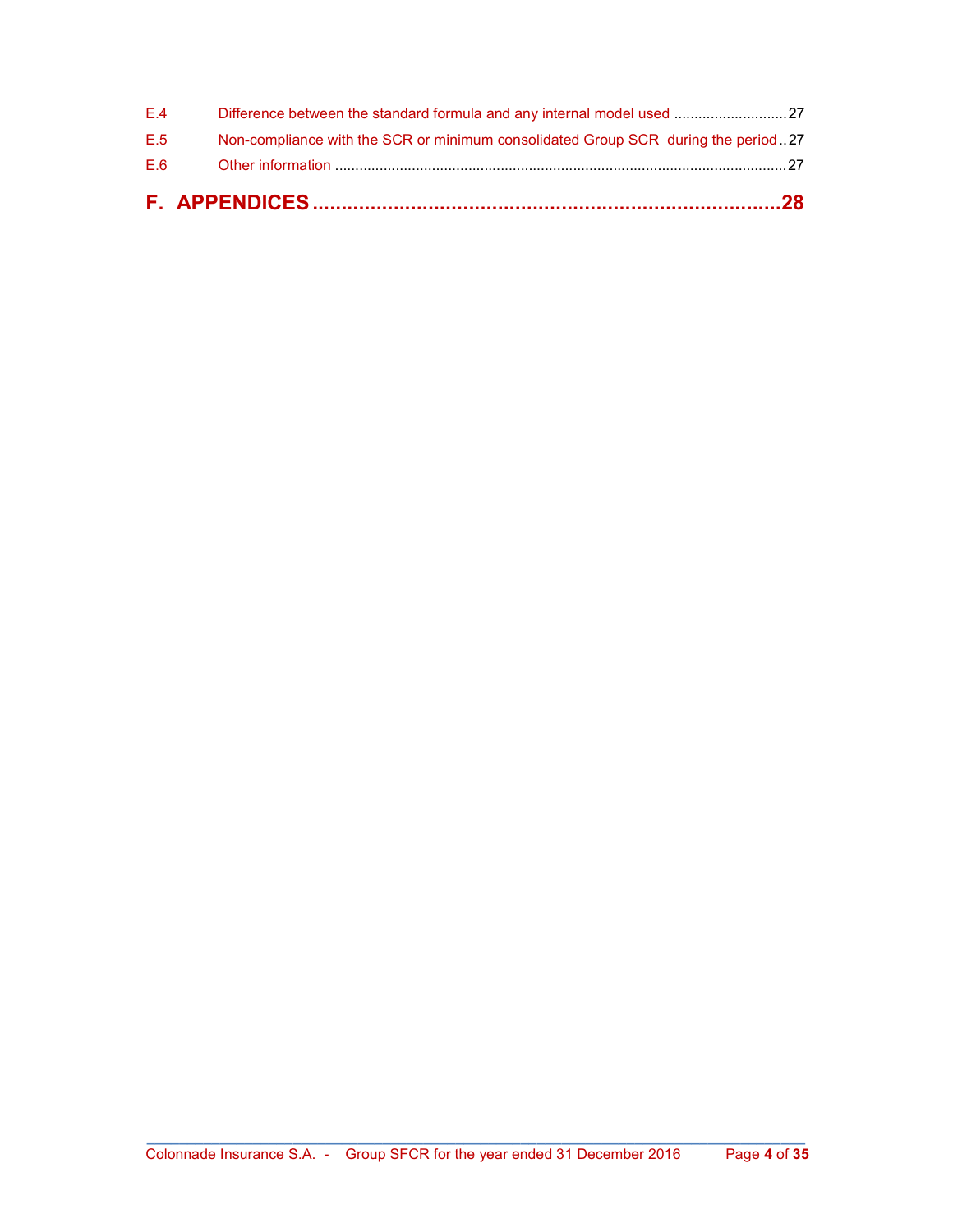## Summary

#### Purpose of report

The Solvency II regulations came into effect on 1 January 2016 and require new reporting and public disclosure arrangements to be implemented by insurance companies within the European Union. This document is the first version of the Group Solvency and Financial Condition Report ("SFCR") that is required to be prepared annually by the group which comprises Colonnade Insurance S.A. ("the Company") and its subsidiary, TIG (Bermuda) Ltd. ("TIG Bermuda" and together "the Group").

#### A. Business and Performance

As TIG Bermuda has not written any (re)insurance business for the last number of years, this section summarises how the Company operates and how it has performed since commencing underwriting operations through branches established in Hungary, Slovakia and the Czech Republic during the first half of 2016. The Company's financial year runs to 31 December and it reports its results in Euro.

#### B. System of Governance

Given the nature of TIG Bermuda (as described in section A.1), the system of governance described relates to that in place within the Company. The Company maintains a strong framework for the control and management of the business. This section describes the key committees and functions which serve to provide sound and prudent management of our operations.

#### C. Risk profile

This section provides information regarding our risk management processes, for each of the principal risks faced by the Group.

#### D. Valuation for solvency purposes

The Solvency II regulations require the Group to value assets and liabilities on a different basis to that used in the GAAP financial statements when assessing its solvency requirements. This section describes the main methods and assumptions used in the valuation.

#### E. Capital management

The Group holds capital, in excess of its regulatory requirements, to maintain its ability to pay its policyholders even if extreme events materialise. In order to assess its regulatory Solvency Capital Requirement, the Group uses the standard formula specified in the Solvency II legislation. This section summarises the capital held to meet the Group's solvency requirement.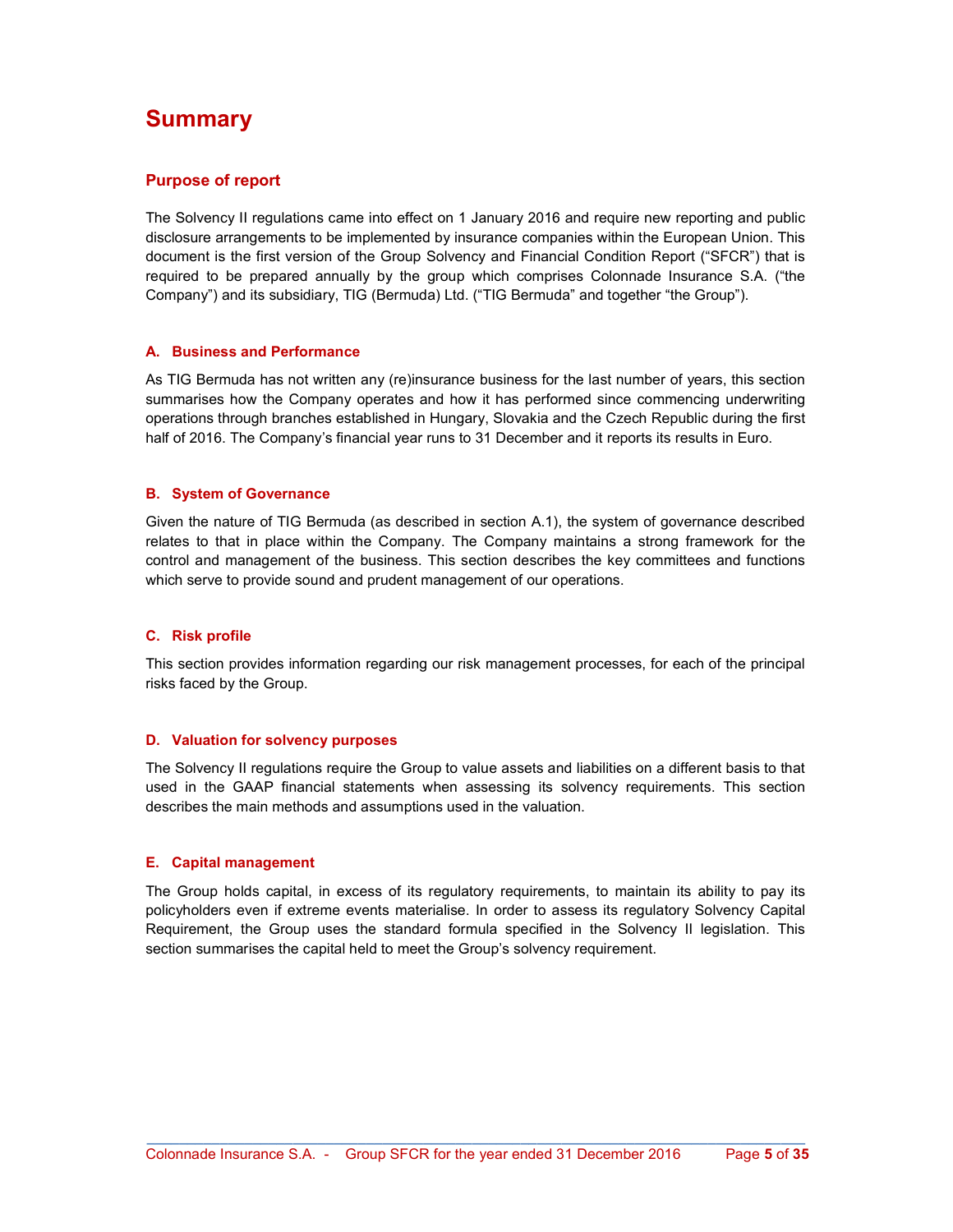## A. Business and Performance

## A.1 Business

#### i. Business profile

Colonnade Insurance S.A. ("the Company") is a Luxembourg insurer which is authorised to write all classes of non-life insurance business with the exception of class 10 (motor vehicle liability).

Through its branches, the Company offers a wide range of non-life insurance products, through personal and corporate lines, including property and liability insurance, household insurance, motor insurance (own damage),  $GAP<sup>1</sup>$  insurance and travel and accident insurance.

The Company's guiding principle is to underwrite "quality" business and not to necessarily look for "volume". Premium writings will be reduced in circumstances where unfavourable market conditions exist or when pricing does not compensate for the risk assumed.

TIG (Bermuda) Ltd. ("TIG Bermuda") is an insurance company authorised in Bermuda which has not written any new or renewing insurance business for at least the last 7 years. At 31 December 2016, its net assets comprise a cash / investment portfolio of approximately EUR 1 million (with accruals of an immaterial value and nil technical liabilities). The Company's 100% ownership share of TIG Bermuda represents its only direct or indirect participating interest.

#### ii. Significant business events

#### Acquisition of QBE's Hungarian, Slovakian and Czech businesses

On December 16, 2014, Fairfax Financial Holdings Limited ("Fairfax") entered into an agreement with QBE Insurance (Europe) Limited (''QBE'') to acquire QBE's insurance operations in the Czech Republic, Hungary and Slovakia (the "QBE insurance operations"). Fairfax is described overleaf.

A new Luxembourg insurer, Colonnade Insurance S.A., was established by Fairfax in July 2015 and branches of Colonnade were established in each of the Czech Republic, Hungary and Slovakia during the fourth quarter of 2015. The business and renewal rights of QBE's Hungarian, Czech and Slovakian insurance operations were transferred to the Company on February 1, 2016, April 1, 2016 and May 2, 2016 respectively. On these respective dates, the staff working in the QBE branches transferred to Colonnade.

#### Acquisition of the renewal rights to AIG's businesses in Hungary, Slovakia, Czech Republic, Poland, Bulgaria and Romania

In October 2016, it was announced that Fairfax will acquire renewal rights for the portfolio of local business written by the operations of American International Group, Inc. ("AIG") in Bulgaria, Czech Republic, Hungary, Poland, Romania, and Slovakia (the "AIG business") and assume AIG's employees and certain operating assets in these countries.

It is intended that this business will be underwritten by the Company.

The transactions with respect to Czech Republic, Hungary and Slovakia closed in April 2017; the Bulgarian transaction closed in May 2017 and the transactions with respect to the remaining countries are expected to close during the course of 2017.

 <sup>1</sup> GAP insurance covers the difference between the actual cash value of a vehicle and the balance owed on the financing (car loan, lease, etc.).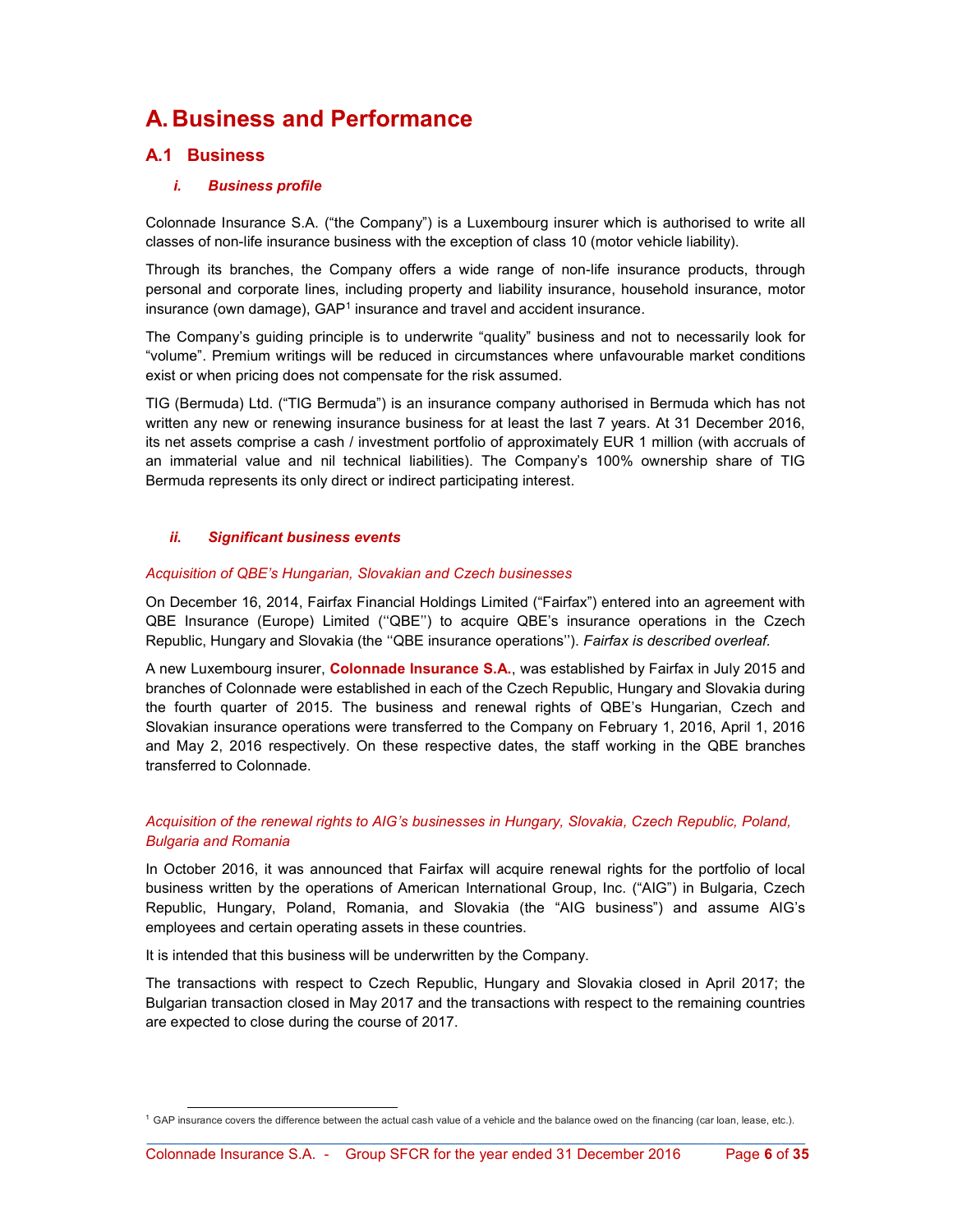#### iii. Capital and solvency cover

The Group's SCR (standard formula) cover ratio stood at 136% at 31 December 2016. In order to maintain solvency levels whilst writing the AIG business, a schedule of further proposed capital injections during 2017 and 2018 has been established. During 2017 to date, further capital of EUR 46.0 million (cash) has been injected into the Company, consistent with the schedule.

#### iv. About Fairfax

The Company's shareholder is Fairfax Luxembourg Holdings S.àr.l., a company registered in Luxembourg.

The Company's ultimate parent is Fairfax Financial Holdings Limited ("Fairfax"), a major Canadian holding company whose common shares are listed on the Toronto Stock Exchange, and whose address is 95 Wellington Street West, Suite 800, Toronto, Ontario M5J 2N7, Canada.

Fairfax, through its subsidiaries, has an international insurance and reinsurance business which has a global underwriting reach with longstanding relationships and a broad product range. At each of its subsidiaries there is an experienced management team focused on underwriting discipline and prudent reserving. Management at these companies are committed to Fairfax's goals of underwriting profitability.

Fairfax (http://www.fairfax.ca/) is described in summary detail below:

- Significant player in the P&C industry with US\$9.5 billion in gross premium, US\$8.5 billion in equity capital and over 10,000 employees (as at 31 December 2016).
- Strong long-term relationships developed over 30 years and multiple cycles.
- Global territorial reach in both insurance and reinsurance underwriting offices in over 30 countries.
- Over 140 discrete underwriting profit centers through our network of companies.
- Developed footprint in emerging markets (India, China, MENA, Brazil, South East Asia).
- Fairfax culture is well known and respected within the industry.

Fairfax's diversified operating platform is illustrated below:



\$8.1 Billion in Net Premiums Written (2016)



\_\_\_\_\_\_\_\_\_\_\_\_\_\_\_\_\_\_\_\_\_\_\_\_\_\_\_\_\_\_\_\_\_\_\_\_\_\_\_\_\_\_\_\_\_\_\_\_\_\_\_\_\_\_\_\_\_\_\_\_\_\_\_\_\_\_\_\_\_\_\_\_\_\_\_\_\_\_\_\_\_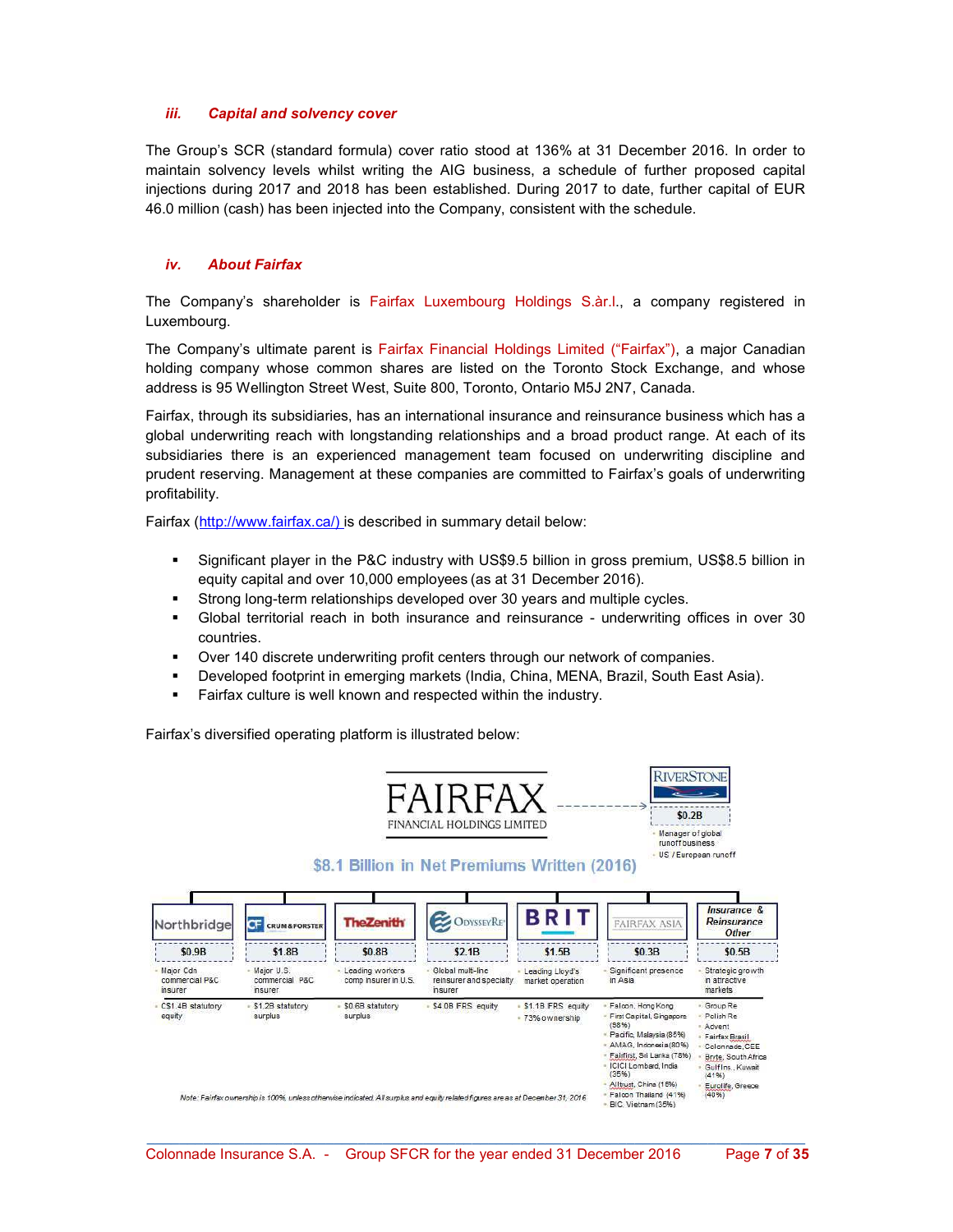From a European Union perspective, Fairfax has well established (re)insurance operations in the United Kingdom via its Lloyd's platforms (Brit, Advent and Newline), a London branch of Odyssey Re and the RiverStone run-off operations. The remaining European (re)insurance operations comprise Polish Re (Poland), branches of Odyssey Re in Paris and Stockholm, as well as Colonnade in Luxembourg (with existing branches in Slovakia, Hungary and Czech Republic and branches to be established in Poland, Romania and Bulgaria).

#### v. Summary Financial Performance

The Group's summary income statement for the year ended 31 December 2016 is set out below:

| <b>Income Statement (EUR'000)</b> | 2016      |
|-----------------------------------|-----------|
| Net earned premium                | 7,516     |
| Claims Incurred                   | (2,976)   |
| Net operating expenses            | (13, 478) |
| <b>Underwriting result</b>        | (8,938)   |
| Other income and charges          | (340      |
| Loss before tax                   | (9,278)   |
| Taxes                             | (80)      |
| Loss for the financial period     | (9.358    |

The loss for the financial year reflects the start-up nature of the Company's operations.

## A.2 Underwriting Performance

The Company established branches in Hungary, the Czech Republic and Slovakia and commenced writing business in Hungary on 1 February 2016, in the Czech Republic on 1 April 2016 and in Slovakia on 2 May 2016.

During 2016, the Company wrote total gross premiums of EUR 16.7 million (across its three established branches in Hungary, Slovakia and Czech Republic). The premium volumes and combined ratio of 218.2% reflects the start-up nature of the Company's operations.

Given the start-up nature of the Company's operations, a commentary on the performance by line of business or territory is not considered meaningful.

## A.3 Investment Performance

As at 31 December 2016, the Group's investment portfolio was held entirely in cash (circa EUR 24.1 million), as was the case throughout the entire period. Reflecting the prevailing low interest rate environment, the investment return recorded during the period was not significant.

## A.4 Performance of other activities

There are no other activities to disclose.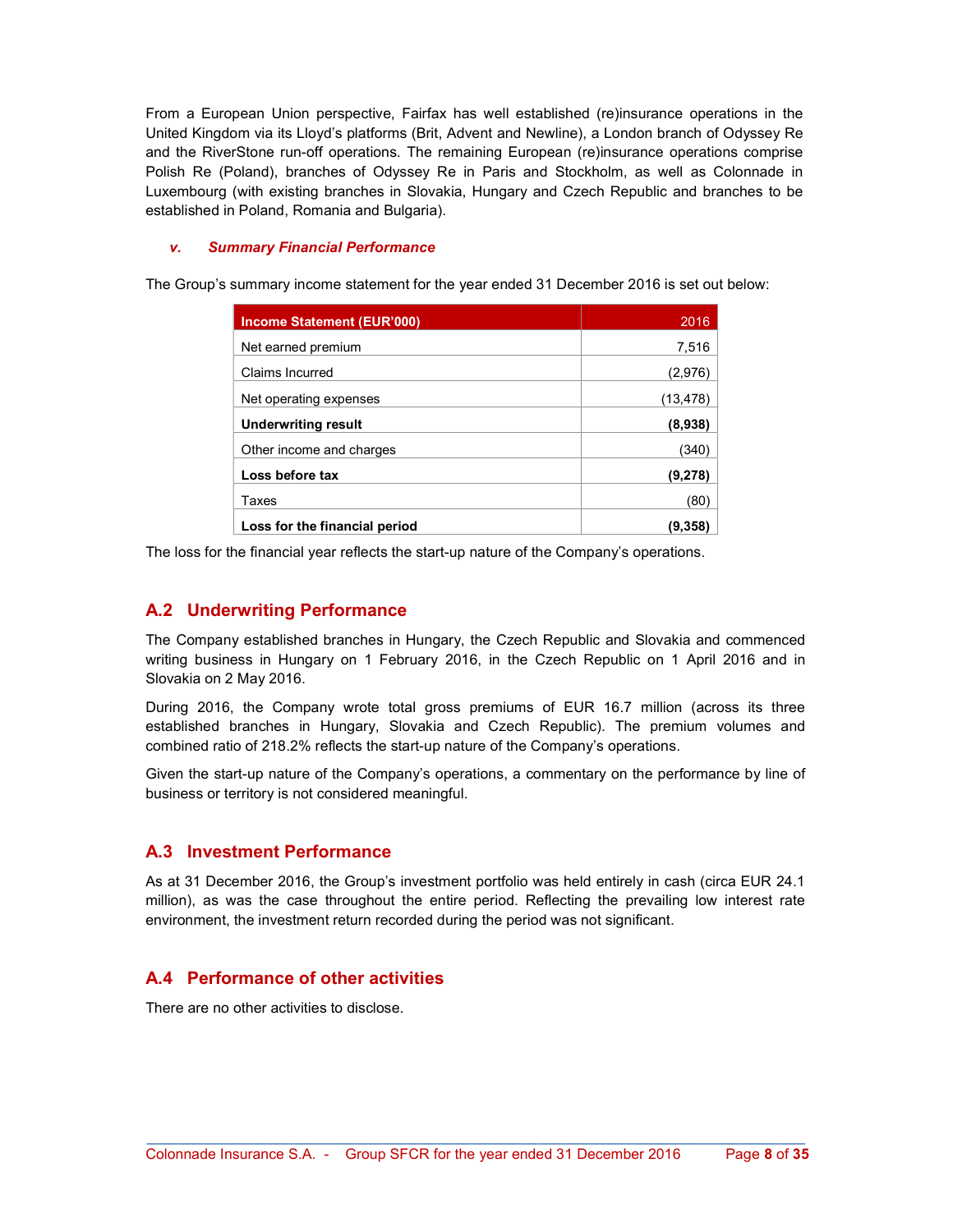## A.5 Other information

#### i. Guarantee from Fairfax

The Company benefits from a guarantee provided to it by Fairfax, under which it guarantees the performance of all (re)insurance business written by the Company. Under the terms of this agreement, Fairfax undertakes to pay all valid claims in the event of insolvency of the Company. The agreement remains in force until and automatically terminates on 31 December 2017 (unless renewed or extended by Fairfax) and covers all policies issued or renewed prior to the date of termination of the agreement.

#### ii. Supervisory Authority

The Company is regulated in Luxembourg by the Commissariat aux Assurances ("CAA") whose address is 7, boulevard Joseph II, L-1840 Luxembourg. TIG Bermuda is regulated by the Bermuda Monetary Authority ("BMA") whose address is BMA House, 43 Victoria Street, Hamilton HM12, Bermuda.

#### iii. Auditor

The Company's auditor is PwC whose address is 2 Rue Gerhard Mercator, 2182 Luxembourg.

#### iv. Employees

The average number of staff employed across the Company's operations in Luxembourg, Hungary, Slovakia and the Czech Republic during 2016 was 175. TIG Bermuda does not have any employees.

#### v. Head office address

The Company's head office address is Rue Eugene Ruppert 20, L-2453 Luxembourg, R.C.S. Luxembourg B 61 605. TIG Bermuda's registered office is Canon's Court, 22 Victoria Street, Hamilton HM EX Bermuda.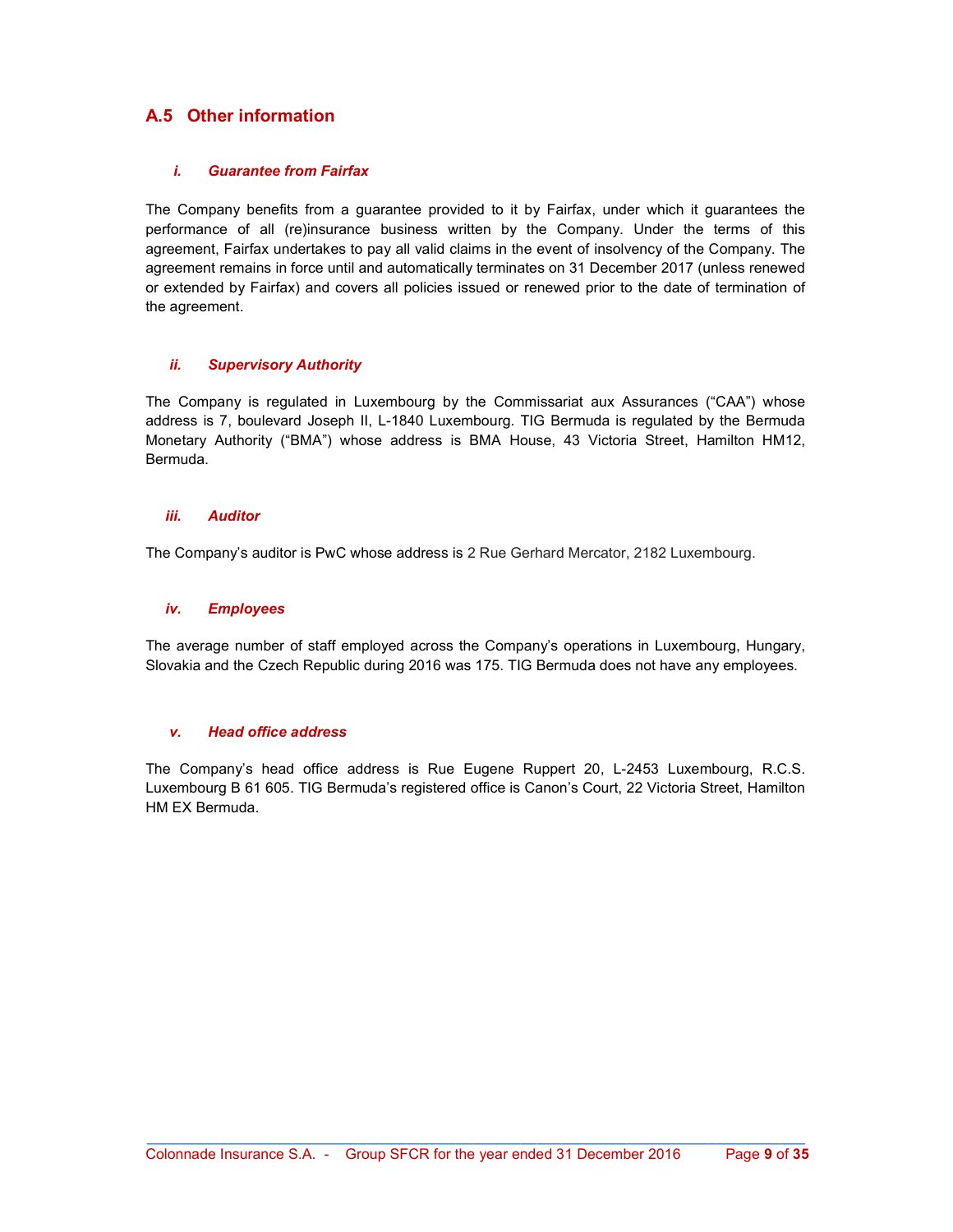## B. System of Governance

## B.1 General information on the system of governance

#### i. Introduction

Given the nature of TIG Bermuda (as described in section A.1), the system of governance described within section B relates to that in place within Colonnade Insurance S.A. (the "Company").

The Company has implemented a system of governance which provides for sound and prudent management. Risk management, compliance, internal audit and actuarial functions which are consistent with the needs of Company's operations have been established. The Company's staff and directors have the skills, knowledge and expertise to fulfil their allocated responsibilities. The system of governance is therefore considered proportionate to the nature, scale and complexity of the Company's business.

#### ii. Management and Governance Structure

The Company has a Board and, currently, four board committees being the Reserving Committee, Underwriting Committee, Investment & Foreign Exchange Committee and the Risk Management Committee (together with a Management Committee). The following diagram summarises the Company's governance structure and the key function holders and management (this chart has been updated to reflect the creation of an Audit Committee, reflecting the increased scale of the Company's operations, as well as the inclusion of branches to be established in Poland, Romania and Bulgaria during 2017).



\* Based in Luxembourg

The Board of Directors currently comprises five Directors: an executive Chairman, one executive Director and three independent non–executive Directors (listed overleaf).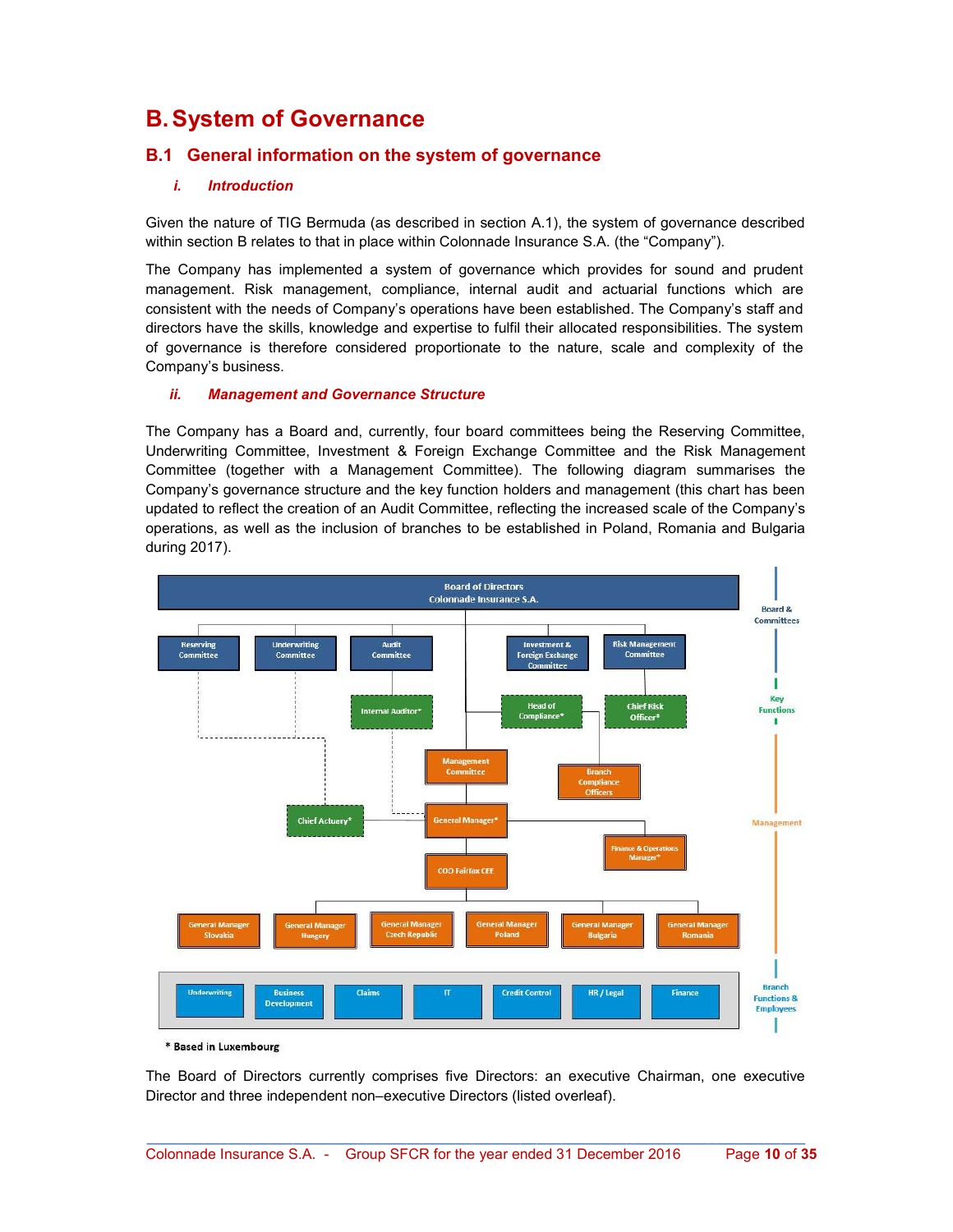The Board of Directors are:

- Mr. Ronald Schokking (Chairman)
- Mr. Frederick Gabriel (Independent)
- Mr. Marnix Wielenga (Independent)
- Mr. Leo de Waal (Independent)
- Mr. Jean Cloutier

Under the Board's terms of reference, the Board is required to meet at least four times a year.

The independent, non-executive Directors do not have any executive relationship with the wider Fairfax group. They bring a wide range of experience and expertise from both the insurance and general business sectors.

The Board oversees the conduct of the business and its senior management and is responsible for ensuring the maintenance of a sound system of internal control and risk management and for the approval of any changes to the capital, corporate and/or management structure of the Company.

#### iii. Remuneration

The Company's remuneration structures are designed to motivate delivery of the Company's key business strategies, create a strong performance-orientated environment and reward achievement of meaningful targets over the short- and long-term.

Variable elements of executive remuneration (such as discretionary bonuses) packages are subject to a maximum percentage of their fixed annual salary. Further, variable elements of remuneration for staff within controls functions (such as actuarial, risk, compliance and internal audit) are determined independently from the performance of the operational units and areas that are subject to oversight by these functions.

#### iv. Material transactions during the period

The Company received capital injections amounting to EUR 14 million from its immediate parent during 2016. There were no further material transactions during 2016 between the Company and its immediate and ultimate parents, the Board members or management.

## B.2 Fit and proper requirements

The Company has adopted a Fitness and Probity policy to ensure that individuals who effectively run the Company or otherwise exercise control functions have adequate qualifications, knowledge and experience to enable sound and prudent management (fit) and are of good repute and integrity (proper).

Our Directors, senior managers and those exercising control functions must meet the following criteria, amongst others, to be deemed fit and proper:

- Possess appropriate experience, educational or professional qualifications;
- Display a high degree of competency in current and previous roles;
- Demonstrate at all times good integrity, honesty and sound ethical character;

The ongoing assurance of fitness and propriety of our Directors and senior managers is re-assessed annually. A register of all persons falling within the Fit and Proper regime is maintained by the Compliance function.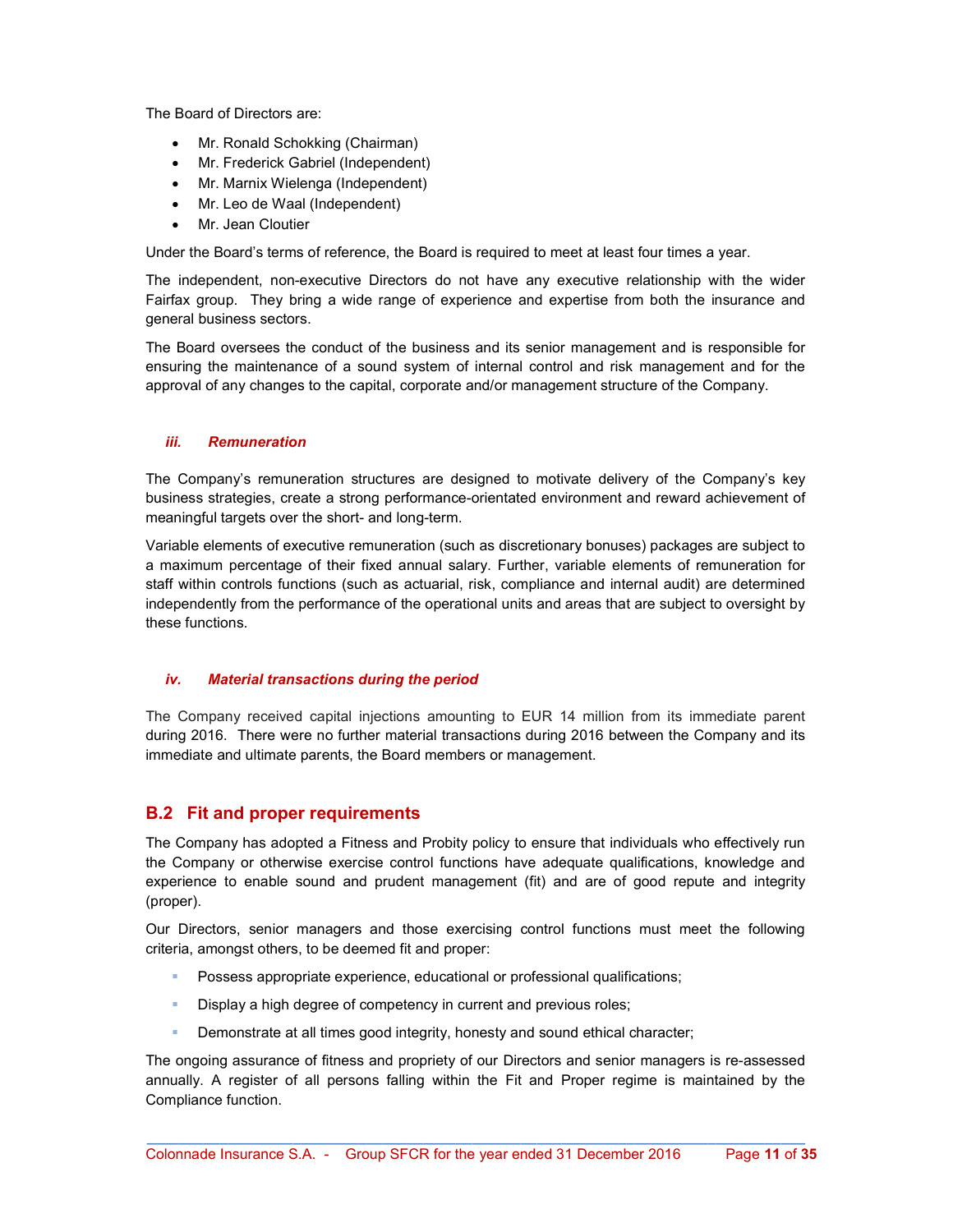## B.3 Risk management system including the own risk and solvency assessment

#### i. Risk Management Framework

The Company's Risk Management Framework ("RMF") has been designed to:

- Provide management and the Board of Directors with reasonable assurance that the organisation's business objectives will be achieved by aligning risk appetite and strategy, proactively responding to risks, reducing the number of operational incidents and losses, and identifying and managing cross-enterprise risks.
- Facilitate deployment of capital.
- Ensure appropriate corporate governance practices are in place and successfully respond to a changing business environment.
- Assist management in implementing a sound and risk-based internal control system and provide the risk reporting tools to be used to identify significant control lapses/weaknesses and monitor corrective action.
- Guide staff in understanding the risk assessment methodology and strengthen their risk awareness and capability to identify, manage and control business risks.
- Assist the internal audit function in implementing a risk-based audit process for their independent review of the Company's processes.

The key elements of the RMF are:

- Identification: Risk events, risks and relevant controls are identified, classified and recorded in the Company's risk register.
- Monitoring: Risks are assessed and controls are evaluated. On a quarterly basis the Risk Register is reviewed for any changes in the risk assessment (both inherent and residual).
- Management: The information resulting from risk identification and measurement is used to improve how the business is managed. For example, key risk indicators (KRIs) are monitored quarterly to provide early warning of any changes in the Company's risk profile.

The key categories of risk facing the Company include: insurance, market, credit, liquidity and operational risks. The key governance bodies involved in the risk management process in the Company are set out below:

- The **Board** has ultimate responsibility for the oversight of the business and setting the strategy and risk appetite.
- The responsibilities of the Audit Committee (to be established) will include monitoring the Company's financial reporting process; monitoring the effectiveness of the Company's systems of internal control, internal audit and risk management; monitoring the statutory audit of the statutory financial statements; and reviewing and monitoring of the independence of the statutory auditors.
- The Reserving Committee oversees the setting of the Company's reserves.
- The Underwriting Committee oversees the development of, and adherence to, the Company's Underwriting Policy.
- The Investment & Foreign Exchange Committee oversees the management of the Company's investment portfolio by Hamblin Watsa (a Fairfax company), ensuring compliance with the investment guidelines established by the Board.
- The Risk Committee oversees the Company's risk-management system.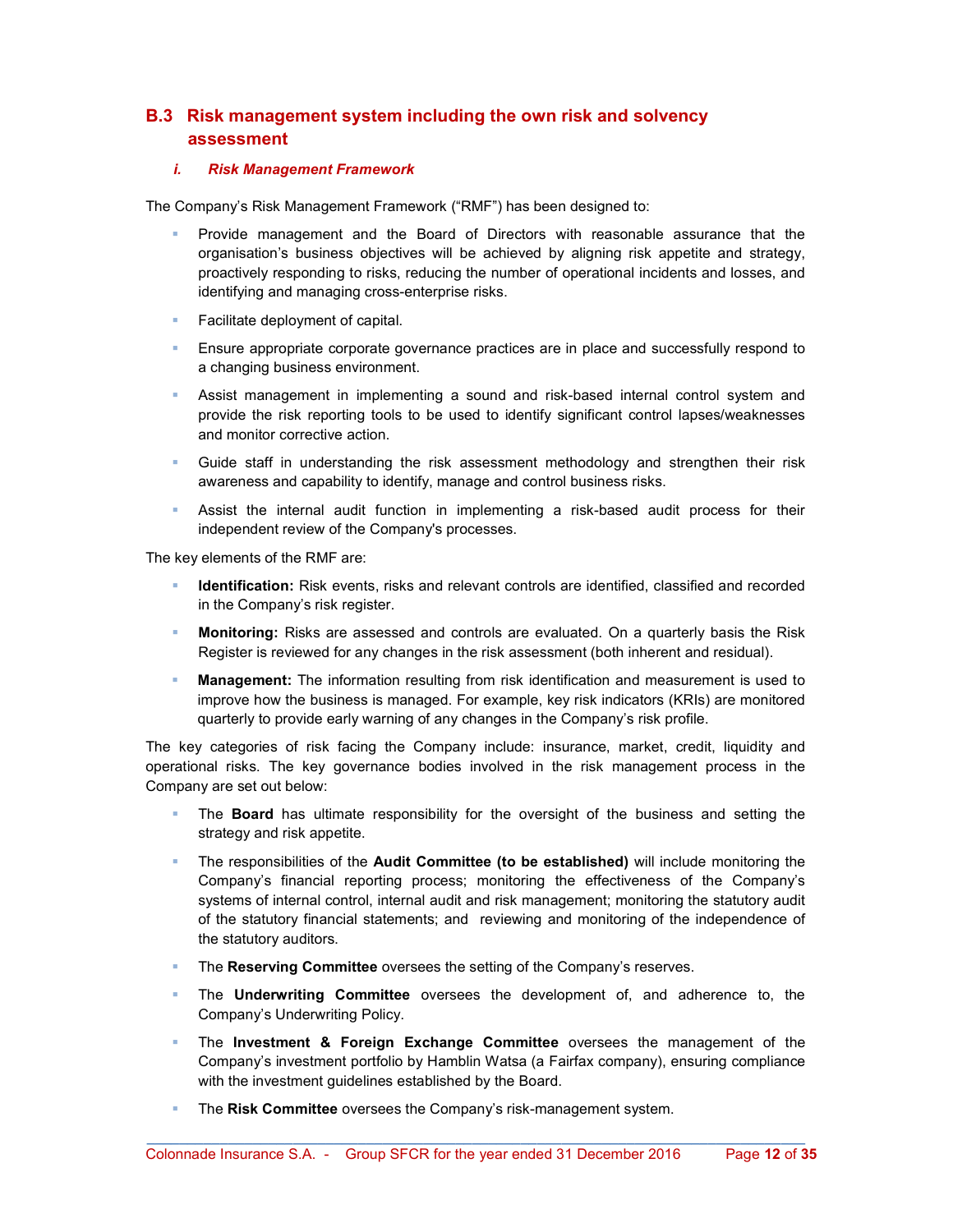The objective of the **Management Committee** is to take decisions, or to establish the basis on which all decisions are taken, required to execute the strategy determined by the Board, including all major operational decisions.

The Company's strategy for managing its risks includes:

- Identifying and analysing risk through a disciplined risk management process;
- Mitigating, transferring or avoiding risks that do not fit our business objectives;
- Retaining risk within an agreed risk appetite with appropriate levels of capital.

#### Risk appetite

The Board sets the Company's risk appetite at an overall level and each of the key categories of risk. The risk appetite will be reviewed on an annual basis to ensure that it appropriately captures the risks faced by the Company, and that it aligns to the Company's business and strategic objectives.

The Board receives a quarterly update on performance against the risk appetites. Regular management team meetings and committee meetings taken place that monitor limits and implement remedial actions as required.

#### ii. Risk Management processes

This section summarises the Company's processes and tools to identify, measure, monitor, manage and report the risks to which the Company is exposed.

#### Risk identification

The following tools and processes are used in the risk identification process:

- Risk Register: The Chief Risk Officer maintains a Risk Register which ensures all risks and controls are recorded and categorised.
- Monitoring of risk events: All employees are required to report all actual and near-miss risk events to the Chief Risk Officer.
- **Emerging risk analysis:** The Board and senior management periodically review the potential for risks not yet on the register to adversely impact the Company. These risks are reviewed and monitored in the business, and then added to the Risk Register if material enough.

#### Risk measurement

The following tools and processes are used to quantify the risks faced by the Company:

- Stress testing: The Company performs stress testing as part of its ORSA process, and reports the results to the Risk Committee.
- Qualitative assessments: where identified risks are not quantifiable, a view on the likely materiality and nature of such risks is undertaken by the Chief Risk Officer. These risks are reported to the Risk Committee in the same way as quantifiable risks.

#### Risk management, monitoring and reporting

One of the key objectives of the RMF is to provide senior management and the Board with relevant risk information. The following processes and tools are in place to ensure risks are effectively monitored and escalated:

 Risk policies: The Company has developed policies for each of the key risk categories which set out the roles of each committee and the process to be followed to monitor and report risks.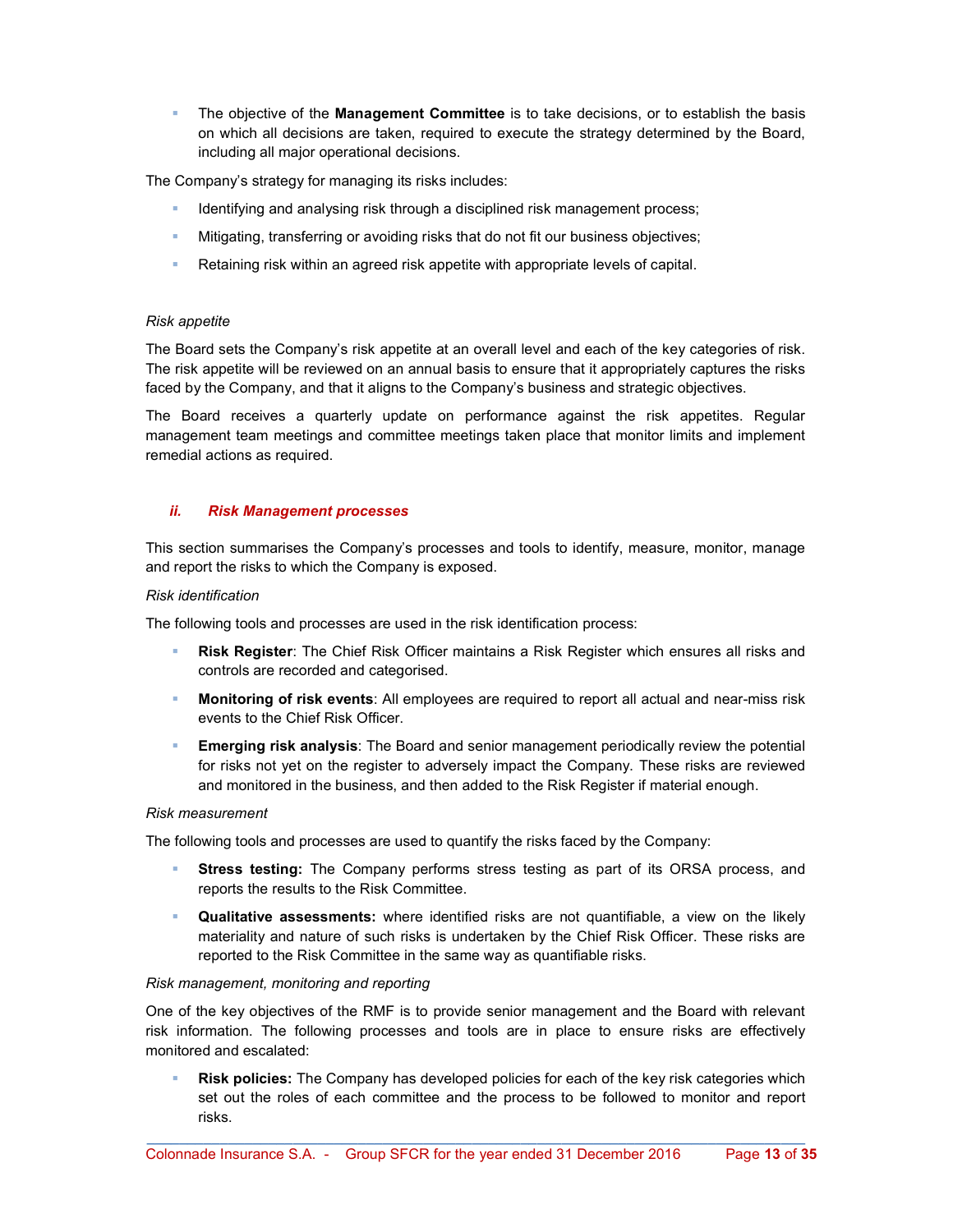- Oversight by the Risk, Investment & Foreign Exchange and Reserving and Underwriting committees: These Board-level committees, which meet quarterly, receive periodic updates from the Chief Risk Officer to ensure that risks are effectively monitored and reported.
- Chief Risk Officer updates to the Board: A quarterly update from the Company's Chief Risk Officer is provided which sets out the key changes to the Company's key risk indicators ("KRIs") and a summary of the key risk activities since the last update.

#### iii. Own risk and solvency assessment

Annually, or more frequently, if the Company's circumstances materially change, the Company prepares an ORSA. The objective of the ORSA is to enable the Board to assess its capital adequacy given its assessments of the risks facing the Company and to enable meaningful strategic decisions to be made.

The ORSA outcomes are used to facilitate strategic decision making. The capital management process is a key part of the overall ORSA process as capital considerations are critical in making key strategic decisions.

An annual ORSA report is produced which summarises the outcomes of the above process, in accordance with the full Solvency II requirements. This report is reviewed and approved by the Board, who have ultimate responsibility for the ORSA process.

## B.4 Internal control system

#### i. Overview

The Company's internal controls framework is made up of:

- The control environment the culture and organisational structures that support sound internal control;
- Risk assessment to determine controls that should be implemented to manage identified risks to within tolerance levels;
- Control activities the elements of effective control design and operation;
- Information and communication reporting lines to report achievement of goals and adverse reporting to the Board and its sub-committees; and
- Monitoring and oversight supporting the oversight and governance of internal control.

In order to ensure the ongoing effectiveness and efficiency of the control framework, the Company operates a "three lines of defence model".

Controls are the responsibility of the business and relevant line management, i.e. the 'first line of defence'. As the first line of defence, line management is responsible for monitoring day to day adherence to this framework within its area of jurisdiction. There is close interaction between management based in Luxembourg and those located in the Company's branch offices.

Assurance, or the 'second line of defence', is provided by employees who are independent from business line management. Assurance functions include Risk Management and Compliance. Second line of defence assurance functions monitor compliance to the control framework. Breaches are reported to the Board and the Risk Committee on an exceptions-basis as appropriate.

The third line of defence is provided by Internal Audit and the (to be established) Audit Committee.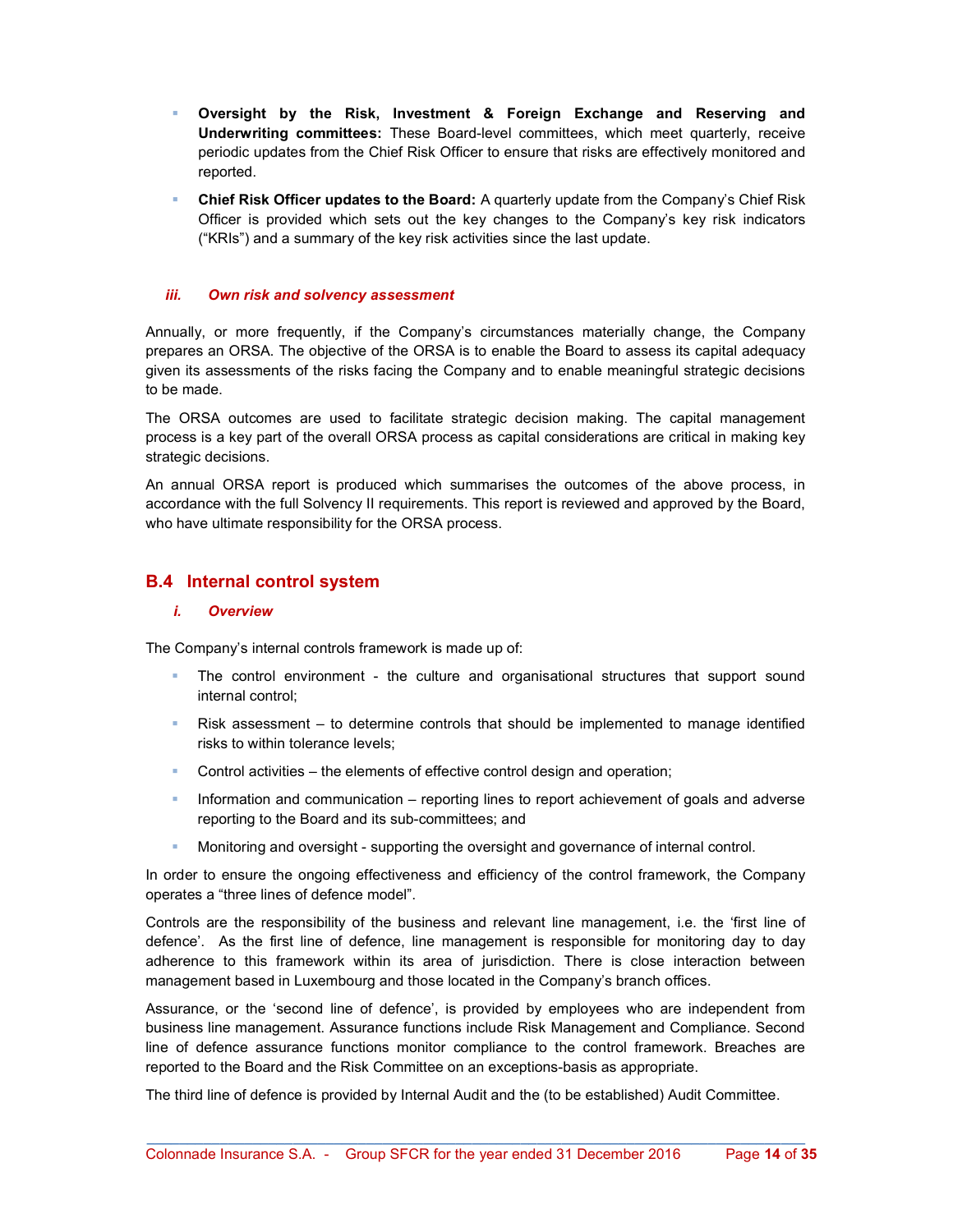Ultimate responsibility for implementing and monitoring the Internal Control Framework resides with the Board. The Internal Control Framework is reviewed and approved by management and the Board on an annual basis.

#### ii. Compliance

The Company has appointed a Luxembourg based Compliance Officer who works closely with staff at branch level and is responsible for ensuring that all external compliance obligations, and internal Fairfax requirements, are appropriately addressed.

The responsibilities of the Compliance Officer are carried out under a compliance programme that sets out its planned activities, such as the implementation and review of specific policies and procedures, compliance risk assessment, compliance testing, and educating staff on compliance matters. The compliance programme is risk-based and subject to oversight by the Board to ensure appropriate coverage and co-ordination among risk management functions.

The Compliance Officer reports on a regular basis to the Board on compliance matters. In the event that any compliance breaches or deficiencies have been identified, the Compliance Officer will report on the corrective measures recommended to address them, and on corrective measures already taken.

## B.5 Internal audit function

The Company has appointed a Luxembourg based Internal Auditor. The Internal Auditor is responsible for evaluating the effectiveness and adequacy of the internal control system and other areas of governance within the Company.

Internal Audit activity is driven by a three year Internal Audit planning cycle which covers all areas of the Company's activities. A "rolling" three year Internal Audit plan, together with the proposed internal audit activities for the coming year, is approved by the Board annually. This utilises a risk based approach to ensure that the internal audit plan provides adequate coverage of business activities with a particular focus on the higher risk areas of the business.

The Internal Auditor is supported, as required, by *ffh* Management Services (based in Dublin). *ffh* Management Services, a Fairfax subsidiary, has extensive internal audit experience and provides internal audit services to a number of Fairfax subsidiaries.

## B.6 Actuarial function

The Company's Luxembourg based Chief Actuary is responsible for setting the Company's technical provisions, which are developed in accordance with Fairfax Group reserving policies and local requirements (including Solvency II). The Chief Actuary is also a member of the Company's Reserving Committee and Underwriting Committee. Additionally, amongst other duties, the Chief Actuary is responsible for preparing an opinion on the Company's underwriting policy and the adequacy of the reinsurance arrangements in place as well as contributing to the effective implementation of the risk management system.

In discharging these duties, the Chief Actuary works closely with actuarial resources located in the Company's branches as well as other business functions; namely Underwriting, Finance, Risk Management, Claims and Operations.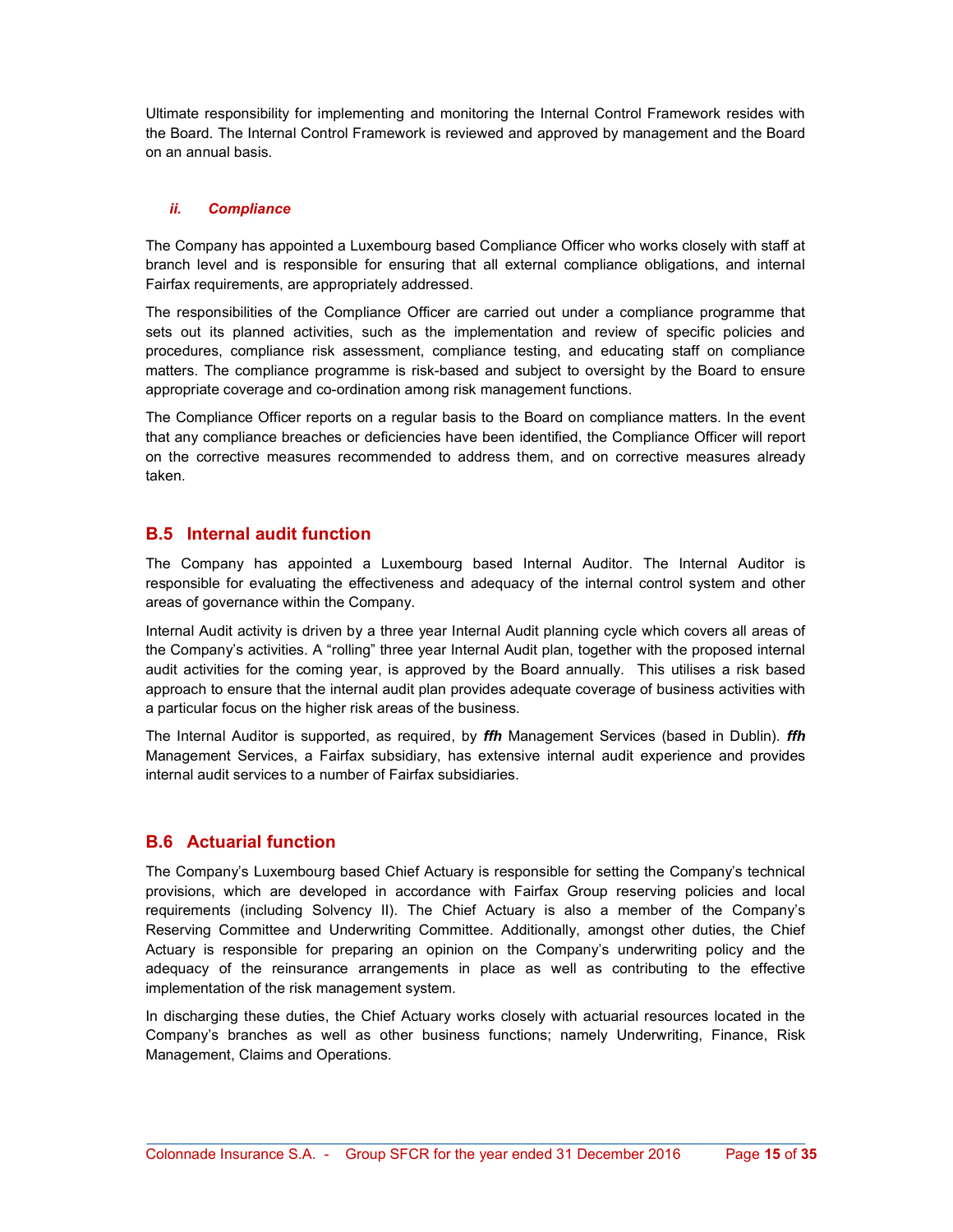## B.7 Outsourcing

The Board of Directors are responsible for all of Colonnade's activities, irrespective of whether the function is outsourced or not.

Intra company outsourcing arrangements are subject to the same level of diligence and monitoring as third party service providers. Terms are negotiated on an arm's length basis.

A Fairfax group company, ffh Management Services, located in Ireland, provides IT Administration & Support services, including Business Continuity Management, to the Company and provides financial reporting, risk management (supporting the CRO in Luxembourg) and internal audit (supporting the Internal Auditor in Luxembourg) support as may be required.

At year end December 2016, the Company was solely invested in cash. However, any investment portfolio that the Company may hold in future periods will be managed by Hamblin Watsa Investment Counsel Ltd, a wholly owned subsidiary of Fairfax.

Furthermore, Fairfax's head office (in Toronto) provides legal, tax and tax planning, actuarial (as may be required) support to the Company.

Responsibility for overseeing each of the outsourced activities is assigned to an individual within the Company who has the requisite knowledge and experience.

The Company's outsourcing policy is reviewed and approved by both management and the Board each year and more frequently, if required.

## B.8 Other information

All relevant information regarding the Company's risk profile is considered to be included in sections B1-B7 above.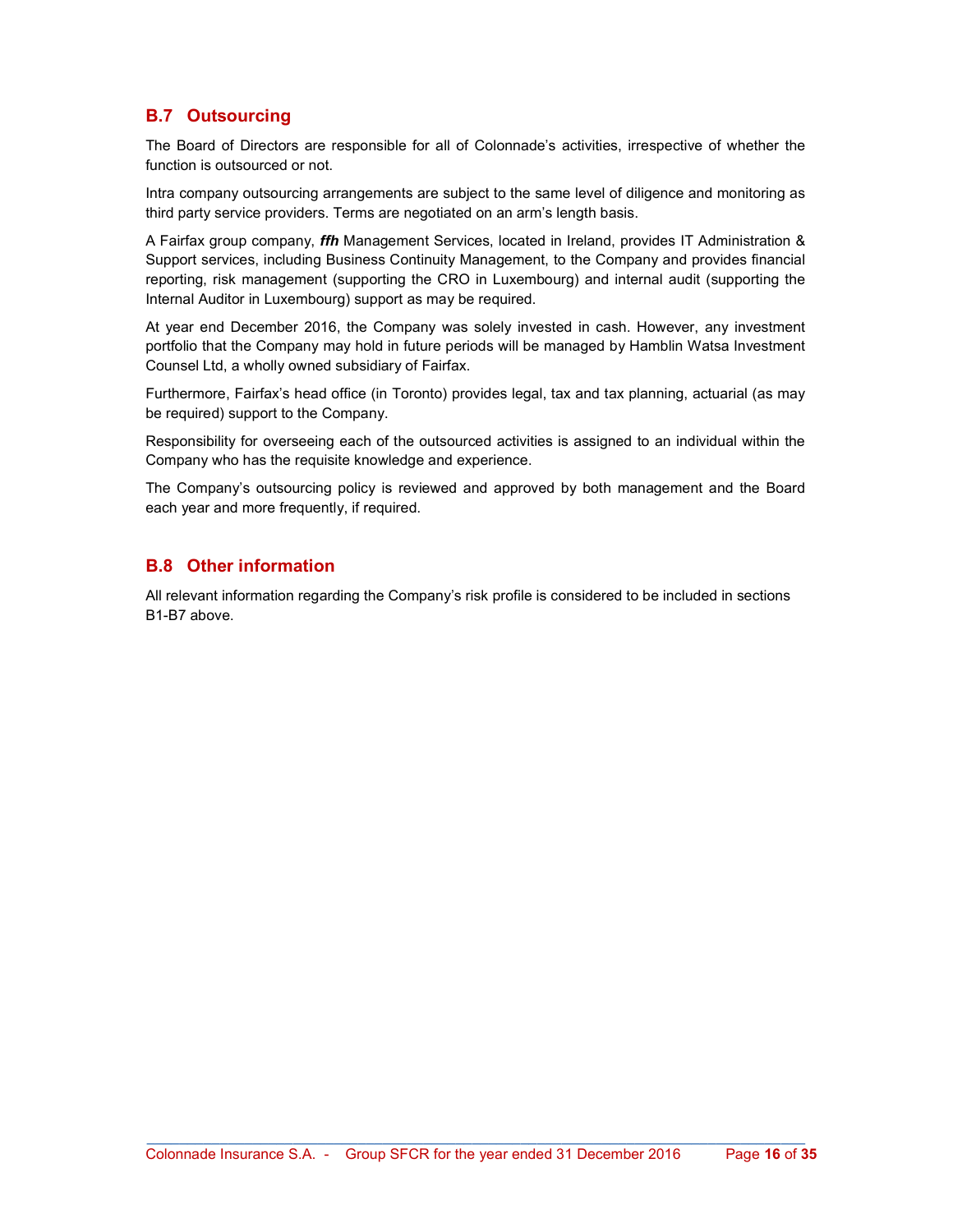## C. Risk profile

Given the nature of TIG Bermuda (as described in section A.1), the risk profile described within section C (other than market, credit and liquidity) relates to that of Colonnade Insurance S.A. (the "Company").

The Company's activities expose it to a number of key risks which have the potential to affect its ability to achieve its business objectives. The main risks facing the Company's business include insurance (reserving and underwriting), credit, market, liquidity and operational risks. The Company's approach to managing these risks is as follows:

## C.1 Insurance risk

#### i. Underwriting risk

Underwriting risk includes both the risk of inappropriate underwriting and inadequate pricing. The Company, since commencing operations earlier in 2016, is following the disciplined underwriting approach taken by the branches (under QBE ownership) historically, led by experienced teams of managers and underwriters. This philosophy and approach will continue.

Underwriting is subject to a number of protocols such as underwriting authorities, guidelines, rate monitoring and peer review. Underwriting is overseen by the Underwriting Committee, which monitors and reports on performance against plan.

Control structures are in place to mitigate the risk of accumulations of loss from catastrophic events and the Company is further protected by the reinsurance programme comprising a range of quota share and excess of loss contracts that cover the different lines of business written by the Company (for example, the Company's net exposure to a natural catastrophe event is limited to EUR 2 million).

#### ii. Reserving risk

This is the risk that unpaid loss reserves prove to be inadequate. The Company has recorded gross reserves for unpaid losses of EUR 1.9 million (in addition to a gross unearned premium reserve amounting to EUR 8.5 million) in the Luxembourg GAAP financial statements for the year ended 31 December 2016.

The Company has appointed a Chief Actuary, who is based in Luxembourg, to assess reserving levels, working in close cooperation with underwriting and claims staff within each of the branches. Oversight of reserve setting is the responsibility of the Reserving Committee which meets at least quarterly. Fairfax's group actuarial team in Toronto also reviews the final reserve selections.

## C.2 Market risk

At 31 December 2016, the Group's investment portfolio was comprised solely of cash (EUR 24.1 million, of which EUR 23.1 million was held by the Company). Therefore, the Company's market risk exposure is not significant (and predominately results from currency risk exposure given that the Company underwrites contracts denominated in Czech Koruna, Hungarian Forints and Euros, whilst the cash balances are largely denominated in Euros).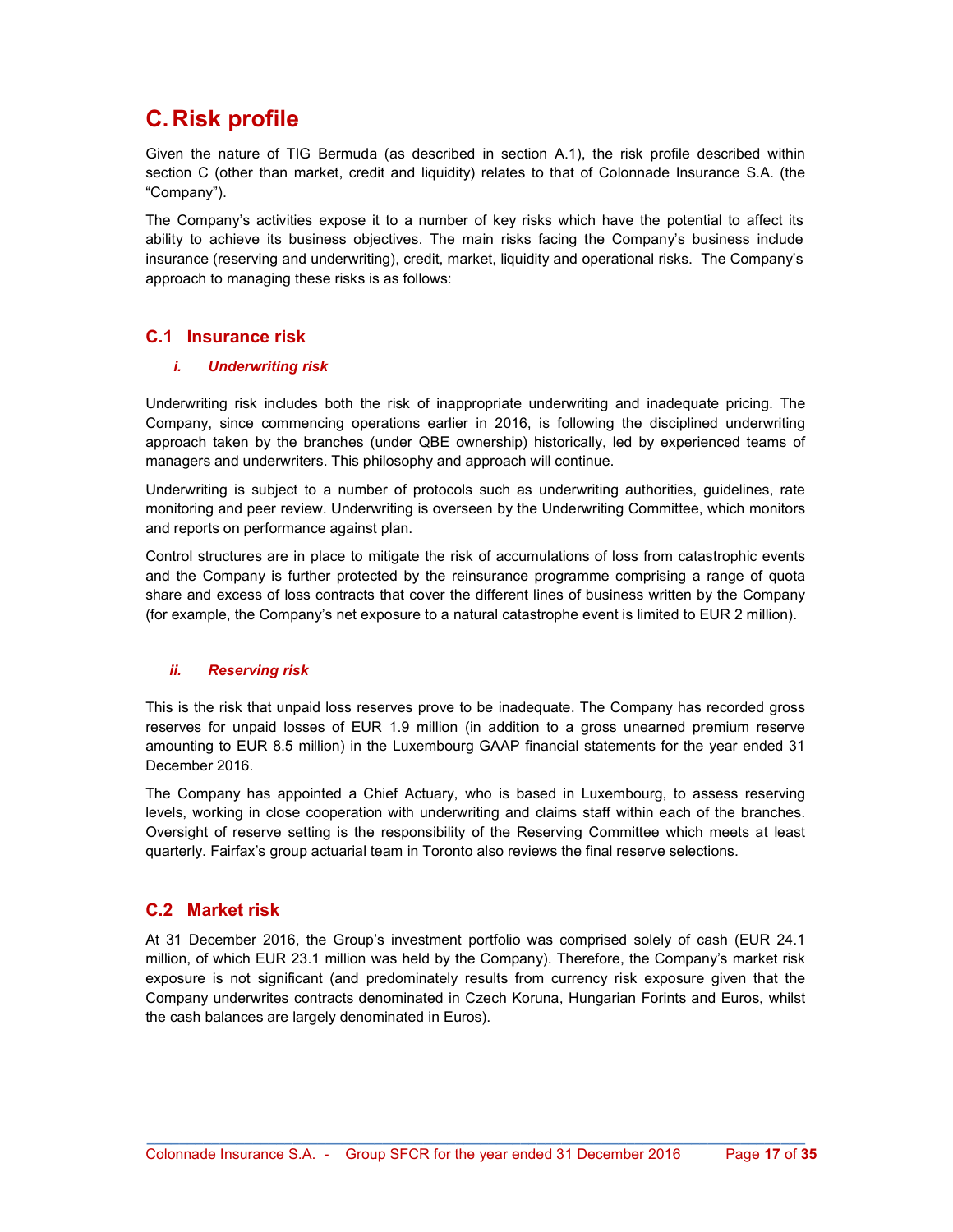## C.3 Credit risk

This is the risk that one party to a financial arrangement will fail to discharge an obligation and cause the other party to incur a financial loss. The main sources of credit risk relate to:

- Reinsurers: through the failure to pay valid claims against a reinsurance contract held by the Company.
- Premium debtors: where a broker, intermediary or policyholder fails to pass on premiums or claims collected or paid on behalf of the Company.
- **Investments:** through the issuer default of all or part of the value of a financial instrument or the market value of that instrument.

#### Reinsurance credit risk

Credit risk from reinsurers is controlled through only transacting with reinsurers that meet certain minimum requirements and that have been approved by the Fairfax Reinsurance Security Committee in advance.

At 31 December 2016, the Company's balance sheet exposure to reinsurers is limited and relatively small, the largest exposure is Swiss Re who provided 35% of capacity on the Risk XL and Cat XL contracts in 2016 (which amounts to less than EUR 0.1 million of premium).

#### Premium debtors credit risk

The Company's premium debtors arising from direct insurance and reinsurance operations are EUR 4.6 million and EUR 0.8 million respectively. Debtors are valued at the lower of their nominal or estimated realisable value. The credit risk associated with these receivables is considered low.

#### Investment credit risk

Credit risk relating to financial investments and cash and cash equivalents is monitored by the Investment & Foreign Exchange Committee, which is responsible for the management of investment credit risk.

At 31 December 2016, the Group has an exposure to credit risk in relation to cash held with credit institutions (EUR 24.1 million). Cash is placed, in accordance with established policy, with credit institutions having a rating of at least A-.

## C.4 Liquidity risk

This is the risk of encountering a difficulty in meeting obligations associated with liabilities as they fall due.

The Group monitors the levels of cash and investments to ensure liquidity requirements are addressed. The Group's exposure to liquidity risk is considered low, given the significant cash balances held at 31 December 2016 (EUR 24.1 million) and throughout the reporting period.

## C.5 Operational risk

Operational risk is defined as the risk of loss resulting from inadequate or failed internal processes, people, and systems, or from external events.

Managing day-to-day operational risk is the responsibility of the line managers, both within Luxembourg and the branch offices. This includes responsibility for managing claims risks through policies and procedures including defining authority levels, protocols for management oversight, an automated system to support and report on major claims activity and a formal review process for major claims. The Company's investment managers are responsible for establishing processes and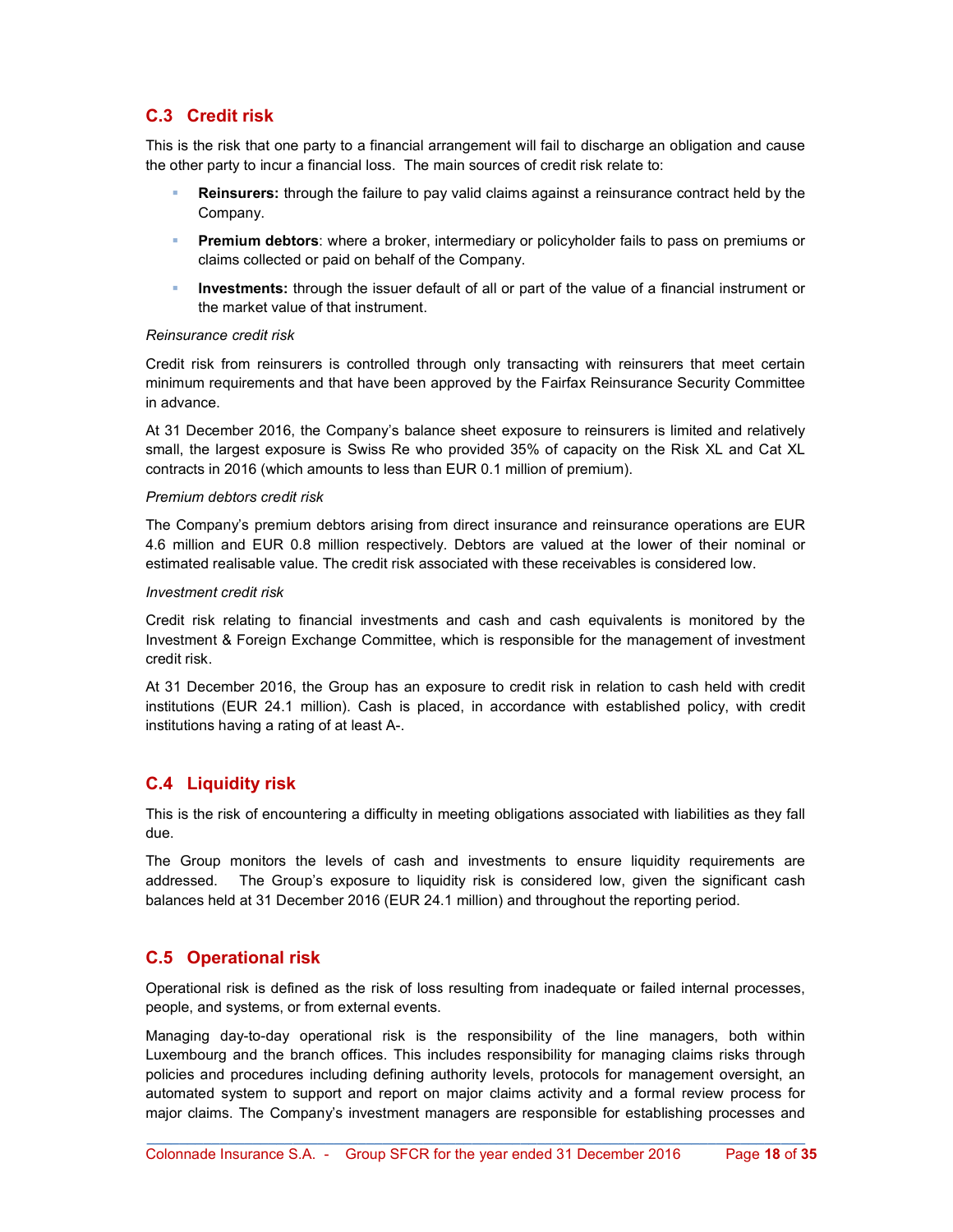controls to ensure an effective risk management framework with regard to investments. Operational risks through exposures to key counterparties like banks are managed by the Luxembourg management team whereas risks arising from relationships with brokers and other local counterparties are the responsibility of local branch managers.

## C.6 Other material risks

As at 31 December 2016, the execution risk associated with the acquisition of the renewal rights to the AIG businesses (as described in section A.1) was significant. However, an extensive programme of work was undertaken, which commenced in 2016 and continued into 2017, to ensure the Company's readiness to on-board the AIG business, employees and assets by the transaction closing date in each of the relevant countries.

## C.7 Other information

Off-balance sheet positions

The Company does not transfer any risk to off-balance sheet or Special Purpose Vehicles.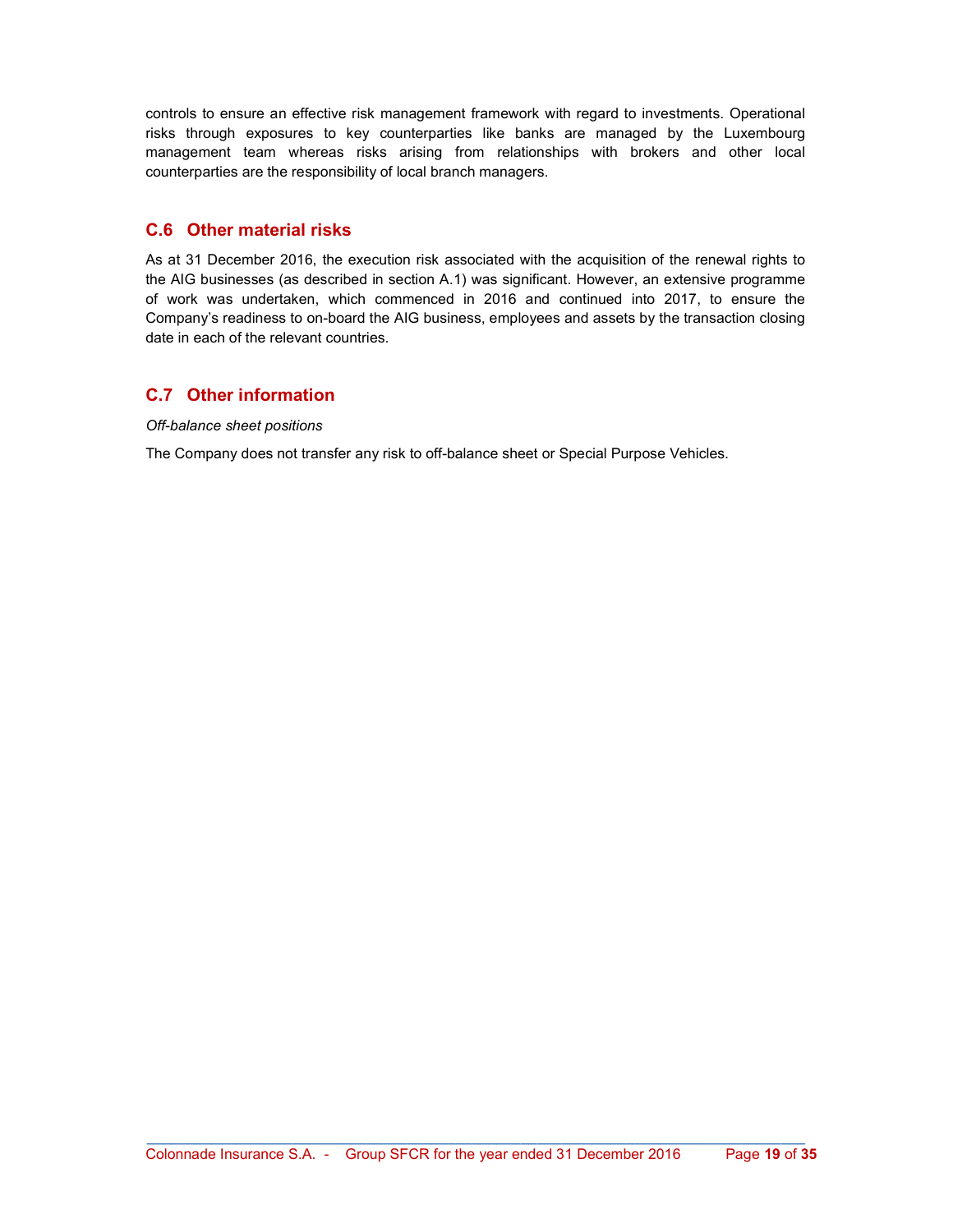## D. Valuation for solvency purposes

Under Luxembourg law, the Company is exempt from the requirement of producing group consolidated financial statements.The Company prepares its financial statements on a going concern basis and in accordance with Luxembourg GAAP ("Lux GAAP").

At 31 December 2016, the Company's Lux GAAP financial statements recorded shareholder's equity amounting to EUR 26.4 million. This consists of EUR 9.5 million of subscribed capital (of which EUR 7 million was unpaid), a share premium account of EUR 27.8 million, a legal reserve of EUR 0.95 million and retained losses of EUR 11.9 million.

The Group's Solvency II balance sheet, own funds and SCR are prepared using an accounting consolidated approach.

The difference between the shareholder's equity in the Company's non-consolidated Lux GAAP financial statements (EUR 26.4 million) and the excess of assets over liabilities on the consolidated Group Solvency II balance sheet (EUR 17.3 million), as set out in the appendix, amounts to EUR 9.1 million and results from the differing valuation / balance sheet treatment of certain assets and liabilities, such as technical provisions. These are described below.

## D.1 Assets

The differences in valuation / balance sheet treatment of assets between the Company's nonconsolidated Lux GAAP balance sheet and the consolidated Group Solvency II balance sheet are discussed below.

#### i. Subscribed, uncalled and unpaid share capital (EUR 7 million)

Subscribed, uncalled and unpaid share capital of EUR 7 million is shown as an asset and included within shareholder's funds on the Lux GAAP balance sheet.

Under Solvency II rules, uncalled and unpaid share capital is considered "ancillary own funds" (an off balance sheet item) and, subject to the approval of the regulator, may be used to meet a company's solvency capital requirement (subject to certain limits). The CAA has given its approval to the Company for its use of the EUR 7 million subscribed, uncalled and unpaid share capital as Tier 2 ancillary own funds.

#### ii. Investment in affiliated undertakings and participating interests (EUR 1 million)

In its non-consolidated Lux GAAP financial statements, the Company has recorded an investment in TIG Bermuda as a separate asset to the value of EUR 1 million on the balance sheet. In contrast, the underlying assets and liabilities on the TIG Bermuda balance sheet (which net to approximately EUR 1 million) are included on the consolidated Group Solvency II balance sheet.

#### iii. Deferred Acquisition Costs (EUR 1.9 million)

Deferred Acquisition Costs of EUR 1.9 million on the Lux GAAP balance sheet are fully earned under Solvency II rules, in line with the full earning of associated gross Unearned Premium reserve (EUR 8.5 million).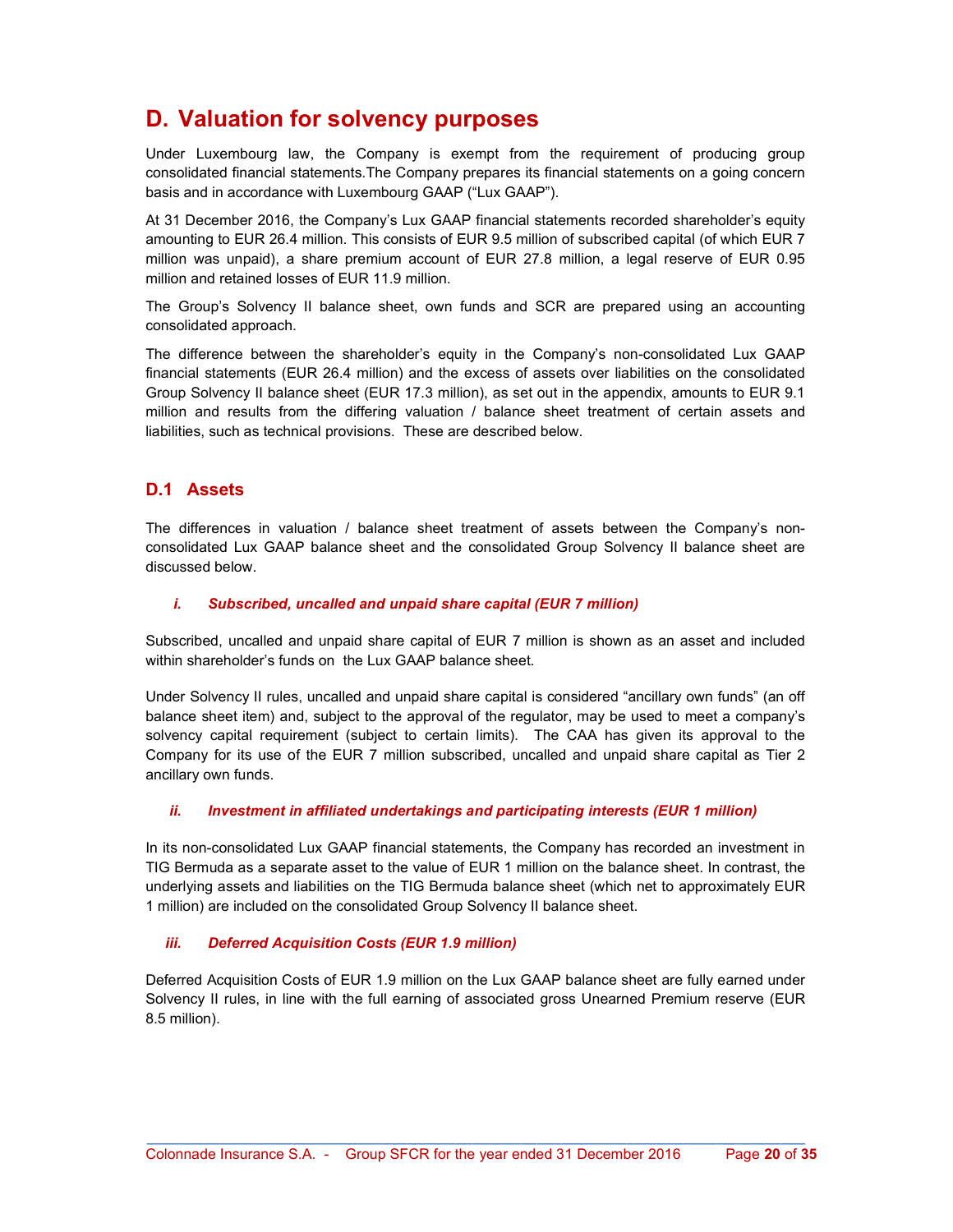#### iv. Intangible assets (EUR 0.7 million)

For Solvency II purposes, intangible assets recognised in the Lux GAAP financial statements (being policy data rights; software; and concessions, patents, licences and trademarks) at EUR 0.7 million have been ascribed a nil value.

#### v. Reinsurance recoverables (EUR 0.5 million lower on Solvency II balance sheet)

EUR 0.75 million of ceded UPR on the Lux GAAP Balance Sheet is recognised within the technical provisions on a Solvency II basis.

#### vi. Deferred Tax Asset (EUR 1.1 million on Solvency II balance sheet)

The Solvency II balance sheet includes a deferred tax asset of EUR 1.1 million, arising from trading losses incurred at the level of the Company's branches, which is not allowable under Lux GAAP rules.

## D.2 Technical provisions

#### i. Solvency II Technical Provisions as at 31 December 2016 (EUR 0.1 million higher (gross) on Solvency II balance sheet)

A breakdown of the Group Solvency II technical provisions as at 31 December 2016 is provided below. Given the start-up nature of the Company's operations, and the fact that TIG Bermuda has nil technical provisions at the valuation date, an analysis by line of business is not considered meaningful.

| <b>EUR'000</b>    | <b>Best Estimate</b> | <b>Risk Margin</b> | <b>Total</b> |
|-------------------|----------------------|--------------------|--------------|
| <b>Gross</b>      | 7,543                | 3,082              | 10,626       |
| Reinsurers' share | 487                  |                    | 487          |
| <b>Net</b>        | 7,057                | 3,082              | 10,139       |

#### ii. Reserving Process and Governance

The Company's reserving process to determine the technical provisions on GAAP and Solvency II bases broadly comprises the following steps, as part of a robust and rigorous process for setting reserves:

- Determination and recommendation of ultimate claims by the Actuarial Function;
- Review/validation by the Fairfax actuaries, Chief Operating Officer and branches;
- Determination of the technical provisions to adopt in the GAAP/Solvency II technical provisions; and
- Review and approval by the Reserving Committee / Board.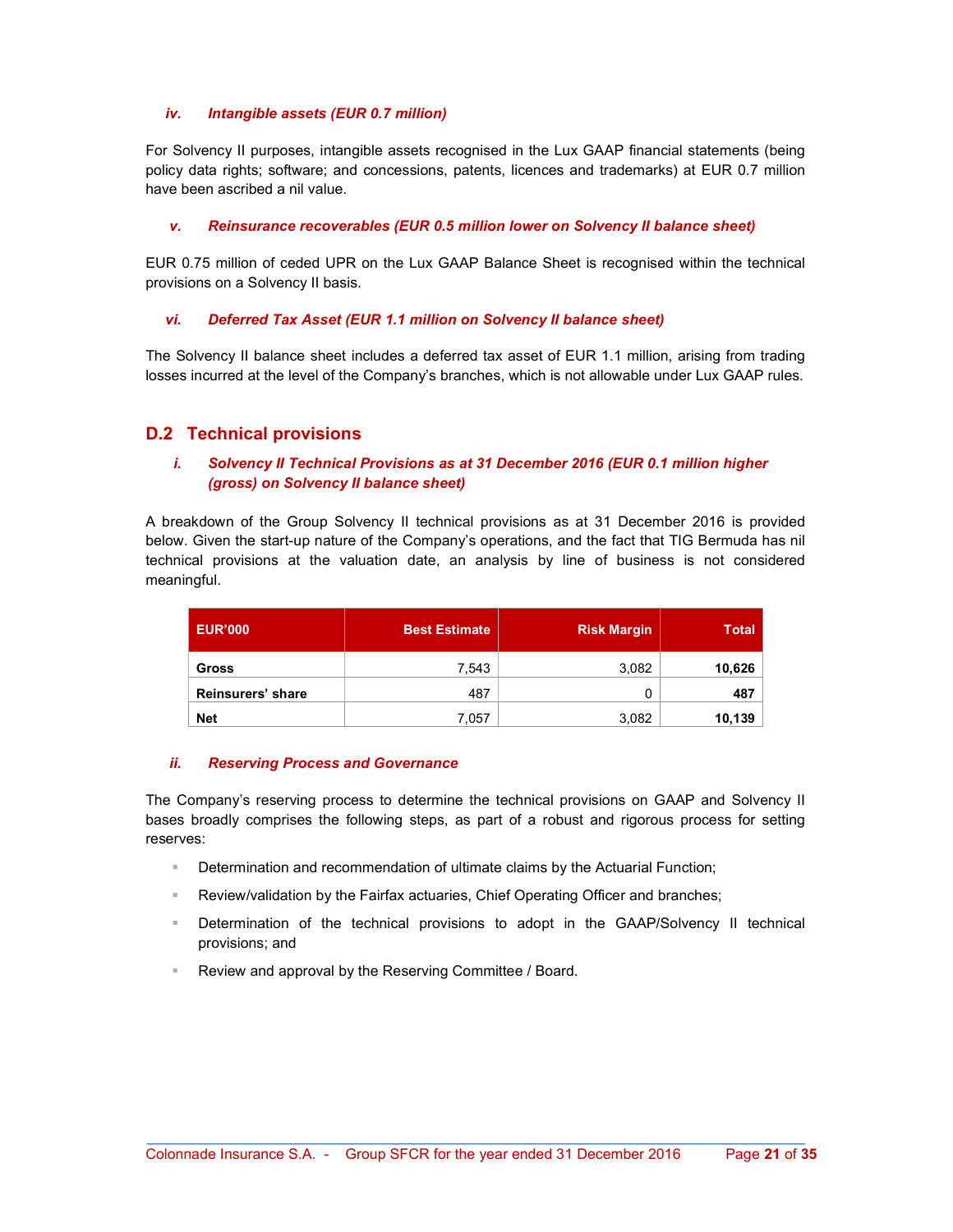#### iii. Key methodology and assumptions used to determine ultimate premiums and claims

To determine the estimate for ultimate premiums and claims, analysis is undertaken separately for each line of business.

For the majority of the classes of business, the following standard actuarial projection techniques are used to calculate ultimate premiums and claims:

- Basic Chain Ladder (based on paid and incurred claims)
- **Bornhuetter-Ferguson (based on paid and incurred claims)**
- **Initial Expected Loss Ratio**

Claim experience on the most recent years of account is relatively immature. As a result, the Basic Chain Ladder methods produce estimates with a relatively higher level of uncertainty. When projecting estimates for these years of account, the Bornhuetter-Ferguson and Initial Expected Loss Ratio methods are used instead.

Specific adjustments may be made to projected ultimate claims at either a class or an individual claim level. This may be due to a known large loss and/or loss experience on a particular contract.

When choosing between methods, the maturity of each year of account, volume of data, benchmark information and other business-specific issues that are known about at the time of valuation are taken into account.

#### iv. Key methodologies and assumptions used to determine best estimate technical provisions on a GAAP and Solvency II basis

Having determined the ultimate premiums and claims to form the basis for the technical provisions, a number of additional material assumptions are required to determine the technical provisions on a GAAP and Solvency II basis:

- Writing and earnings patterns used to determine the level of earned and unearned premiums. These are based on the inception and expiry dates of the underlying contracts.
- Expense provisions an Unallocated Loss Adjustment Expenses (ULAE) provision is held within the GAAP technical provisions. In addition, expense provisions are required within the Solvency II technical provisions in respect of premiums, claims and investments which represent the on-going servicing of the business included in the valuation.
- Payment patterns used to determine the cashflow profiles. When calculating technical provisions to demonstrate solvency on a Solvency II basis, the time-value of money must be allowed for. This requires the estimation of timing and quantum of future cashflows associated with the technical provisions. These cashflows are then discounted back to present value using risk-free yield curves.
- Risk free yield curves by currency and based on those set by EIOPA.

A Risk Margin, being the expected cost of capital to support the run-off of the technical provisions, is also added and is calculated based on the standard formula.

#### v. Reserve Uncertainty

The key uncertainties surrounding the technical provisions relate to the ultimate unpaid claims reserves. These uncertainties are present on both a financial accounting and Solvency II basis. However, in determining the ultimate unpaid claims reserves, it was established that the Company was not exposed to any individual or aggregation of large losses which increased the uncertainty of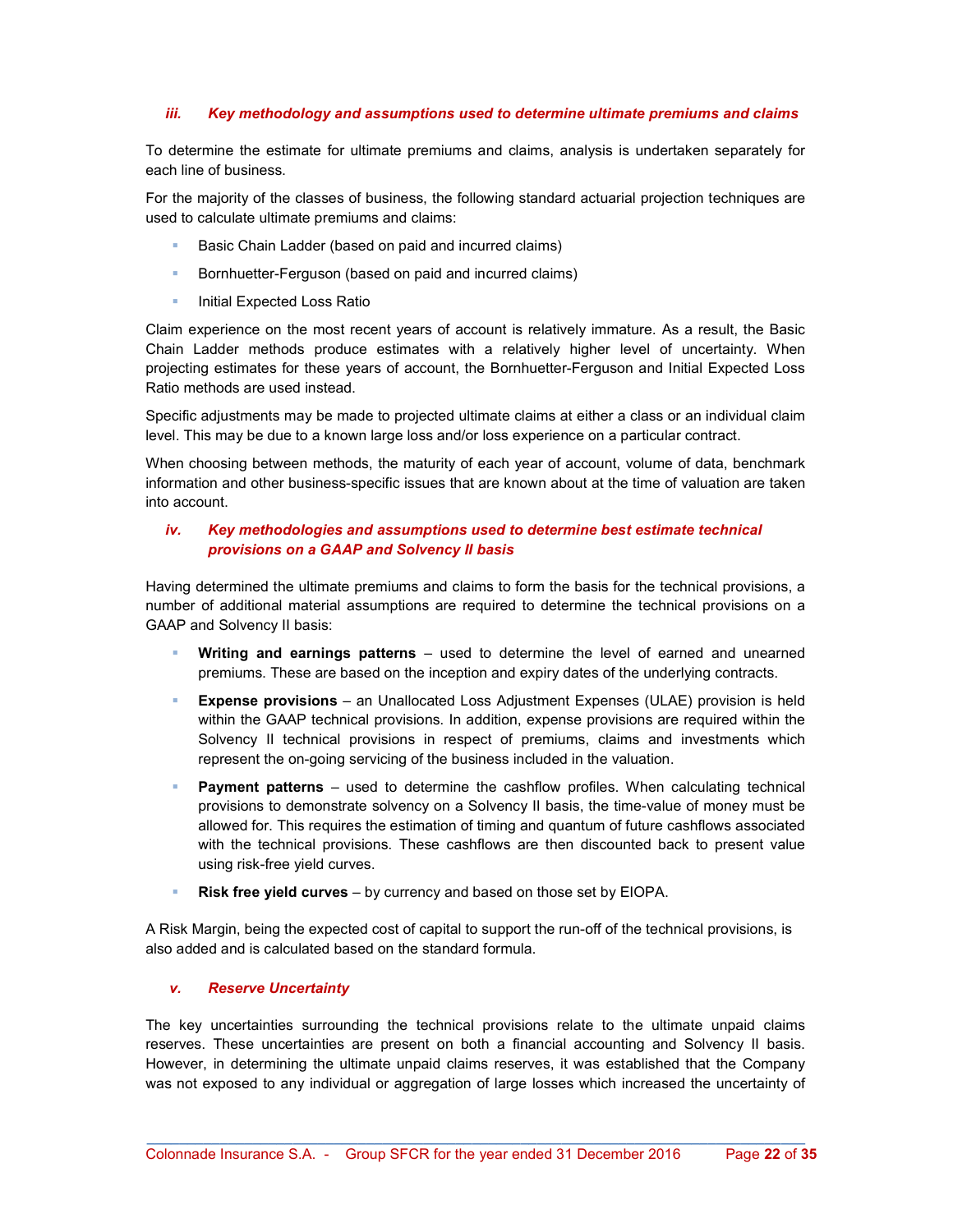the Company's reserves beyond the normal range of uncertainty for insurance liabilities at this stage of development.

#### vi. Impact of Reinsurance

The impact of reinsurance on the Solvency II technical provisions is quantified above. As this is small relative to the gross technical provisions, the impact of reinsurance is expected to be limited.

#### vii. Material differences between technical provisions on GAAP and Solvency II bases

The key differences between the GAAP and Solvency II technical provisions are:

- Profit on Unearned Premiums the UPR is based on 100% of unearned premium on a GAAP basis, whereas under Solvency II, profit relating to the unearned premium is recognised at the relevant expected loss ratio.
- Additional Solvency II loads in addition to the Unallocated Loss Adjustment Expenses (ULAE) and bad debt held on a GAAP basis, provisions are required in respect of premiums, claims and investment expenses.
- **Discounting** the impact of discounting using yield curves provided by EIOPA as at 31 December 2016.
- **Risk Margin** the load required for the Risk Margin as at 31 December 2016.

In valuing the Solvency II technical provisions:

- There are no matching adjustments applied.
- **There are no volatility adjustments used.**
- There are no transitional risk-free interest term structures applied.
- There are no transitional deductions applied.

#### D.3 Other liabilities

For all other liabilities other than the technical provisions, there are no valuation differences between the GAAP and Solvency II bases.

#### D.4 Alternative methods for valuation

There are no alternative valuation methods to disclose.

## D.5 Other information

All relevant information regarding the Company's valuation methodologies is considered to be included in sections D1-D4 above.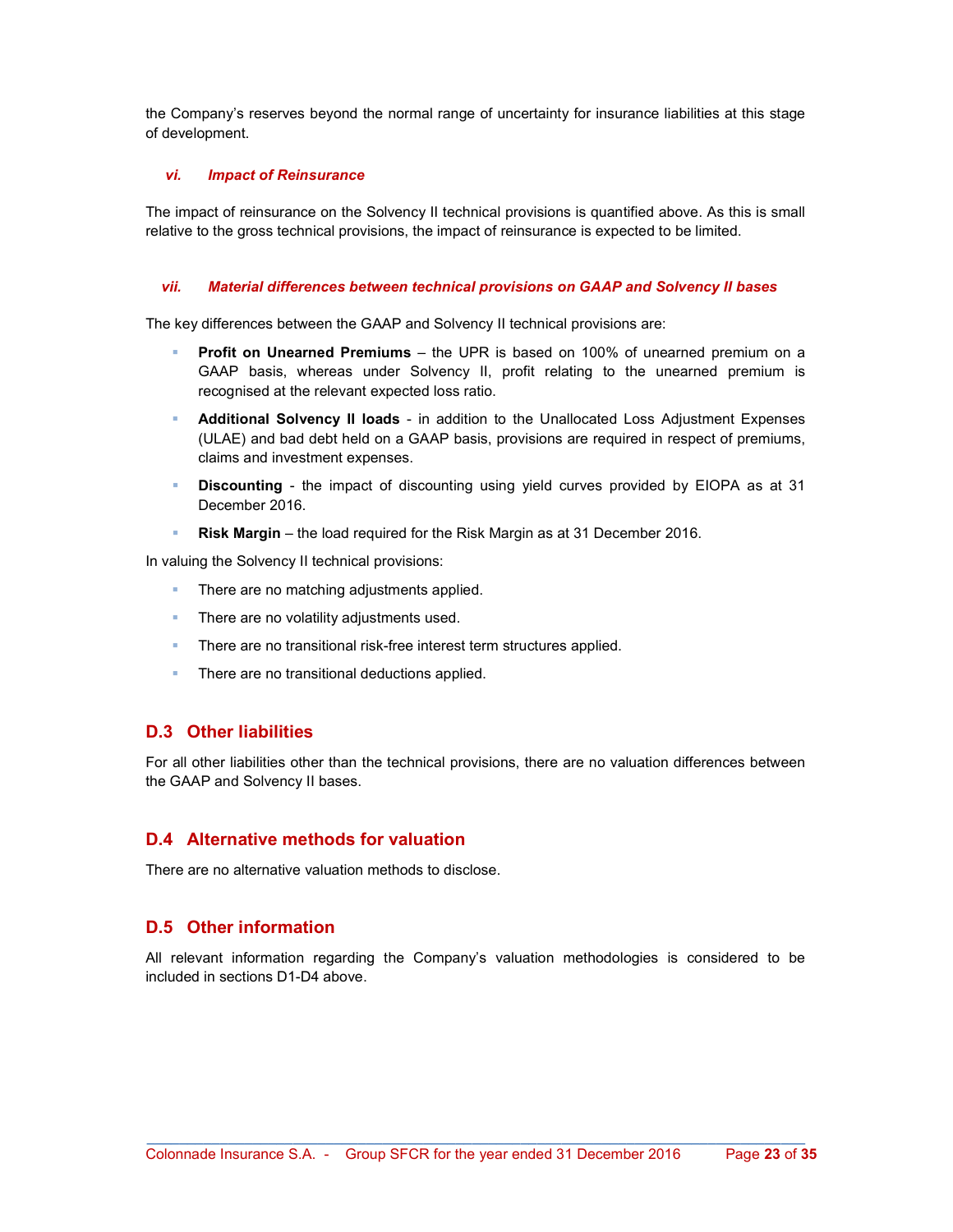## E. Capital management

## E.1 Own funds

#### i. Policy

The Company's capital policy sets out capital requirements and principles of funding and states the importance of ensuring that both the Group and Company are sufficiently capitalised at all times and complies with the Solvency II requirements. Responsibility for ensuring compliance with this policy rests with the Board of the Company.

#### ii. Capital requirements

The Solvency Capital Requirement ("SCR") is the amount of capital required to ensure continued solvency over a one year time frame with a probability of 99.5%. The Group calculates its own funds and SCR using an accounting consolidation-based method. The Group SCR is calculated using the standard formula specified in detail in the Solvency II legislation.

The Minimum Capital Requirement (MCR) is not defined at the Group level under Solvency II. The minimum consolidated Group SCR is calculated as the sum of the MCRs for the Company and TIG Bermuda (based on its local minimum capital requirement).

Under Solvency II, capital is referred to as Own Funds and a distinction is made between Basic Own Funds (BOF) and Ancillary Own Funds (AOF). Capital starts with the excess of assets over liabilities on the Group Solvency II balance sheet (EUR 17.3 million at year end 2016) to which qualifying subordinated debt are added (the Group has no subordinated debt) to arrive at Basic Own Funds. Off balance sheet items that may absorb losses are known as Ancillary Own Funds.

The Own Funds are classified into tiers of Own Funds and restrictions are applied to limit the extent to which the components of Own Funds can be used to meet the capital requirements (SCR and MCR).

#### iii. Own Funds structure as at 31 December 2016

The composition and total available own funds for the Group at 31 December 2016 is set out below. Whilst Basic Own Funds may fall within one of three tiers, Ancillary Own Funds are only permitted to form part of Tier 2 or 3 reflecting the fact they are not on the balance sheet.

| <b>EUR'000</b>                    | Tier <sub>1</sub><br><b>Unrestricted</b><br><b>BOF</b> | Tier 2<br><b>Ancillary</b> | Tier 3<br><b>BOF</b> | <b>Total</b> |
|-----------------------------------|--------------------------------------------------------|----------------------------|----------------------|--------------|
| Paid up share capital             | 2,500                                                  |                            |                      | 2,500        |
| Uncalled and unpaid share capital |                                                        | 7,000                      |                      | 7,000        |
| Share Premium                     | 27,876                                                 |                            |                      | 27,876       |
| Legal reserve                     | 950                                                    |                            |                      | 950          |
| Deferred Tax Asset                |                                                        |                            | 1,080                | 1,080        |
| Reconciliation reserve            | (15,073)                                               |                            |                      | (15,073)     |
| <b>Total Own Funds</b>            | 16,253                                                 | 7.000                      | 1.080                | 24,333       |

The Company's paid up share capital, share premium and legal reserve have been classified as Tier 1 Group capital. The reconciliation reserve is also classified as Tier 1 Group capital in accordance with the Solvency II guidelines.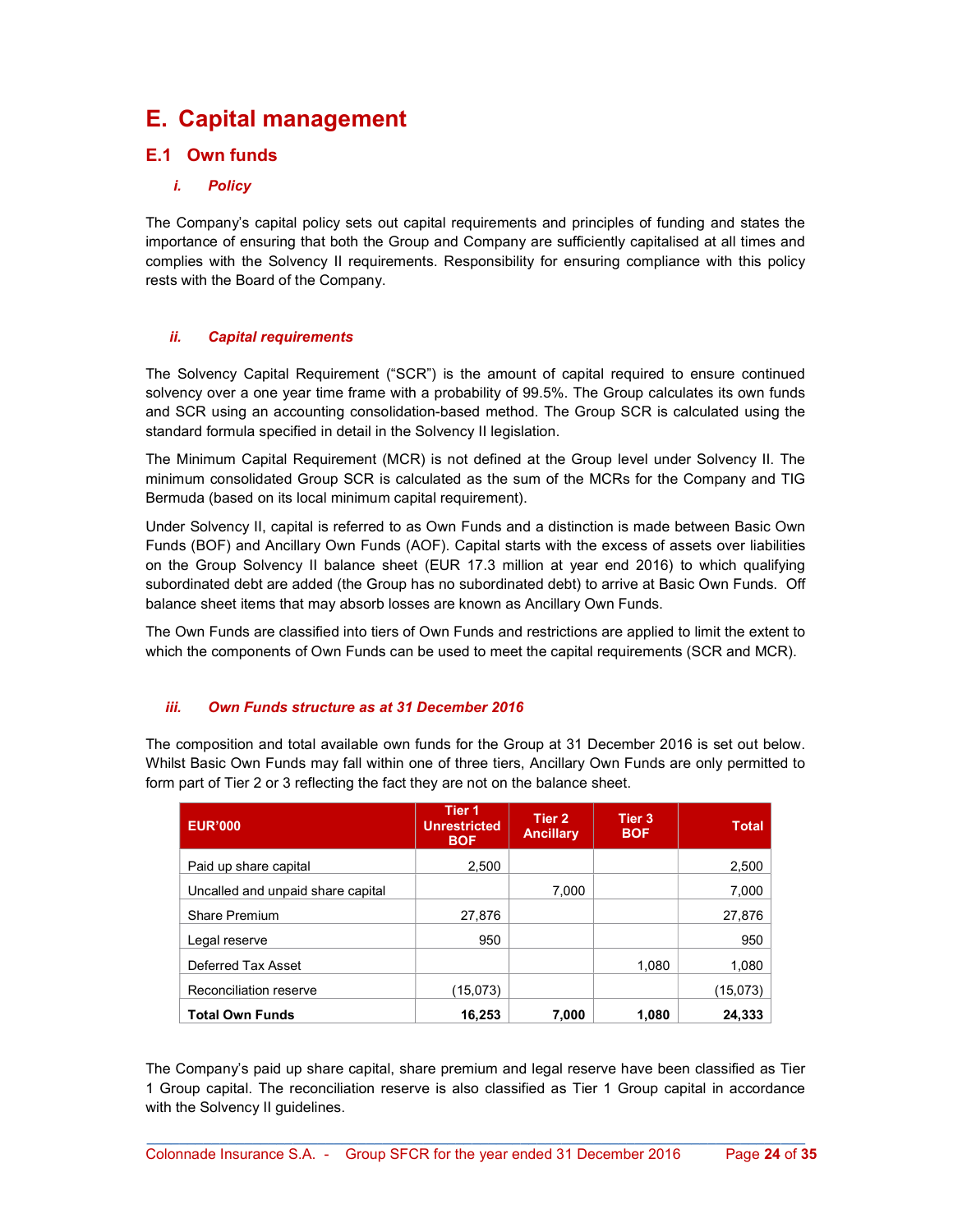The Group has also accounted for EUR 7 million of unpaid share capital recorded by the Company as eligible own funds at 31 December 2016. Under Solvency II rules, unpaid share capital is considered "ancillary own funds" and is eligible (subject to certain limits) given the approval of the regulator. The CAA has given its approval to the Company for its use of the EUR 7 million of unpaid share capital as ancillary own funds. The unpaid share capital is classified as a Tier 2 ancillary own funds item and is eligible to cover the Group's SCR, but not minimum consolidated Group SCR, at 31 December 2016.

The reconciliation reserve has been calculated as follows:

| <b>Reconciliation reserve</b>     | <b>EUR'000</b> |
|-----------------------------------|----------------|
| Excess of assets over liabilities | 17,333         |
| Less:                             |                |
| Paid up Ordinary Share Capital    | (2,500         |
| <b>Share Premium</b>              | (27, 876)      |
| Legal Reserve                     | (950           |
| Deferred Tax Assets               | (1,080)        |
| <b>Reconciliation Reserve</b>     | (15,073        |

#### iv. Eligible Own Funds at 31 December 2016

The classification into tiers is relevant to the determination of eligible own funds – being the own funds that are eligible to cover the SCR and the minimum consolidated Group SCR.

The table below shows the amount of eligible own funds to cover the SCR and MCR by tier:

| <b>EUR'000</b>                                                         | <b>Total</b><br>eligible<br>own funds | Tier <sub>1</sub><br><b>Unrestricted</b><br><b>BOF</b> | Tier 2<br><b>Ancillary</b> | Tier 3<br><b>BOF</b> |
|------------------------------------------------------------------------|---------------------------------------|--------------------------------------------------------|----------------------------|----------------------|
| Total eligible own funds to meet the SCR                               | 24.333                                | 16.253                                                 | 7.000                      | 1,080                |
| Total eligible own funds to meet the<br>minimum consolidated group SCR | 16.253                                | 16.253                                                 |                            |                      |

EUR 16.3 million (66.8%) of the Group's eligible own funds are unrestricted tier 1 capital. This consists of the Company's paid up share capital, share premium, legal reserve and the Group's reconciliation reserve.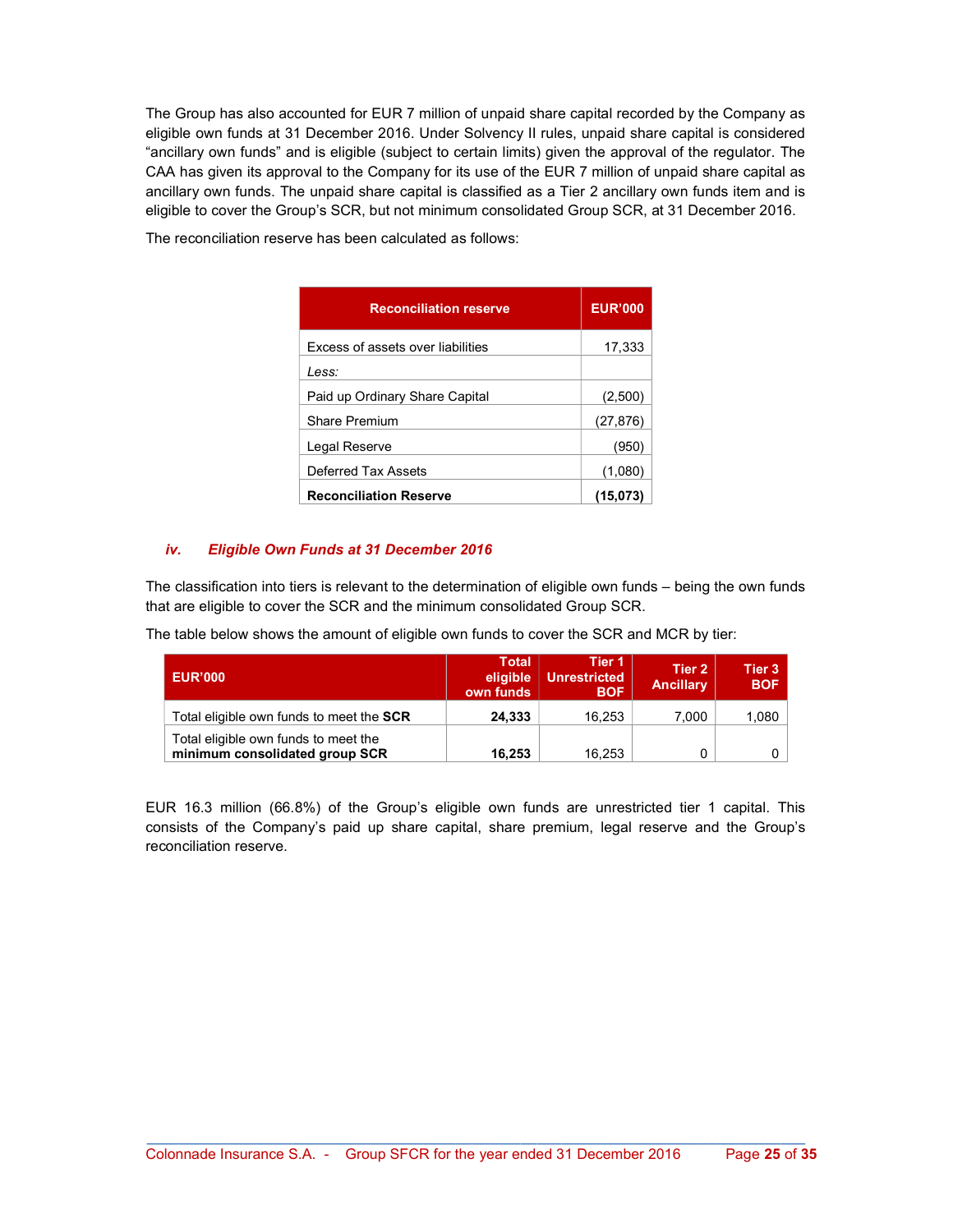#### v. Eligible Own Funds to cover capital requirements (SCR and MCR)

The table below presents the ratio of eligible own funds that the Group holds to cover its capital requirements at 31 December 2016.

| <b>EUR'000</b>                                       | 2016   |
|------------------------------------------------------|--------|
| <b>Group SCR</b>                                     | 17,840 |
| Minimum consolidated group SCR                       | 5,408  |
| <b>Capital available for Group SCR</b>               | 24,333 |
| Capital available for Minimum consolidated group SCR | 16,253 |
| <b>Ratio SCR</b>                                     | 136%   |
| <b>Ratio MCR</b>                                     | 301%   |

## E.2 Solvency Capital Requirement ("SCR") and Minimum consolidated Group **SCR**

The Group uses EIOPA's Solvency II Standard Formula to calculate its SCR. It does not use Company specific parameters and does not use simplified calculations in its computation. The table below sets out the capital requirements for each risk module of the Standard Formula..

| Net capital requirement for each risk<br>module (EUR'000) by entity | <b>The</b><br>Company | <b>TIG</b><br><b>Bermuda</b> | <b>Diversification</b> | <b>Group</b> |
|---------------------------------------------------------------------|-----------------------|------------------------------|------------------------|--------------|
| Non-life underwriting risk                                          | 15.906                | 0                            | 0                      | 15,906       |
| Life underwriting risk                                              | 0                     | 0                            | 0                      | 0            |
| Health underwriting risk                                            | 3.141                 | 0                            | 0                      | 3,141        |
| Market risk                                                         | 410                   | 252                          | (252)                  | 409          |
| Counterparty default risk                                           | 2.151                 | 65                           | (65)                   | 2,151        |
| <b>Diversification</b>                                              | (4,012)               | (42)                         | 42                     | (4.012)      |
| <b>Basic Solvency Capital Requirement</b>                           | 17,595                | 275                          | (275)                  | 17,595       |
| Operational risk                                                    | 245                   | 0                            | 0                      | 245          |
| <b>Solvency Capital Requirement ("SCR")</b>                         | 17,840                | 275                          | (275)                  | 17,840       |

As at 31 December 2016, the main component of the Group's SCR is non-life underwriting risk, particularly premium risk, in expectation of the significantly increased premiums to be written in 2017, including the AIG business. Also included within non-life underwriting risk is a catastrophe risk charge which relates relating primarily to flood and earthquake exposures.

The other components of the Group's SCR as at 31 December 2016 are market risk, which is predominantly currency risk related; counterparty risk which largely relates to the cash held and premium receivables; health underwriting risk, which is in respect of medical expense business; and operational risk.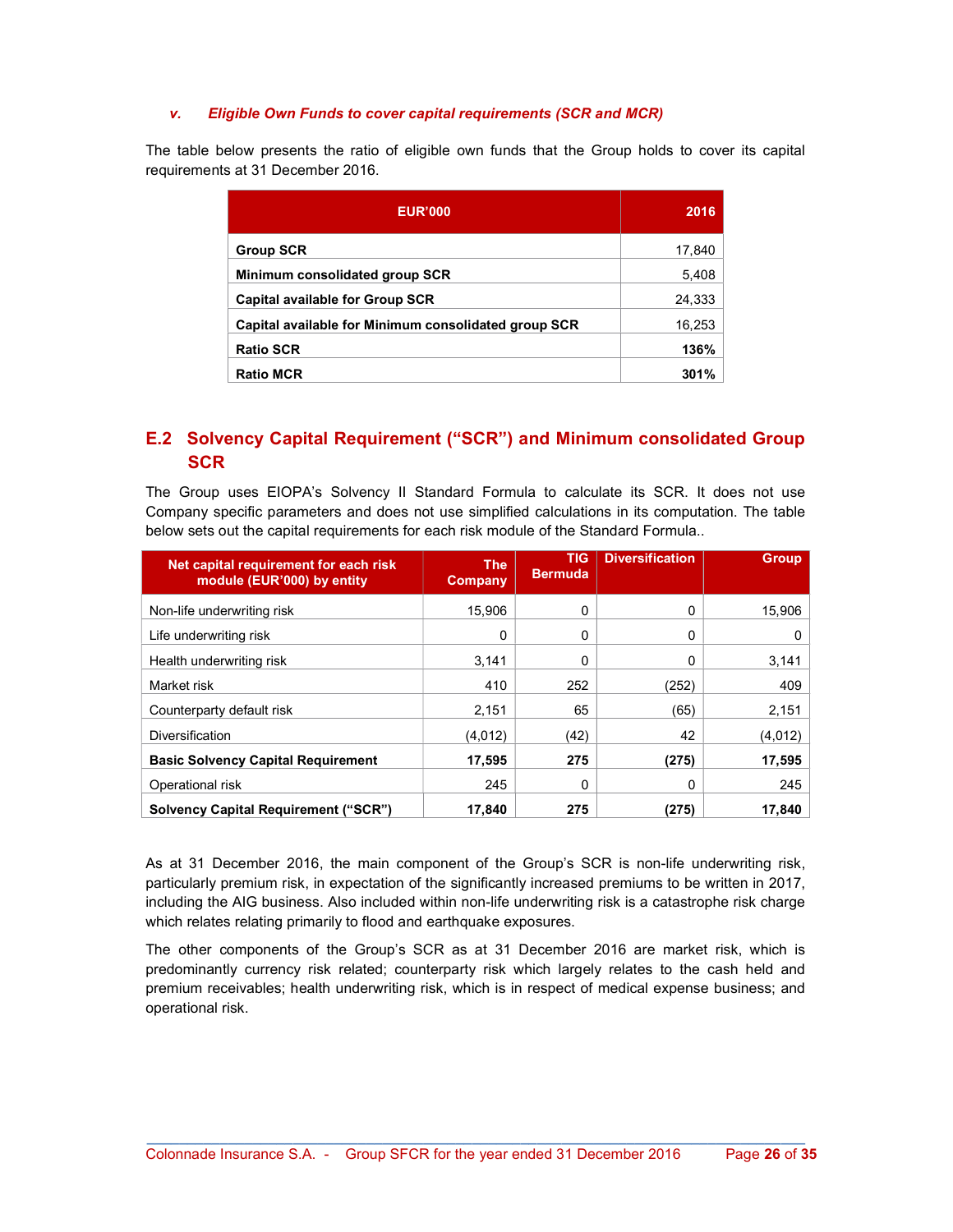## E.3 Use of the duration-based equity sub-module in the calculation of the Solvency capital requirement

As the Group does not write life insurance business, the duration-based equity risk sub-module set out in Article 304 is not relevant for the Group.

## E.4 Difference between the standard formula and any internal model used

As the Group does not utilise an internal capital model, this is not relevant.

## E.5 Non-compliance with the SCR or minimum consolidated Group SCR during the period

There has been no non-compliance with the minimum consolidated Group SCR or SCR during the reporting period, and the Group is expected to remain compliant going forward.

## E.6 Other information

All relevant information regarding capital management has been included in sections E1-E5 above.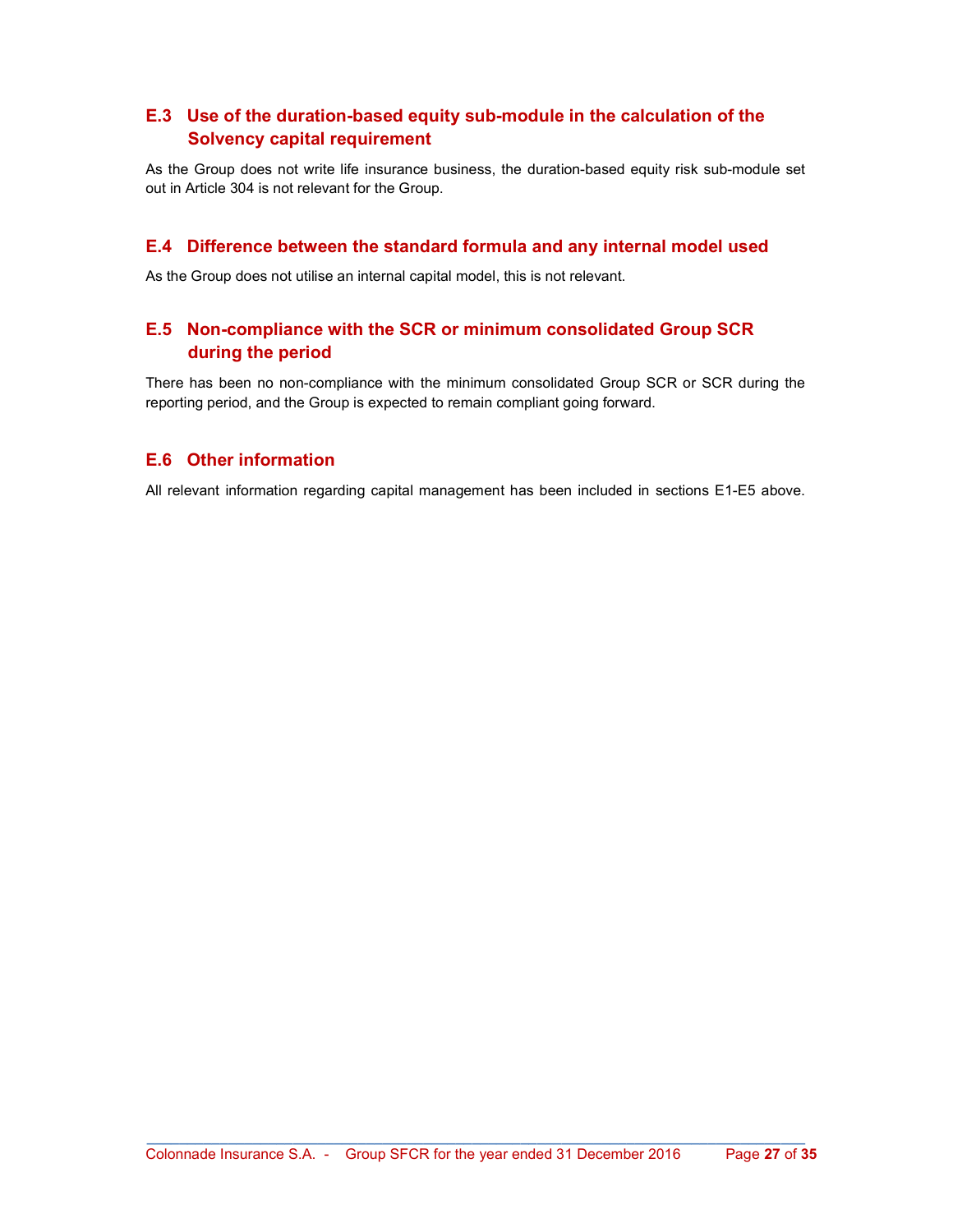# F. APPENDICES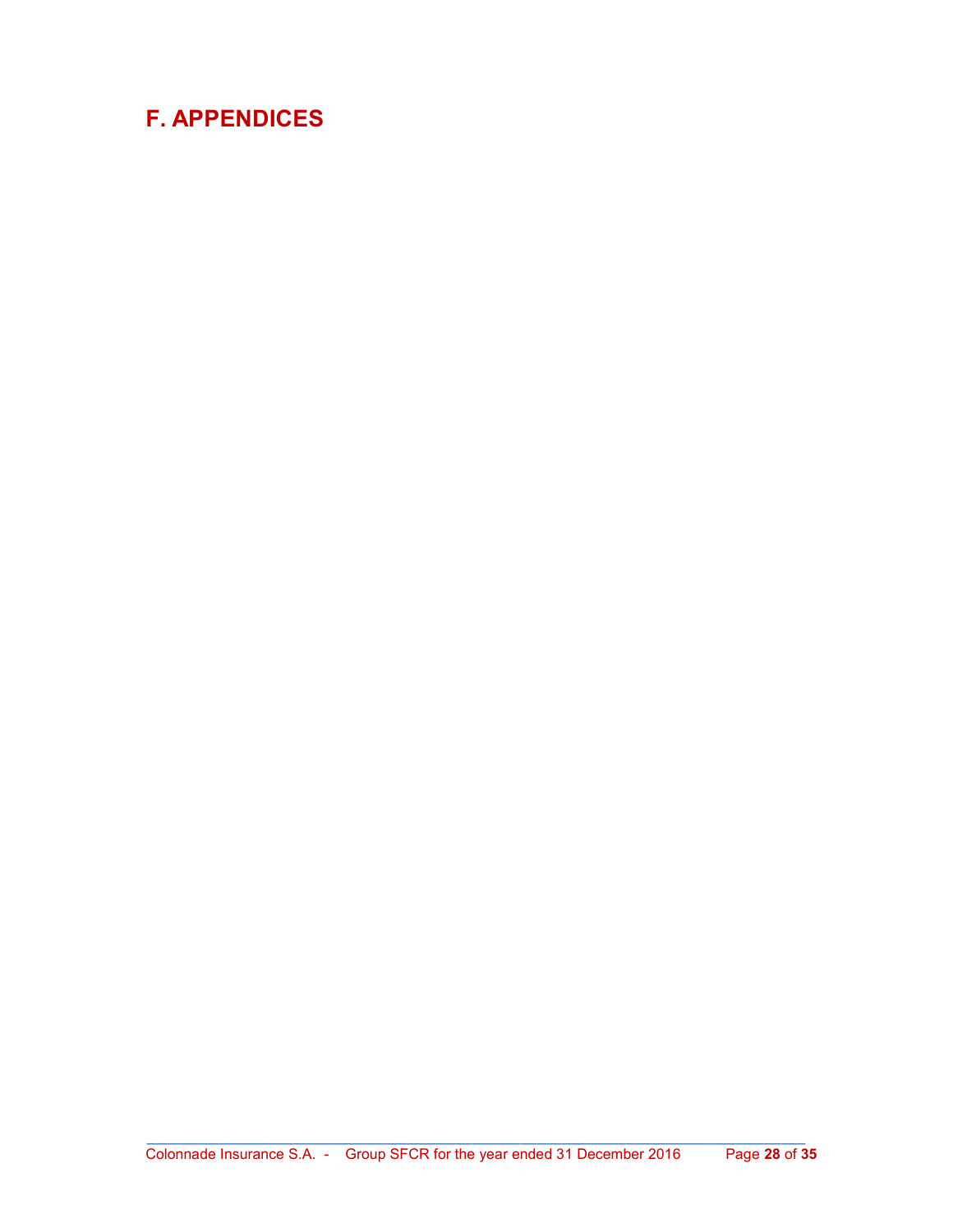#### S.02.01 – Balance Sheet (EUR)

|                                                                                                                      |                              | C0010                      |
|----------------------------------------------------------------------------------------------------------------------|------------------------------|----------------------------|
| <b>Assets</b><br>Goodwill                                                                                            | <b>R0010</b>                 |                            |
| Deferred acquisition costs                                                                                           | R0020                        |                            |
| Intangible assets                                                                                                    | R0030                        |                            |
| Deferred tax assets                                                                                                  | R0040                        | 1,080,837.00               |
| Pension benefit surplus                                                                                              | R0050                        |                            |
| Property, plant & equipment held for own use                                                                         | R0060                        |                            |
| Investments (other than assets held for index-linked and unit-linked contracts)                                      | <b>R0070</b>                 |                            |
| Property (other than for own use)                                                                                    | R0080                        |                            |
| Holdings in related undertakings, including participations                                                           | R0090                        |                            |
| Equities                                                                                                             | R0100<br>R0110               |                            |
| Equities - listed<br>Equities - unlisted                                                                             | R0120                        |                            |
| <b>Bonds</b>                                                                                                         | R0130                        |                            |
| <b>Government Bonds</b>                                                                                              | R0140                        |                            |
| Corporate Bonds                                                                                                      | R0150                        |                            |
| Structured notes                                                                                                     | R0160                        |                            |
| <b>Collateralised securities</b>                                                                                     | R0170                        |                            |
| <b>Collective Investments Undertakings</b>                                                                           | R0180                        |                            |
| <b>Derivatives</b>                                                                                                   | R0190                        |                            |
| Deposits other than cash equivalents                                                                                 | R0200                        |                            |
| Other investments<br>Assets held for index-linked and unit-linked contracts                                          | R0210<br>R0220               |                            |
| <b>Loans and mortgages</b>                                                                                           | <b>R0230</b>                 |                            |
| Loans on policies                                                                                                    | R0240                        |                            |
| Loans and mortgages to individuals                                                                                   | <b>R0250</b>                 |                            |
| Other loans and mortgages                                                                                            | R0260                        |                            |
| <b>Reinsurance recoverables from:</b>                                                                                | <b>R0270</b>                 | 486,693.00                 |
| Non-life and health similar to non-life                                                                              | R0280                        | 486,693.00                 |
| Non-life excluding health                                                                                            | R0290                        | 486,588.00                 |
| Health similar to non-life<br>Life and health similar to life, excluding health and index-linked and unit-linked     | R0300<br>R0310               | 105.00                     |
| Health similar to life                                                                                               | R0320                        |                            |
| Life excluding health and index-linked and unit-linked                                                               | R0330                        |                            |
| Life index-linked and unit-linked                                                                                    | R0340                        |                            |
| Deposits to cedants                                                                                                  | R0350                        |                            |
| Insurance and intermediaries receivables                                                                             | R0360                        | 4,639,041.00               |
| Reinsurance receivables                                                                                              | i R0370                      | 776,417.00                 |
| Receivables (trade, not insurance)                                                                                   | R0380                        | 1,335,815.00               |
| Own shares (held directly)<br>Amounts due in respect of own fund items or initial fund called up but not yet paid in | R0390<br>R0400               |                            |
| Cash and cash equivalents                                                                                            | R0410                        | 24,121,774.00              |
| Any other assets, not elsewhere shown                                                                                | R0420                        | 627,171.00                 |
|                                                                                                                      |                              |                            |
| <b>Total assets</b>                                                                                                  | <b>R0500</b>                 | 33,067,748.00              |
| <b>Liabilities</b>                                                                                                   |                              |                            |
| <b>Technical provisions - non-life</b>                                                                               | <b>R0510</b>                 | 10,625,862.41              |
| <b>Technical provisions - non-life (excluding health)</b>                                                            | <b>R0520</b>                 | 9,641,059.19               |
| TP calculated as a whole                                                                                             | R0530                        |                            |
| <b>Best estimate</b>                                                                                                 | R0540                        | 6,887,534.08               |
| Risk margin<br>Technical provisions - health (similar to non-life)                                                   | <b>R0550</b><br><b>R0560</b> | 2,753,525.11<br>984,803.22 |
| TP calculated as a whole                                                                                             | R0570                        |                            |
| <b>Best estimate</b>                                                                                                 | R0580                        | 655,915.82                 |
| <b>Risk margin</b>                                                                                                   | R0590                        | 328,887.40                 |
| TP - life (excluding index-linked and unit-linked)                                                                   | <b>R0600</b>                 |                            |
| Technical provisions - health (similar to life)                                                                      | <b>R0610</b>                 |                            |
| TP calculated as a whole                                                                                             | R0620                        |                            |
| <b>Best estimate</b>                                                                                                 | R0630                        |                            |
| Risk margin<br>TP - life (excluding health and index-linked and unit-linked)                                         | R0640<br><b>R0650</b>        |                            |
| TP calculated as a whole                                                                                             | R0660                        |                            |
| Best estimate                                                                                                        | R0670                        |                            |
| Risk margin                                                                                                          | R0680                        |                            |
| TP - index-linked and unit-linked                                                                                    | <b>R0690</b>                 |                            |
| TP calculated as a whole                                                                                             | R0700<br>R0710               |                            |
| <b>Best estimate</b><br>Risk margin                                                                                  | R0720                        |                            |
| Other technical provisions                                                                                           | R0730                        |                            |
| <b>Contingent liabilities</b>                                                                                        | R0740                        |                            |
| Provisions other than technical provisions                                                                           | R0750                        | 1,478,208.00               |
| Pension benefit obligations                                                                                          | R0760                        |                            |
| Deposits from reinsurers                                                                                             | R0770                        |                            |
| Deferred tax liabilities<br><b>Derivatives</b>                                                                       | R0780<br>R0790               |                            |
| Debts owed to credit institutions                                                                                    | R0800                        |                            |
| Financial liabilities other than debts owed to credit institutions                                                   | R0810                        |                            |
| Insurance & intermediaries payables                                                                                  | R0820                        | 754,191.00                 |
| Reinsurance payables                                                                                                 | R0830                        | 94,550.00                  |
| Payables (trade, not insurance)                                                                                      | R0840                        | 415,773.00                 |
| <b>Subordinated liabilities</b>                                                                                      | <b>R0850</b>                 |                            |
| Subordinated liabilities not in BOF<br>Subordinated liabilities in BOF                                               | R0860<br>R0870               |                            |
| Any other liabilities, not elsewhere shown                                                                           | R0880                        | 2,365,354.00               |
| <b>Total liabilities</b>                                                                                             | <b>R0900</b>                 | 15,733,938.41              |
| <b>Excess of assets over liabilities</b>                                                                             | R1000                        | 17,333,809.59              |

\_\_\_\_\_\_\_\_\_\_\_\_\_\_\_\_\_\_\_\_\_\_\_\_\_\_\_\_\_\_\_\_\_\_\_\_\_\_\_\_\_\_\_\_\_\_\_\_\_\_\_\_\_\_\_\_\_\_\_\_\_\_\_\_\_\_\_\_\_\_\_\_\_\_\_\_\_\_\_\_\_ Colonnade Insurance S.A. - Group SFCR for the year ended 31 December 2016 Page 29 of 35

Solvency II value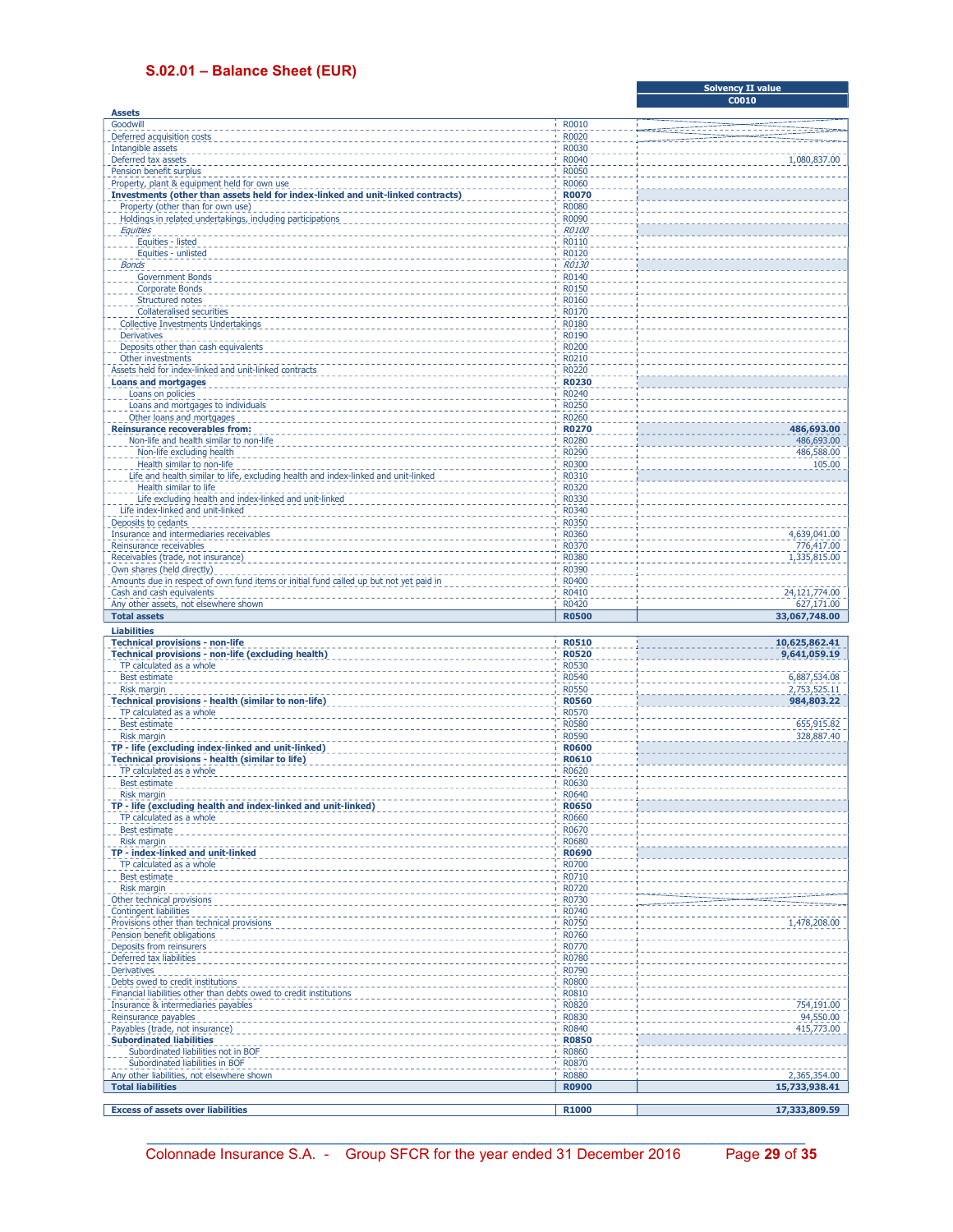## S.05.01 – Premiums, claims and expenses by line of business (EUR)

|                                                                                            |                   | Line of Business for: non-life insurance and reinsurance obligations (direct business and accepted proportional reinsurance)<br>Line of Business for: accepted non-proportional reinsurance |                                   |                                               |                                         |                          |                                                   |                                                               |                                          |                                              |                                |                                |                                            |               |          |                                   |          |                          |
|--------------------------------------------------------------------------------------------|-------------------|---------------------------------------------------------------------------------------------------------------------------------------------------------------------------------------------|-----------------------------------|-----------------------------------------------|-----------------------------------------|--------------------------|---------------------------------------------------|---------------------------------------------------------------|------------------------------------------|----------------------------------------------|--------------------------------|--------------------------------|--------------------------------------------|---------------|----------|-----------------------------------|----------|--------------------------|
|                                                                                            |                   | <b>Medical</b><br>expense<br>insurance                                                                                                                                                      | Income<br>protection<br>insurance | <b>Workers'</b><br>compensatio<br>n insurance | Motor vehicle<br>liability<br>insurance | Other motor<br>insurance | Marine.<br>aviation and<br>transport<br>insurance | <b>Fire and</b><br>other<br>damage to<br>property<br>nsurance | General<br>liability<br><i>insurance</i> | <b>Credit and</b><br>suretyship<br>insurance | Legal<br>expenses<br>insurance | <b>Assistance</b>              | <b>Miscellaneou</b><br>s financial<br>loss | <b>Health</b> | Casualty | Marine.<br>aviation,<br>transport | Property | <b>Total</b>             |
|                                                                                            |                   | C0010                                                                                                                                                                                       | C0020                             | C0030                                         | C0040                                   | <b>COO50</b>             | C0060                                             | C0070                                                         | <b>COO80</b>                             | C0090                                        | C0100                          | C0110                          | C0120                                      | C0130         | C0140    | C0150                             | C0160    | C0200                    |
| <b>Premiums written</b>                                                                    |                   |                                                                                                                                                                                             |                                   |                                               |                                         |                          |                                                   |                                                               |                                          |                                              |                                |                                |                                            |               |          |                                   |          |                          |
| <b>Gross - Direct Business</b>                                                             | R0110             | 2,703,840.05                                                                                                                                                                                |                                   |                                               |                                         | 187,822.67               | 381,970.21                                        | 3,165,135.15                                                  | 1,585,963.74                             | 39,187.15                                    | 2,676.57                       | 698,800.73                     | 6,761,064.73                               |               |          |                                   |          | 15,526,461.00            |
| Gross - Proportional reinsurance accepted<br>Gross - Non-proportional reinsurance accepted | R0120<br>R0130    |                                                                                                                                                                                             |                                   |                                               |                                         |                          | 663.17                                            | 997,497.98                                                    | 190,628.33                               |                                              |                                |                                |                                            |               | 6,100.79 |                                   |          | 1,188,789.48<br>6,100.7  |
| Reinsurers' share                                                                          | R0140             | 88,670.04                                                                                                                                                                                   |                                   |                                               |                                         | 8.717.84                 | 140.757.93                                        | 550,288,97                                                    | 629, 346, 32                             | 7.797.22                                     |                                |                                |                                            |               |          |                                   |          | 1,425,578.3              |
| <b>Net</b>                                                                                 | <b>R0200</b>      | 2,615,170.02                                                                                                                                                                                |                                   |                                               |                                         | 179,104.83               |                                                   | 241,875.45 3,612,344.16 1,147,245.75                          |                                          | 31,389.92                                    | 2,676.57                       |                                | 698,800.73 6,761,064.73                    |               | 6,100.79 |                                   |          | 15,295,772.9             |
| <b>Premiums earned</b>                                                                     |                   |                                                                                                                                                                                             |                                   |                                               |                                         |                          |                                                   |                                                               |                                          |                                              |                                |                                |                                            |               |          |                                   |          |                          |
| <b>Gross - Direct Business</b>                                                             | R0210             | 2.517.188.06                                                                                                                                                                                |                                   |                                               |                                         | 104,144,90               | 239,846,31                                        | 1.624.887.27                                                  | 539,602.39                               | 22,278,27                                    | 2.149.36                       |                                | 659.207.48 1.887.556.05                    |               |          |                                   |          | 7.596.860.1              |
| Gross - Proportional reinsurance accepted                                                  | R0220             |                                                                                                                                                                                             |                                   |                                               |                                         |                          | 456.75                                            | 533,298.25                                                    | 72,196.93                                |                                              |                                |                                |                                            |               |          |                                   |          | 605.951.94               |
| Gross - Non-proportional reinsurance accepted                                              | R0230             |                                                                                                                                                                                             |                                   |                                               |                                         |                          |                                                   |                                                               |                                          |                                              |                                |                                |                                            |               | 4,665.88 |                                   |          | 4.665.8                  |
| Reinsurers' share                                                                          | R0240             | 88,670.03                                                                                                                                                                                   |                                   |                                               |                                         | 5,095.07                 | 140,757.93                                        | 283,415,28                                                    | 153, 155.17                              | 5,462.94                                     |                                |                                |                                            |               |          |                                   |          | 676,556.43               |
| <b>Net</b>                                                                                 | <b>R0300</b>      | 2.428.518.03                                                                                                                                                                                |                                   |                                               |                                         | 99.049.83                |                                                   | 99.545.13 1.874.770.25                                        | 458.644.15                               | 16.815.34                                    | 2,149.36                       |                                | 659.207.48 1.887.556.05                    |               | 4.665.88 |                                   |          | 7.530.921.4              |
| <b>Claims incurred</b>                                                                     |                   |                                                                                                                                                                                             |                                   |                                               |                                         |                          |                                                   |                                                               |                                          |                                              |                                |                                |                                            |               |          |                                   |          |                          |
| <b>Gross - Direct Business</b>                                                             | R0310             | 833,775.87                                                                                                                                                                                  |                                   |                                               |                                         | 76,740.25                | 262,879.00                                        | 895,700.46                                                    | 255,500.89                               | 2,281.01                                     | 155.95                         | 117,347.31                     | 643,380.45                                 |               |          |                                   |          | 3,087,761.18             |
| Gross - Proportional reinsurance accepted                                                  | R0320             |                                                                                                                                                                                             |                                   |                                               |                                         |                          |                                                   | 43.671.09                                                     |                                          |                                              |                                |                                |                                            |               |          |                                   |          | 43,671.09                |
| Gross - Non-proportional reinsurance accepted                                              | R0330<br>R0340    | 779.13                                                                                                                                                                                      |                                   |                                               |                                         |                          | 109,928.2                                         |                                                               | 50,036.2                                 | 2.98                                         |                                |                                |                                            |               | 512.09   |                                   |          | 512.09<br>160,746.57     |
| Reinsurers' share<br><b>Net</b>                                                            | <b>R0400</b>      | 832,996.74                                                                                                                                                                                  |                                   |                                               |                                         |                          |                                                   | 76,740.25 152,950.80 939,371.55                               | 205,464.62                               | 2,278.03                                     |                                |                                | 155.95 117,347.31 643,380.45               |               | 512.09   |                                   |          | 2,971,197.7              |
| Changes in other technical provisions                                                      |                   |                                                                                                                                                                                             |                                   |                                               |                                         |                          |                                                   |                                                               |                                          |                                              |                                |                                |                                            |               |          |                                   |          |                          |
| <b>Gross - Direct Business</b>                                                             | R0410             |                                                                                                                                                                                             |                                   |                                               |                                         |                          |                                                   |                                                               |                                          |                                              |                                |                                |                                            |               |          |                                   |          | 0.00                     |
| Gross - Proportional reinsurance accepted                                                  | R0420             |                                                                                                                                                                                             |                                   |                                               |                                         |                          |                                                   |                                                               |                                          |                                              |                                |                                |                                            |               |          |                                   |          | 0.00                     |
| Gross - Non-proportional reinsurance accepted                                              | R0430             |                                                                                                                                                                                             |                                   |                                               |                                         |                          |                                                   |                                                               |                                          |                                              |                                |                                |                                            |               |          |                                   |          | 0.00                     |
| Reinsurers' share                                                                          | R0440             |                                                                                                                                                                                             |                                   |                                               |                                         |                          |                                                   |                                                               |                                          |                                              |                                |                                |                                            |               |          |                                   |          | 0.00                     |
| <b>Net</b>                                                                                 | <b>R0500</b>      |                                                                                                                                                                                             |                                   |                                               |                                         |                          |                                                   |                                                               |                                          |                                              |                                |                                |                                            |               |          |                                   |          | 0.00                     |
| <b>Expenses incurred</b>                                                                   | <b>R0550</b>      | 2,724,456.12                                                                                                                                                                                |                                   |                                               |                                         | 87.279.27                |                                                   | 232,941.24 3,145,365.47                                       | 765,867.74                               | 268.05                                       | 959.23                         |                                | 287,997.41 3,362,292.27                    |               | 13.23    |                                   |          | 10,607,440.04            |
| <b>Administrative expenses</b>                                                             |                   |                                                                                                                                                                                             |                                   |                                               |                                         |                          |                                                   |                                                               |                                          |                                              |                                |                                |                                            |               |          |                                   |          |                          |
| <b>Gross - Direct Business</b>                                                             | R0610             | 1,212,780.32                                                                                                                                                                                |                                   |                                               |                                         | 14,721.63                | 102.343.65                                        | 1,393,587.68                                                  | 277,336.07                               | 1,360.73                                     | 97.71                          | $-36,295.61$                   | 618,277.43                                 |               |          |                                   |          | 3,584,209.6              |
| Gross - Proportional reinsurance accepted                                                  | R0620             |                                                                                                                                                                                             |                                   |                                               |                                         |                          | 1.21                                              | 46,285.6                                                      | 7,003.13                                 |                                              |                                |                                |                                            |               |          |                                   |          | 53,289.9                 |
| Gross - Non-proportional reinsurance accepted                                              | R0630             |                                                                                                                                                                                             |                                   |                                               |                                         |                          |                                                   |                                                               |                                          |                                              |                                |                                |                                            |               | 13.23    |                                   |          | 13.23                    |
| Reinsurers' share                                                                          | R0640             | 45.15                                                                                                                                                                                       |                                   |                                               |                                         | 683.31                   | 185.93                                            | 12,964.41                                                     | 32,590.8                                 |                                              |                                |                                |                                            |               |          |                                   |          | 46,469.69                |
| <b>Net</b>                                                                                 | <b>R0700</b>      | 1.212.735.18                                                                                                                                                                                |                                   |                                               |                                         | 14.038.32                |                                                   | 102.158.92 1.426.908.88                                       | 251,748.32                               | 1.360.73                                     | 97.71                          |                                | $-36.295.61$ 618.277.43                    |               | 13.23    |                                   |          | 3.591.043.1              |
| <b>Investment management expenses</b>                                                      |                   |                                                                                                                                                                                             |                                   |                                               |                                         |                          |                                                   |                                                               |                                          |                                              |                                |                                |                                            |               |          |                                   |          |                          |
| <b>Gross - Direct Business</b>                                                             | R0710             |                                                                                                                                                                                             |                                   |                                               |                                         |                          |                                                   |                                                               |                                          |                                              |                                |                                |                                            |               |          |                                   |          | 0.00                     |
| Gross - Proportional reinsurance accepted                                                  | R0720<br>R0730    |                                                                                                                                                                                             |                                   |                                               |                                         |                          |                                                   |                                                               |                                          |                                              |                                |                                |                                            |               |          |                                   |          | 0.00<br>0.00             |
| Gross - Non-proportional reinsurance accepted<br>Reinsurers' share                         | R0740             |                                                                                                                                                                                             |                                   |                                               |                                         |                          |                                                   |                                                               |                                          |                                              |                                |                                |                                            |               |          |                                   |          | 0.00                     |
| Net                                                                                        | <b>R0800</b>      |                                                                                                                                                                                             |                                   |                                               |                                         |                          |                                                   |                                                               |                                          |                                              |                                |                                |                                            |               |          |                                   |          | 0.00                     |
| <b>Claims management expenses</b>                                                          |                   |                                                                                                                                                                                             |                                   |                                               |                                         |                          |                                                   |                                                               |                                          |                                              |                                |                                |                                            |               |          |                                   |          |                          |
| <b>Gross - Direct Business</b>                                                             | R0810             | 147,428.92                                                                                                                                                                                  |                                   |                                               |                                         | 12,164.76                | 3.210.47                                          | 203,549.61                                                    | 104,552.42                               |                                              |                                | 17,134.70                      | 318,609.81                                 |               |          |                                   |          | 806,650.69               |
| Gross - Proportional reinsurance accepted                                                  | R0820             |                                                                                                                                                                                             |                                   |                                               |                                         |                          | 35.96                                             | 60,209.95                                                     | 11,252.66                                |                                              |                                |                                |                                            |               |          |                                   |          | 71,498.5                 |
| Gross - Non-proportional reinsurance accepted                                              | R0830             |                                                                                                                                                                                             |                                   |                                               |                                         |                          |                                                   |                                                               |                                          |                                              |                                |                                |                                            |               |          |                                   |          | 0.00                     |
| Reinsurers' share                                                                          | R0840             | 41.49                                                                                                                                                                                       |                                   |                                               |                                         | 564.63                   | 265.56                                            | 19,451.0                                                      | 33,701.30                                |                                              |                                |                                |                                            |               |          |                                   |          | 54.024.06                |
| <b>Net</b>                                                                                 | <b>R0900</b>      | 147.387.44                                                                                                                                                                                  |                                   |                                               |                                         | 11.600.13                | 2.980.87                                          | 244,308,48                                                    | 82.103.77                                |                                              |                                |                                | 17.134.70 318.609.81                       |               |          |                                   |          | 824.125.1                |
| <b>Acquisition expenses</b>                                                                |                   |                                                                                                                                                                                             |                                   |                                               |                                         |                          |                                                   |                                                               |                                          |                                              |                                |                                |                                            |               |          |                                   |          |                          |
| <b>Gross - Direct Business</b>                                                             | R0910             | 1,359,473.64                                                                                                                                                                                |                                   |                                               |                                         | 36.054.55                | 127.615.34                                        | 906.254.7                                                     | 362.885.19                               | 656.09                                       | 861.52                         | 307.158.32                     | 1,552,556.08                               |               |          |                                   |          | 4,653,515.5              |
| Gross - Proportional reinsurance accepted                                                  | R0920             |                                                                                                                                                                                             |                                   |                                               |                                         |                          | 269.05                                            | 280.538.16                                                    | 58,756.31                                |                                              |                                |                                |                                            |               |          |                                   |          | 339,563.5                |
| Gross - Non-proportional reinsurance accepted                                              | R0930             |                                                                                                                                                                                             |                                   |                                               |                                         |                          |                                                   |                                                               |                                          |                                              |                                |                                |                                            |               |          |                                   |          | 0.00                     |
| Reinsurers' share                                                                          | R0940             | 6.853.71                                                                                                                                                                                    |                                   |                                               |                                         | 1.673.48                 | 1.762.03                                          | 98,265,71                                                     | 140,561.04                               | 1.748.7                                      |                                |                                |                                            |               |          |                                   |          | 250,864.7                |
| <b>Net</b>                                                                                 | R1000             | 1.352.619.93                                                                                                                                                                                |                                   |                                               |                                         | 34,381.06                |                                                   | 126.122.36 1.088.527.25                                       | 281.080.46                               | $-1.092.67$                                  |                                | 861.52 307.158.32 1.552.556.08 |                                            |               |          |                                   |          | 4.742.214.3              |
| <b>Overhead expenses</b>                                                                   |                   |                                                                                                                                                                                             |                                   |                                               |                                         |                          |                                                   |                                                               |                                          |                                              |                                |                                |                                            |               |          |                                   |          |                          |
| <b>Gross - Direct Business</b>                                                             | R1010             | 11,825.97                                                                                                                                                                                   |                                   |                                               |                                         | 28,562.28                | 2,516.12                                          | 238,778.05                                                    | 207,932.85                               |                                              |                                |                                | 872,848.95                                 |               |          |                                   |          | 1,362,464.2<br>274,623.4 |
| Gross - Proportional reinsurance accepted                                                  | R1020             |                                                                                                                                                                                             |                                   |                                               |                                         |                          | 222.56                                            | 226,613.01                                                    | 47,787.86                                |                                              |                                |                                |                                            |               |          |                                   |          |                          |
| Gross - Non-proportional reinsurance accepted                                              | R1030<br>R1040    | 112.39                                                                                                                                                                                      |                                   |                                               |                                         | 1.302.52                 | 1.059.59                                          | 79,770,20                                                     | 104,785.52                               |                                              |                                |                                |                                            |               |          |                                   |          | 0.00<br>187,030.22       |
| Reinsurers' share<br><b>Net</b>                                                            | R1100             | 11,713.58                                                                                                                                                                                   |                                   |                                               |                                         | 27.259.77                | 1,679.09                                          | 385,620.87                                                    | 150,935.19                               |                                              |                                |                                | 872,848.95                                 |               |          |                                   |          | 1,450,057.44             |
| <b>Other expenses</b>                                                                      | R1200             |                                                                                                                                                                                             |                                   |                                               |                                         |                          |                                                   |                                                               |                                          |                                              |                                |                                |                                            |               |          |                                   |          | 547,181.6                |
| <b>Total expenses</b>                                                                      | R <sub>1300</sub> |                                                                                                                                                                                             |                                   |                                               |                                         |                          |                                                   |                                                               |                                          |                                              |                                |                                |                                            |               |          |                                   |          | 11.154.621.65            |
|                                                                                            |                   |                                                                                                                                                                                             |                                   |                                               |                                         |                          |                                                   |                                                               |                                          |                                              |                                |                                |                                            |               |          |                                   |          |                          |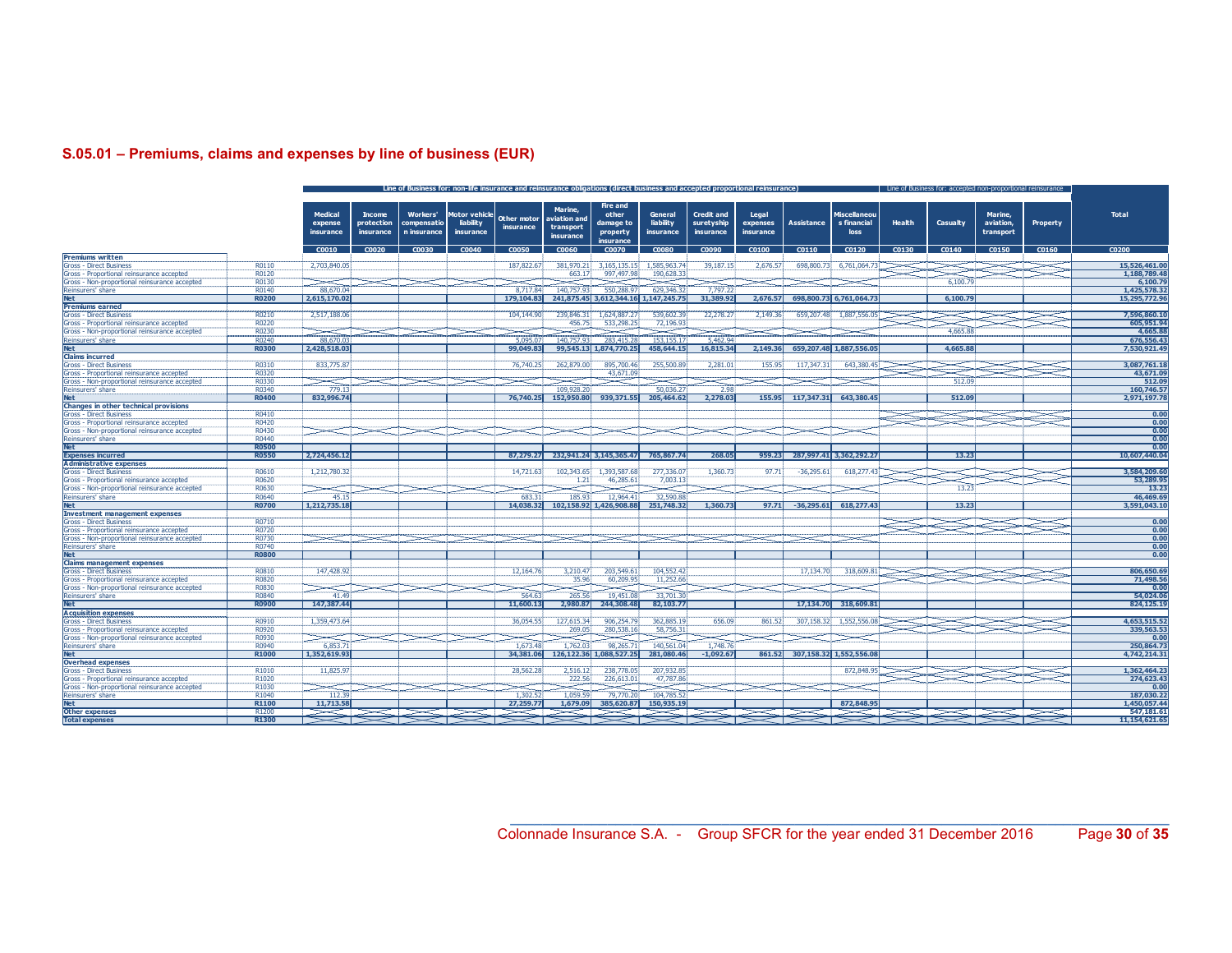| <b>Annuities</b><br><b>Annuities</b><br>stemming<br>stemming<br>from non-life<br>from non-life<br><b>Index-linked</b><br><b>Total</b><br><b>Insurance</b><br>insurance<br>insurance<br>and unit-<br><b>Other life</b><br><b>Health</b><br><b>Health</b><br><b>Life</b><br>with profit<br>contracts<br>contracts<br>linked<br>insurance<br>insurance<br>reinsurance<br>reinsurance<br>participation<br>and relating<br>and relating<br><b>insurance</b><br>to health<br>to insurance<br>obligations<br>insurance<br>other than<br>obligations<br>C0230<br>C0300<br>C0210<br>C0220<br>C0240<br>C0250<br>C0260<br>C0270<br>C0280<br>R1410<br>0.00<br>Gross<br>Reinsurers' share<br>R1420<br>0.00<br>0.00<br>R1500<br><b>Net</b><br>0.00<br>R1510<br>Gross<br>Reinsurers' share<br>R1520<br>0.00<br>0.00<br>R1600<br><b>Net</b><br>0.00<br>R1610<br>Gross<br>Reinsurers' share<br>R1620<br>0.00<br>0.00<br>R1700<br><b>Net</b><br><b>Changes in other technical provisions</b><br>0.00<br>R1710<br>Gross<br>Reinsurers' share<br>R1720<br>0.00<br>0.00<br><b>Net</b><br><b>R1800</b><br>R1900<br>0.00<br><b>Expenses incurred</b><br><b>Administrative expenses</b><br>R1910<br>0.00<br>Gross<br>0.00<br>Reinsurers' share<br>R1920<br>0.00<br><b>R2000</b><br><b>Net</b><br><b>Investment management expenses</b><br>R2010<br>0.00<br>Gross<br>0.00<br>Reinsurers' share<br>R2020<br>R2100<br>0.00<br><b>Net</b><br><b>Claims management expenses</b><br>0.00<br>R2110<br>Gross<br>Reinsurers' share<br>R2120<br>0.00<br>0.00<br><b>R2200</b><br><b>Net</b><br><b>Acquisition expenses</b><br>R2210<br>0.00<br>Gross<br>Reinsurers' share<br>R2220<br>0.00<br>R2300<br>0.00<br><b>Net</b><br><b>Overhead expenses</b><br>0.00<br>R2310<br>Gross<br>R2320<br>0.00<br>Reinsurers' share<br>0.00<br>R2400<br><b>Net</b><br>R2500<br><b>Other expenses</b><br><b>Total expenses</b><br>R2600 |                        | Line of Business for: life insurance obligations |  |  |  |  |  |  | Life reinsurance obligations |  |  |
|---------------------------------------------------------------------------------------------------------------------------------------------------------------------------------------------------------------------------------------------------------------------------------------------------------------------------------------------------------------------------------------------------------------------------------------------------------------------------------------------------------------------------------------------------------------------------------------------------------------------------------------------------------------------------------------------------------------------------------------------------------------------------------------------------------------------------------------------------------------------------------------------------------------------------------------------------------------------------------------------------------------------------------------------------------------------------------------------------------------------------------------------------------------------------------------------------------------------------------------------------------------------------------------------------------------------------------------------------------------------------------------------------------------------------------------------------------------------------------------------------------------------------------------------------------------------------------------------------------------------------------------------------------------------------------------------------------------------------------------------------------------------------------------------------------------------------------------------------------------------------------------|------------------------|--------------------------------------------------|--|--|--|--|--|--|------------------------------|--|--|
|                                                                                                                                                                                                                                                                                                                                                                                                                                                                                                                                                                                                                                                                                                                                                                                                                                                                                                                                                                                                                                                                                                                                                                                                                                                                                                                                                                                                                                                                                                                                                                                                                                                                                                                                                                                                                                                                                       |                        |                                                  |  |  |  |  |  |  |                              |  |  |
|                                                                                                                                                                                                                                                                                                                                                                                                                                                                                                                                                                                                                                                                                                                                                                                                                                                                                                                                                                                                                                                                                                                                                                                                                                                                                                                                                                                                                                                                                                                                                                                                                                                                                                                                                                                                                                                                                       |                        |                                                  |  |  |  |  |  |  |                              |  |  |
|                                                                                                                                                                                                                                                                                                                                                                                                                                                                                                                                                                                                                                                                                                                                                                                                                                                                                                                                                                                                                                                                                                                                                                                                                                                                                                                                                                                                                                                                                                                                                                                                                                                                                                                                                                                                                                                                                       | <b>Premium written</b> |                                                  |  |  |  |  |  |  |                              |  |  |
|                                                                                                                                                                                                                                                                                                                                                                                                                                                                                                                                                                                                                                                                                                                                                                                                                                                                                                                                                                                                                                                                                                                                                                                                                                                                                                                                                                                                                                                                                                                                                                                                                                                                                                                                                                                                                                                                                       |                        |                                                  |  |  |  |  |  |  |                              |  |  |
|                                                                                                                                                                                                                                                                                                                                                                                                                                                                                                                                                                                                                                                                                                                                                                                                                                                                                                                                                                                                                                                                                                                                                                                                                                                                                                                                                                                                                                                                                                                                                                                                                                                                                                                                                                                                                                                                                       |                        |                                                  |  |  |  |  |  |  |                              |  |  |
|                                                                                                                                                                                                                                                                                                                                                                                                                                                                                                                                                                                                                                                                                                                                                                                                                                                                                                                                                                                                                                                                                                                                                                                                                                                                                                                                                                                                                                                                                                                                                                                                                                                                                                                                                                                                                                                                                       |                        |                                                  |  |  |  |  |  |  |                              |  |  |
|                                                                                                                                                                                                                                                                                                                                                                                                                                                                                                                                                                                                                                                                                                                                                                                                                                                                                                                                                                                                                                                                                                                                                                                                                                                                                                                                                                                                                                                                                                                                                                                                                                                                                                                                                                                                                                                                                       | <b>Premium earned</b>  |                                                  |  |  |  |  |  |  |                              |  |  |
|                                                                                                                                                                                                                                                                                                                                                                                                                                                                                                                                                                                                                                                                                                                                                                                                                                                                                                                                                                                                                                                                                                                                                                                                                                                                                                                                                                                                                                                                                                                                                                                                                                                                                                                                                                                                                                                                                       |                        |                                                  |  |  |  |  |  |  |                              |  |  |
|                                                                                                                                                                                                                                                                                                                                                                                                                                                                                                                                                                                                                                                                                                                                                                                                                                                                                                                                                                                                                                                                                                                                                                                                                                                                                                                                                                                                                                                                                                                                                                                                                                                                                                                                                                                                                                                                                       |                        |                                                  |  |  |  |  |  |  |                              |  |  |
|                                                                                                                                                                                                                                                                                                                                                                                                                                                                                                                                                                                                                                                                                                                                                                                                                                                                                                                                                                                                                                                                                                                                                                                                                                                                                                                                                                                                                                                                                                                                                                                                                                                                                                                                                                                                                                                                                       |                        |                                                  |  |  |  |  |  |  |                              |  |  |
|                                                                                                                                                                                                                                                                                                                                                                                                                                                                                                                                                                                                                                                                                                                                                                                                                                                                                                                                                                                                                                                                                                                                                                                                                                                                                                                                                                                                                                                                                                                                                                                                                                                                                                                                                                                                                                                                                       | <b>Claims incurred</b> |                                                  |  |  |  |  |  |  |                              |  |  |
|                                                                                                                                                                                                                                                                                                                                                                                                                                                                                                                                                                                                                                                                                                                                                                                                                                                                                                                                                                                                                                                                                                                                                                                                                                                                                                                                                                                                                                                                                                                                                                                                                                                                                                                                                                                                                                                                                       |                        |                                                  |  |  |  |  |  |  |                              |  |  |
|                                                                                                                                                                                                                                                                                                                                                                                                                                                                                                                                                                                                                                                                                                                                                                                                                                                                                                                                                                                                                                                                                                                                                                                                                                                                                                                                                                                                                                                                                                                                                                                                                                                                                                                                                                                                                                                                                       |                        |                                                  |  |  |  |  |  |  |                              |  |  |
|                                                                                                                                                                                                                                                                                                                                                                                                                                                                                                                                                                                                                                                                                                                                                                                                                                                                                                                                                                                                                                                                                                                                                                                                                                                                                                                                                                                                                                                                                                                                                                                                                                                                                                                                                                                                                                                                                       |                        |                                                  |  |  |  |  |  |  |                              |  |  |
|                                                                                                                                                                                                                                                                                                                                                                                                                                                                                                                                                                                                                                                                                                                                                                                                                                                                                                                                                                                                                                                                                                                                                                                                                                                                                                                                                                                                                                                                                                                                                                                                                                                                                                                                                                                                                                                                                       |                        |                                                  |  |  |  |  |  |  |                              |  |  |
|                                                                                                                                                                                                                                                                                                                                                                                                                                                                                                                                                                                                                                                                                                                                                                                                                                                                                                                                                                                                                                                                                                                                                                                                                                                                                                                                                                                                                                                                                                                                                                                                                                                                                                                                                                                                                                                                                       |                        |                                                  |  |  |  |  |  |  |                              |  |  |
|                                                                                                                                                                                                                                                                                                                                                                                                                                                                                                                                                                                                                                                                                                                                                                                                                                                                                                                                                                                                                                                                                                                                                                                                                                                                                                                                                                                                                                                                                                                                                                                                                                                                                                                                                                                                                                                                                       |                        |                                                  |  |  |  |  |  |  |                              |  |  |
|                                                                                                                                                                                                                                                                                                                                                                                                                                                                                                                                                                                                                                                                                                                                                                                                                                                                                                                                                                                                                                                                                                                                                                                                                                                                                                                                                                                                                                                                                                                                                                                                                                                                                                                                                                                                                                                                                       |                        |                                                  |  |  |  |  |  |  |                              |  |  |
|                                                                                                                                                                                                                                                                                                                                                                                                                                                                                                                                                                                                                                                                                                                                                                                                                                                                                                                                                                                                                                                                                                                                                                                                                                                                                                                                                                                                                                                                                                                                                                                                                                                                                                                                                                                                                                                                                       |                        |                                                  |  |  |  |  |  |  |                              |  |  |
|                                                                                                                                                                                                                                                                                                                                                                                                                                                                                                                                                                                                                                                                                                                                                                                                                                                                                                                                                                                                                                                                                                                                                                                                                                                                                                                                                                                                                                                                                                                                                                                                                                                                                                                                                                                                                                                                                       |                        |                                                  |  |  |  |  |  |  |                              |  |  |
|                                                                                                                                                                                                                                                                                                                                                                                                                                                                                                                                                                                                                                                                                                                                                                                                                                                                                                                                                                                                                                                                                                                                                                                                                                                                                                                                                                                                                                                                                                                                                                                                                                                                                                                                                                                                                                                                                       |                        |                                                  |  |  |  |  |  |  |                              |  |  |
|                                                                                                                                                                                                                                                                                                                                                                                                                                                                                                                                                                                                                                                                                                                                                                                                                                                                                                                                                                                                                                                                                                                                                                                                                                                                                                                                                                                                                                                                                                                                                                                                                                                                                                                                                                                                                                                                                       |                        |                                                  |  |  |  |  |  |  |                              |  |  |
|                                                                                                                                                                                                                                                                                                                                                                                                                                                                                                                                                                                                                                                                                                                                                                                                                                                                                                                                                                                                                                                                                                                                                                                                                                                                                                                                                                                                                                                                                                                                                                                                                                                                                                                                                                                                                                                                                       |                        |                                                  |  |  |  |  |  |  |                              |  |  |
|                                                                                                                                                                                                                                                                                                                                                                                                                                                                                                                                                                                                                                                                                                                                                                                                                                                                                                                                                                                                                                                                                                                                                                                                                                                                                                                                                                                                                                                                                                                                                                                                                                                                                                                                                                                                                                                                                       |                        |                                                  |  |  |  |  |  |  |                              |  |  |
|                                                                                                                                                                                                                                                                                                                                                                                                                                                                                                                                                                                                                                                                                                                                                                                                                                                                                                                                                                                                                                                                                                                                                                                                                                                                                                                                                                                                                                                                                                                                                                                                                                                                                                                                                                                                                                                                                       |                        |                                                  |  |  |  |  |  |  |                              |  |  |
|                                                                                                                                                                                                                                                                                                                                                                                                                                                                                                                                                                                                                                                                                                                                                                                                                                                                                                                                                                                                                                                                                                                                                                                                                                                                                                                                                                                                                                                                                                                                                                                                                                                                                                                                                                                                                                                                                       |                        |                                                  |  |  |  |  |  |  |                              |  |  |
|                                                                                                                                                                                                                                                                                                                                                                                                                                                                                                                                                                                                                                                                                                                                                                                                                                                                                                                                                                                                                                                                                                                                                                                                                                                                                                                                                                                                                                                                                                                                                                                                                                                                                                                                                                                                                                                                                       |                        |                                                  |  |  |  |  |  |  |                              |  |  |
|                                                                                                                                                                                                                                                                                                                                                                                                                                                                                                                                                                                                                                                                                                                                                                                                                                                                                                                                                                                                                                                                                                                                                                                                                                                                                                                                                                                                                                                                                                                                                                                                                                                                                                                                                                                                                                                                                       |                        |                                                  |  |  |  |  |  |  |                              |  |  |
|                                                                                                                                                                                                                                                                                                                                                                                                                                                                                                                                                                                                                                                                                                                                                                                                                                                                                                                                                                                                                                                                                                                                                                                                                                                                                                                                                                                                                                                                                                                                                                                                                                                                                                                                                                                                                                                                                       |                        |                                                  |  |  |  |  |  |  |                              |  |  |
|                                                                                                                                                                                                                                                                                                                                                                                                                                                                                                                                                                                                                                                                                                                                                                                                                                                                                                                                                                                                                                                                                                                                                                                                                                                                                                                                                                                                                                                                                                                                                                                                                                                                                                                                                                                                                                                                                       |                        |                                                  |  |  |  |  |  |  |                              |  |  |
|                                                                                                                                                                                                                                                                                                                                                                                                                                                                                                                                                                                                                                                                                                                                                                                                                                                                                                                                                                                                                                                                                                                                                                                                                                                                                                                                                                                                                                                                                                                                                                                                                                                                                                                                                                                                                                                                                       |                        |                                                  |  |  |  |  |  |  |                              |  |  |
|                                                                                                                                                                                                                                                                                                                                                                                                                                                                                                                                                                                                                                                                                                                                                                                                                                                                                                                                                                                                                                                                                                                                                                                                                                                                                                                                                                                                                                                                                                                                                                                                                                                                                                                                                                                                                                                                                       |                        |                                                  |  |  |  |  |  |  |                              |  |  |
|                                                                                                                                                                                                                                                                                                                                                                                                                                                                                                                                                                                                                                                                                                                                                                                                                                                                                                                                                                                                                                                                                                                                                                                                                                                                                                                                                                                                                                                                                                                                                                                                                                                                                                                                                                                                                                                                                       |                        |                                                  |  |  |  |  |  |  |                              |  |  |
|                                                                                                                                                                                                                                                                                                                                                                                                                                                                                                                                                                                                                                                                                                                                                                                                                                                                                                                                                                                                                                                                                                                                                                                                                                                                                                                                                                                                                                                                                                                                                                                                                                                                                                                                                                                                                                                                                       |                        |                                                  |  |  |  |  |  |  |                              |  |  |
|                                                                                                                                                                                                                                                                                                                                                                                                                                                                                                                                                                                                                                                                                                                                                                                                                                                                                                                                                                                                                                                                                                                                                                                                                                                                                                                                                                                                                                                                                                                                                                                                                                                                                                                                                                                                                                                                                       |                        |                                                  |  |  |  |  |  |  |                              |  |  |
|                                                                                                                                                                                                                                                                                                                                                                                                                                                                                                                                                                                                                                                                                                                                                                                                                                                                                                                                                                                                                                                                                                                                                                                                                                                                                                                                                                                                                                                                                                                                                                                                                                                                                                                                                                                                                                                                                       |                        |                                                  |  |  |  |  |  |  |                              |  |  |
|                                                                                                                                                                                                                                                                                                                                                                                                                                                                                                                                                                                                                                                                                                                                                                                                                                                                                                                                                                                                                                                                                                                                                                                                                                                                                                                                                                                                                                                                                                                                                                                                                                                                                                                                                                                                                                                                                       |                        |                                                  |  |  |  |  |  |  |                              |  |  |
|                                                                                                                                                                                                                                                                                                                                                                                                                                                                                                                                                                                                                                                                                                                                                                                                                                                                                                                                                                                                                                                                                                                                                                                                                                                                                                                                                                                                                                                                                                                                                                                                                                                                                                                                                                                                                                                                                       |                        |                                                  |  |  |  |  |  |  |                              |  |  |
|                                                                                                                                                                                                                                                                                                                                                                                                                                                                                                                                                                                                                                                                                                                                                                                                                                                                                                                                                                                                                                                                                                                                                                                                                                                                                                                                                                                                                                                                                                                                                                                                                                                                                                                                                                                                                                                                                       |                        |                                                  |  |  |  |  |  |  |                              |  |  |
|                                                                                                                                                                                                                                                                                                                                                                                                                                                                                                                                                                                                                                                                                                                                                                                                                                                                                                                                                                                                                                                                                                                                                                                                                                                                                                                                                                                                                                                                                                                                                                                                                                                                                                                                                                                                                                                                                       |                        |                                                  |  |  |  |  |  |  |                              |  |  |
| 0.00<br>Total amount of surrenders<br>R2700                                                                                                                                                                                                                                                                                                                                                                                                                                                                                                                                                                                                                                                                                                                                                                                                                                                                                                                                                                                                                                                                                                                                                                                                                                                                                                                                                                                                                                                                                                                                                                                                                                                                                                                                                                                                                                           |                        |                                                  |  |  |  |  |  |  |                              |  |  |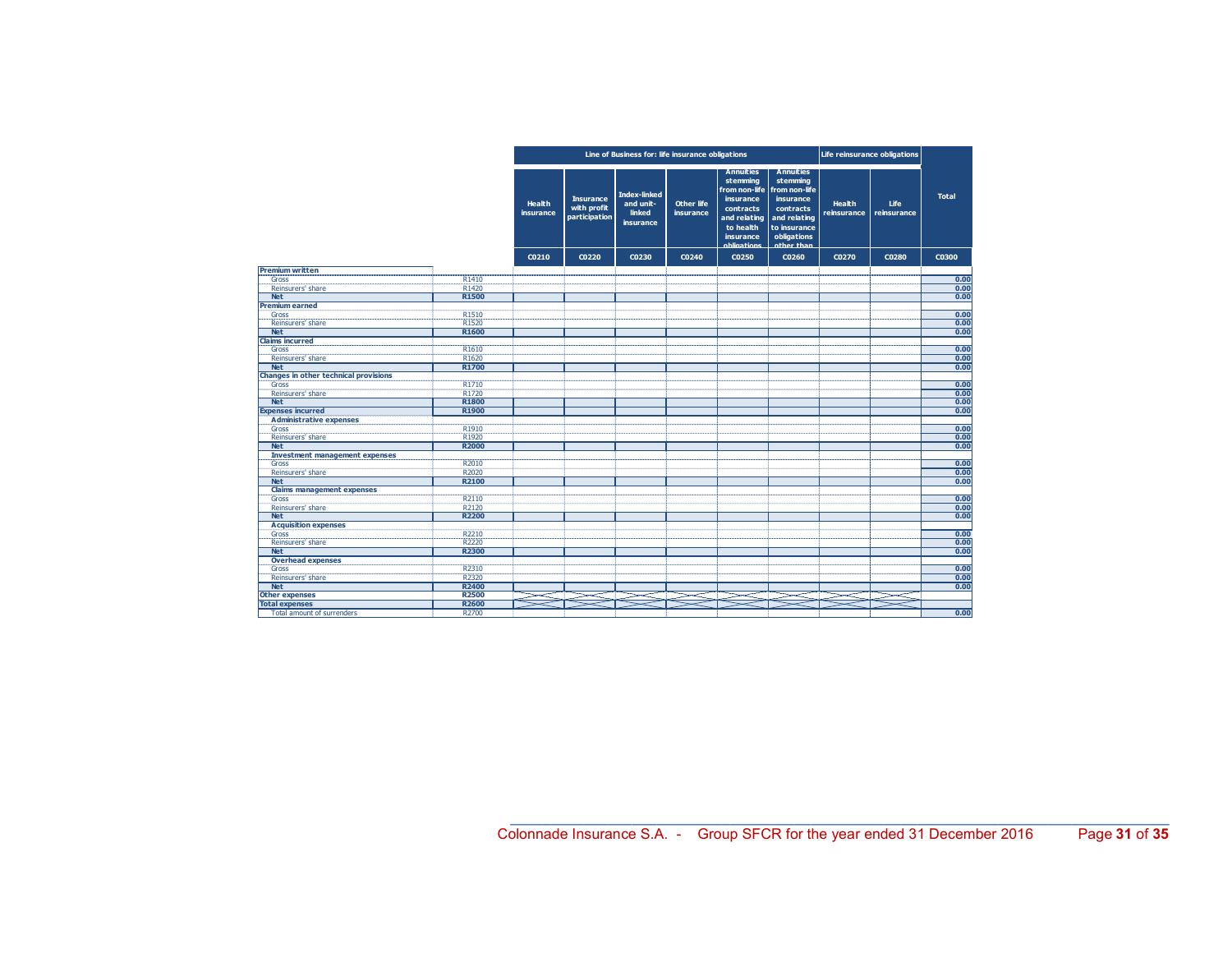## S.05.02 - Premiums, claims and expenses by Country (EUR)

|                                               |              | <b>Home Country</b> |              |              | Top 5 countries (by amount of gross premiums written) - non-life obligations |              |              | <b>Total Top 5 and home</b><br>country |
|-----------------------------------------------|--------------|---------------------|--------------|--------------|------------------------------------------------------------------------------|--------------|--------------|----------------------------------------|
|                                               |              | C0010               | C0020        | C0030        | C0040                                                                        | <b>COO50</b> | <b>C0060</b> | <b>C0070</b>                           |
|                                               | R0010        |                     | <b>HU</b>    | <b>SK</b>    | CZ.                                                                          | <b>FR</b>    | <b>AT</b>    |                                        |
|                                               |              | <b>C0080</b>        | C0090        | C0100        | C0110                                                                        | C0120        | C0130        | C0140                                  |
|                                               |              | LU.                 | HU<br>SK     |              |                                                                              |              |              |                                        |
| <b>Premium written</b>                        |              |                     |              |              |                                                                              |              |              |                                        |
| <b>Gross - Direct Business</b>                | R0110        |                     | 8.174.078.50 | 5.910.372.43 | 1,430,149,14                                                                 | 4,672.91     | 4.284.19     | 15,523,557.17                          |
| Gross - Proportional reinsurance accepted     | R0120        |                     |              | 667.774.51   | 521.015.02                                                                   |              |              | 1,188,789.53                           |
| Gross - Non-proportional reinsurance accepted | R0130        |                     | 6.100.79     |              |                                                                              |              |              | 6.100.79                               |
| Reinsurers' share                             | R0140        |                     | 126,298.71   | 581.907.27   | 300,498.09                                                                   |              |              | 1.008.704.07                           |
| <b>Net</b>                                    | <b>R0200</b> |                     | 8,053,880.59 | 5,996,239.67 | 1,650,666.07                                                                 | 4,672.91     | 4.284.19     | 15,709,743.42                          |
| <b>Premium earned</b>                         |              |                     |              |              |                                                                              |              |              |                                        |
| <b>Gross - Direct Business</b>                | R0210        |                     | 6,275,332.29 | 967.276.07   | 342.390.73                                                                   | 4,672.91     | 4.284.19     | 7,593,956.19                           |
| Gross - Proportional reinsurance accepted     | R0220        |                     |              | 404,869.76   | 201.082.20                                                                   |              |              | 605,951.96                             |
| Gross - Non-proportional reinsurance accepted | R0230        |                     | 4,665.88     |              |                                                                              |              |              | 4.665.88                               |
| Reinsurers' share                             | R0240        |                     | 126,298.71   | 154,930.75   | 116,393,46                                                                   |              |              | 397.622.91                             |
| <b>Net</b>                                    | <b>R0300</b> |                     | 6.153.699.47 | 1.217.215.08 | 427.079.47                                                                   | 4.672.91     | 4.284.19     | 7,806,951.12                           |
| <b>Claims incurred</b>                        |              |                     |              |              |                                                                              |              |              |                                        |
| <b>Gross - Direct Business</b>                | R0310        |                     | 2,157,909.55 | 656,702.98   | 273.148.69                                                                   |              |              | 3,087,761.21                           |
| Gross - Proportional reinsurance accepted     | R0320        |                     |              |              | 43,671.09                                                                    |              |              | 43,671.09                              |
| Gross - Non-proportional reinsurance accepted | R0330        |                     | 512.09       |              |                                                                              |              |              | 512.09                                 |
| Reinsurers' share                             | R0340        |                     | 126,298.71   | 16,816.75    | 17.631.12                                                                    |              |              | 160.746.58                             |
| <b>Net</b>                                    | R0400        |                     | 2.032.122.93 | 639,886,23   | 299.188.66                                                                   |              |              | 2,971,197.82                           |
| <b>Changes in other technical provisions</b>  |              |                     |              |              |                                                                              |              |              |                                        |
| <b>Gross - Direct Business</b>                | R0410        |                     |              |              |                                                                              |              |              | 0.00                                   |
| Gross - Proportional reinsurance accepted     | R0420        |                     |              |              |                                                                              |              |              | 0.00                                   |
| Gross - Non-proportional reinsurance accepted | R0430        |                     |              |              |                                                                              |              |              | 0.00                                   |
| Reinsurers' share                             | R0440        |                     |              |              |                                                                              |              |              | 0.00                                   |
| <b>Net</b>                                    | <b>R0500</b> |                     |              |              |                                                                              |              |              | 0.00                                   |
| <b>Expenses incurred</b>                      | <b>R0550</b> |                     | 6,497,294.64 | 2,758,082.85 | 1,309,275.39                                                                 | 1.168.21     | 1.110.74     | 10.566.931.83                          |
| <b>Other expenses</b>                         | R1200        |                     |              |              |                                                                              |              |              |                                        |
| <b>Total expenses</b>                         | R1300        |                     |              |              |                                                                              |              |              | 10,566,931.83                          |

|                                              |              | <b>Home Country</b> | <b>Total Top 5 and home</b><br>country |       |       |       |       |       |
|----------------------------------------------|--------------|---------------------|----------------------------------------|-------|-------|-------|-------|-------|
|                                              |              | C0150               | C0160                                  | C0170 | C0180 | C0190 | C0200 | C0210 |
|                                              | R01400       |                     |                                        |       |       |       |       |       |
|                                              |              | C0220               | C0230                                  | C0240 | C0250 | C0260 | C0270 | C0280 |
|                                              |              | LU.                 |                                        |       |       |       |       |       |
| <b>Premium written</b>                       |              |                     |                                        |       |       |       |       |       |
| Gross                                        | R1410        |                     |                                        |       |       |       |       | 0.00  |
| Reinsurers' share                            | R1420        |                     |                                        |       |       |       |       | 0.00  |
| <b>Net</b>                                   | <b>R1500</b> |                     |                                        |       |       |       |       | 0.00  |
| <b>Premium earned</b>                        |              |                     |                                        |       |       |       |       |       |
| Gross                                        | R1510        |                     |                                        |       |       |       |       | 0.00  |
| Reinsurers' share                            | R1520        |                     |                                        |       |       |       |       | 0.00  |
| <b>Net</b>                                   | R1600        |                     |                                        |       |       |       |       | 0.00  |
| <b>Claims paid</b>                           |              |                     |                                        |       |       |       |       |       |
| Gross                                        | R1610        |                     |                                        |       |       |       |       | 0.00  |
| Reinsurers' share                            | R1620        |                     |                                        |       |       |       |       | 0.00  |
| <b>Net</b>                                   | <b>R1700</b> |                     |                                        |       |       |       |       | 0.00  |
| <b>Changes in other technical provisions</b> |              |                     |                                        |       |       |       |       |       |
| Gross                                        | R1710        |                     |                                        |       |       |       |       | 0.00  |
| Reinsurers' share                            | R1720        |                     |                                        |       |       |       |       | 0.00  |
| <b>Net</b>                                   | R1800        |                     |                                        |       |       |       |       | 0.00  |
| <b>Expenses incurred</b>                     | R1900        |                     |                                        |       |       |       |       | 0.00  |
| <b>Other expenses</b>                        | <b>R2500</b> |                     |                                        |       |       |       |       |       |
| <b>Total expenses</b>                        | R2600        |                     |                                        |       |       |       |       |       |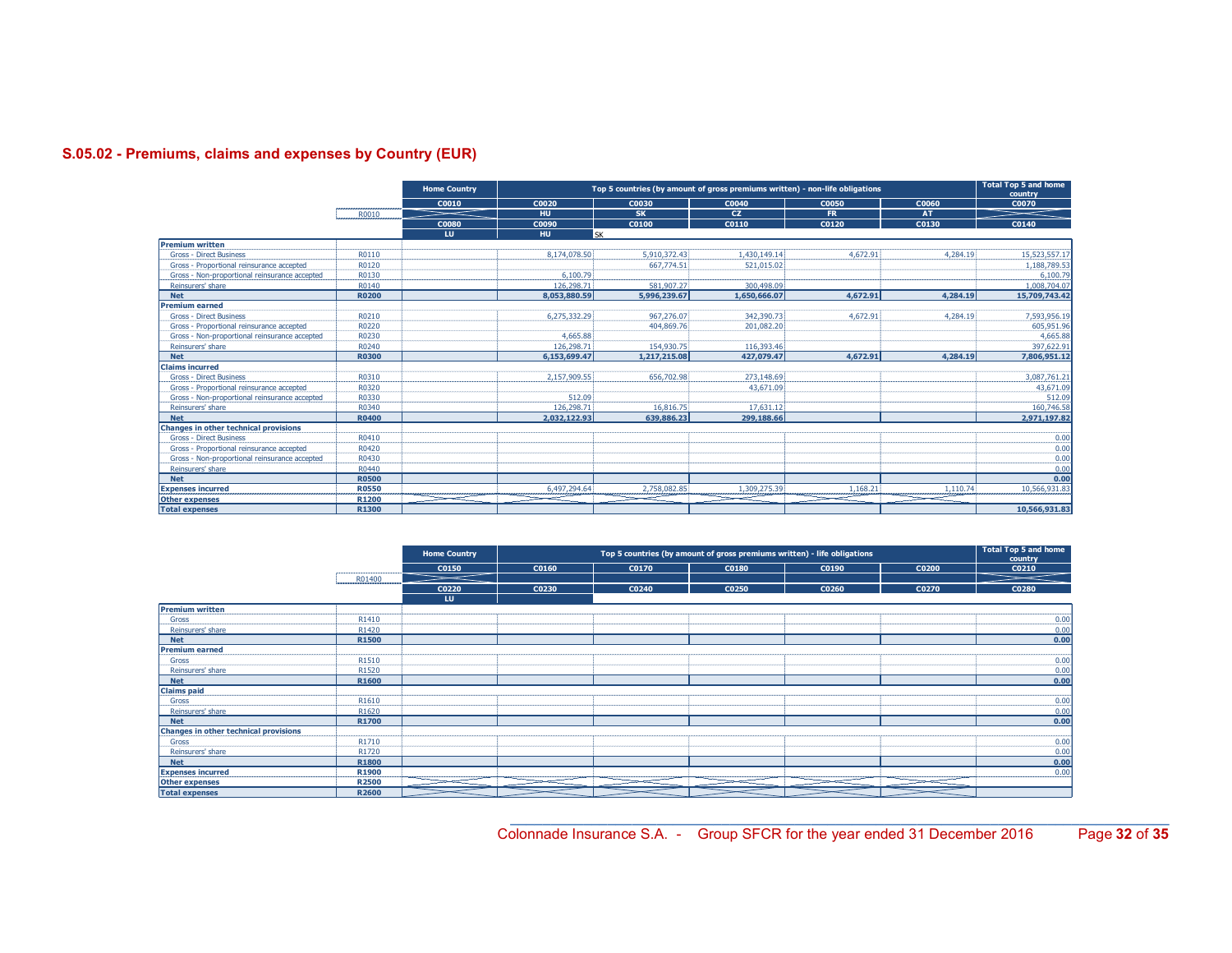## S.23.01 - Own Funds (EUR)

|                                                                                                                                                               |              | <b>Total</b>     | Tier 1 - unrestricted | Tier 1 - restricted | Tier 2       | Tier 3       |
|---------------------------------------------------------------------------------------------------------------------------------------------------------------|--------------|------------------|-----------------------|---------------------|--------------|--------------|
|                                                                                                                                                               |              | C0010            | C0020                 | C0030               | C0040        | <b>C0050</b> |
| Basic own funds before deduction for participations in other financial sector                                                                                 |              |                  |                       |                     |              |              |
| Ordinary share capital (gross of own shares)                                                                                                                  | R0010        | 2,500,000,00     | 2,500,000,00          |                     |              |              |
| Non-available called but not paid in ordinary share capital at group level                                                                                    | R0020        |                  |                       |                     |              |              |
| Share premium account related to ordinary share capital                                                                                                       | R0030        | 27,876,287.00    | 27,876,287.00         |                     |              |              |
| Initial funds, members' contributions or the equivalent basic own - fund item for mutual and mutual-type                                                      |              |                  |                       |                     |              |              |
| undertakings                                                                                                                                                  | R0040        |                  |                       |                     |              |              |
| Subordinated mutual member accounts                                                                                                                           | <b>R0050</b> |                  |                       |                     |              |              |
| Non-available subordinated mutual member accounts at group level                                                                                              | R0060        |                  |                       |                     |              |              |
| Surplus funds                                                                                                                                                 | R0070        |                  |                       |                     |              |              |
| Non-available surplus funds at group level                                                                                                                    | <b>R0080</b> |                  |                       |                     |              |              |
| Preference shares                                                                                                                                             | R0090        |                  |                       |                     |              |              |
| Non-available preference shares at group level                                                                                                                | R0100        |                  |                       |                     |              |              |
| Share premium account related to preference shares                                                                                                            | R0110        |                  |                       |                     |              |              |
| Non-available share premium account related to preference shares at group level                                                                               | R0120        |                  |                       |                     |              |              |
| <b>Reconciliation reserve</b>                                                                                                                                 | R0130        | $-15.073.315.41$ | $-15.073.315.41$      |                     |              |              |
| Subordinated liabilities                                                                                                                                      | R0140        |                  |                       |                     |              |              |
| Non-available subordinated liabilities at group level                                                                                                         | R0150        |                  |                       |                     |              |              |
| An amount equal to the value of net deferred tax assets                                                                                                       | R0160        | 1,080,838.00     |                       |                     |              | 1,080,838.00 |
| The amount equal to the value of net deferred tax assets not available at the group level                                                                     | R0170        |                  |                       |                     |              |              |
| Other items approved by supervisory authority as basic own funds not specified above                                                                          | R0180        | 950,000.00       | 950,000,00            |                     |              |              |
| Non available own funds related to other own funds items approved by supervisory authority                                                                    | R0190        |                  |                       |                     |              |              |
| Minority interests (if not reported as part of a specific own fund item)                                                                                      | R0200        |                  |                       |                     |              |              |
| Non-available minority interests at group level                                                                                                               | R0210        |                  |                       |                     |              |              |
| Own funds from the financial statements that should not be represented by the reconciliation reserve and do not meet                                          | R0220        |                  |                       |                     |              |              |
| the criteria to be classified as Solvency II own funds                                                                                                        |              |                  |                       |                     |              |              |
| <b>Total basic own funds after deductions</b>                                                                                                                 | <b>R0290</b> | 17,333,809.59    | 16,252,971.59         |                     |              | 1,080,838.00 |
| <b>Ancillary own funds</b>                                                                                                                                    |              |                  |                       |                     |              |              |
| Unpaid and uncalled ordinary share capital callable on demand                                                                                                 | R0300        | 7.000.000.00     |                       |                     | 7.000.000.00 |              |
| Unpaid and uncalled initial funds, members' contributions or the equivalent basic own fund item for mutual and                                                |              |                  |                       |                     |              |              |
| mutual - type undertakings, callable on demand                                                                                                                | R0310        |                  |                       |                     |              |              |
| Unpaid and uncalled preference shares callable on demand                                                                                                      | R0320        |                  |                       |                     |              |              |
| A legally binding commitment to subscribe and pay for subordinated liabilities on demand                                                                      | R0330        |                  |                       |                     |              |              |
| Letters of credit and quarantees under Article 96(2) of the Directive 2009/138/EC                                                                             | R0340        |                  |                       |                     |              |              |
| Letters of credit and guarantees other than under Article 96(2) of the Directive 2009/138/EC                                                                  | R0350        |                  |                       |                     |              |              |
| Supplementary members calls under first subparagraph of Article 96(3) of the Directive 2009/138/EC                                                            | R0360        |                  |                       |                     |              |              |
| Supplementary members calls - other than under first subparagraph of Article 96(3) of the Directive 2009/138/EC                                               | R0370        |                  |                       |                     |              |              |
| Non available ancillary own funds at group level                                                                                                              | R0380        |                  |                       |                     |              |              |
| Other ancillary own funds                                                                                                                                     | R0390        |                  |                       |                     |              |              |
| <b>Total ancillary own funds</b>                                                                                                                              | <b>R0400</b> | 7,000,000.00     |                       |                     | 7,000,000.00 |              |
|                                                                                                                                                               |              |                  |                       |                     |              |              |
| Total available own funds to meet the consolidated group SCR (excluding own funds from other<br>financial sector and from the undertakings included via D&A ) | <b>R0520</b> | 24,333,809.59    | 16,252,971.59         |                     | 7,000,000.00 | 1,080,838.00 |
| Total available own funds to meet the minimum consolidated group SCR                                                                                          | <b>R0530</b> | 16,252,971.59    | 16,252,971.59         |                     |              |              |
| Total eligible own funds to meet the consolidated group SCR (excluding own funds from other financial<br>sector and from the undertakings included via D&A )  | <b>R0560</b> | 24,333,809.59    | 16,252,971.59         |                     | 7,000,000.00 | 1,080,838.00 |
| Total eligible own funds to meet the minimum consolidated group SCR                                                                                           | <b>R0570</b> | 16,252,971.59    | 16,252,971.59         |                     |              |              |
| <b>Consolidated Group SCR</b>                                                                                                                                 | <b>R0590</b> | 17,839,846.81    |                       |                     |              |              |
| <b>Minimum consolidated Group SCR</b>                                                                                                                         | R0610        | 5,408,051.70     |                       |                     |              |              |
| Ratio of Eligible own funds to the consolidated Group SCR (excluding other financial sectors and the                                                          |              |                  |                       |                     |              |              |
| undertakings included via D&A )                                                                                                                               | R0630        | 136,40%          |                       |                     |              |              |
| Ratio of Eligible own funds to Minimum Consolidated Group SCR                                                                                                 | R0650        | 300.53%          |                       |                     |              |              |
| Total eligible own funds to meet the group SCR (including own funds from other financial sector and<br>from the undertakings included via D&A )               | <b>R0660</b> | 24,333,809.59    | 16,252,971.59         |                     | 7,000,000.00 |              |
| <b>SCR for entities included with D&amp;A method</b>                                                                                                          | <b>R0670</b> |                  |                       |                     |              |              |
| <b>Group SCR</b>                                                                                                                                              | <b>R0680</b> | 17,839,846.81    |                       |                     |              |              |
| Ratio of Eligible own funds to SCR including other financial sectors' own funds and capital requirements                                                      | <b>R0690</b> | 136.40%          |                       |                     |              |              |

|                                                                                                             |                   | <b>C0060</b>     |  |
|-------------------------------------------------------------------------------------------------------------|-------------------|------------------|--|
| <b>Reconciliation reserve</b>                                                                               |                   |                  |  |
| <b>Excess of assets over liabilities</b>                                                                    | R0700             | 17,333,809.59    |  |
| Own shares (held directly and indirectly)                                                                   | R0710             |                  |  |
| Foreseeable dividends, distributions and charges                                                            | R0720             |                  |  |
| Other basic own fund items                                                                                  | R0730             | 32,407,125,00    |  |
| Adjustment for restricted own fund items in respect of matching adjustment portfolios and ring fenced funds | R <sub>0740</sub> |                  |  |
| Other non available own funds                                                                               | R0750             |                  |  |
| <b>Reconciliation reserve</b>                                                                               | <b>R0760</b>      | $-15.073.315.41$ |  |
| <b>Expected profits</b>                                                                                     |                   |                  |  |
| Expected profits included in future premiums (EPIFP) - Life Business                                        | R0770             |                  |  |
| Expected profits included in future premiums (EPIFP) - Non- life business                                   | R0780             |                  |  |
|                                                                                                             |                   |                  |  |
| Total Expected profits included in future premiums (EPIFP)                                                  | R0790             |                  |  |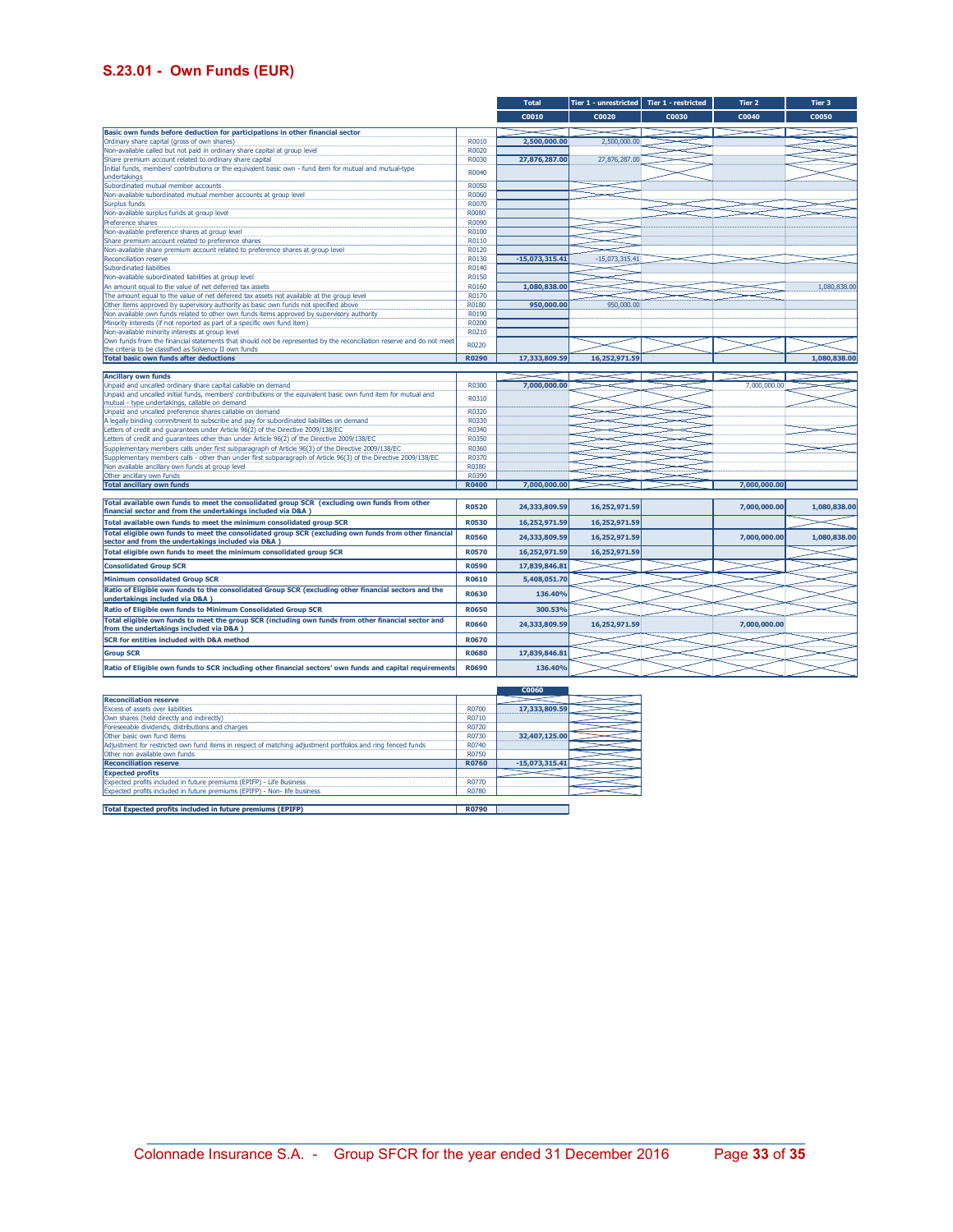## 25.01 – Solvency Capital Requirement – for Groups on Standard Formula (EUR)

|                                           |              | <b>Net solvency</b><br>capital requirement capital requirement | <b>Gross solvency</b> | <b>Allocation from</b><br>adjustments due to<br><b>RFF and Matching</b><br>adjustments<br>portfolios |
|-------------------------------------------|--------------|----------------------------------------------------------------|-----------------------|------------------------------------------------------------------------------------------------------|
|                                           |              | C0030                                                          | C0040                 | <b>C0050</b>                                                                                         |
| Market risk                               | R0010        | 409.715.42                                                     | 409,715.42            |                                                                                                      |
| Counterparty default risk                 | R0020        | 2,150,512.72                                                   | 2,150,512.72          |                                                                                                      |
| Life underwriting risk                    | R0030        |                                                                |                       |                                                                                                      |
| Health underwriting risk                  | R0040        | 3,140,907.69                                                   | 3,140,907.69          |                                                                                                      |
| Non-life underwriting risk                | R0050        | 15,905,975.24                                                  | 15,905,975.24         |                                                                                                      |
| <b>Diversification</b>                    | R0060        | $-4.012.121.61$                                                | $-4.012.121.61$       |                                                                                                      |
| Intangible asset risk                     | R0070        |                                                                |                       |                                                                                                      |
| <b>Basic Solvency Capital Requirement</b> | <b>R0100</b> | 17,594,989,46                                                  | 17,594,989.46         |                                                                                                      |

#### Calculation of Solvency Capital Requirement

|                                                                                                |              | <b>C0100</b>      |
|------------------------------------------------------------------------------------------------|--------------|-------------------|
| Adjustment due to RFF/MAP nSCR aggregation                                                     | R0120        |                   |
| Total capital requirement for operational risk                                                 | R0130        | 244,857.34        |
| Loss-absorbing capacity of technical provisions                                                | R0140        |                   |
| Loss-absorbing capacity of deferred taxes                                                      | R0150        |                   |
| Capital requirement for business operated in accordance with Art. 4 of Directive 2003/41/EC    | R0160        |                   |
| Solvency capital requirement excluding capital add-on                                          | <b>R0200</b> | 17,839,846.81     |
| Capital add-on already set                                                                     | R0210        |                   |
| <b>Solvency capital requirement</b>                                                            | <b>R0220</b> | 17,839,846.81     |
| <b>Other information on SCR</b>                                                                |              |                   |
| Capital requirement for duration-based equity risk sub-module                                  | R0400        |                   |
| Total amount of Notional Solvency Capital Requirements for remaining part                      | R0410        |                   |
| Total amount of Notional Solvency Capital Requirements for ring fenced funds                   | R0420        |                   |
| Total amount of Notional Solvency Capital Requirements for matching adjustment portfolios      | R0430        |                   |
| Diversification effects due to RFF nSCR aggregation for article 304                            | R0440        |                   |
| Method used to calculate the adjustment due to RFF/MAP nSCR aggregation                        | R0450        | 4 - No adjustment |
| Net future discretionary benefits                                                              | R0460        |                   |
| Minimum consolidated group solvency capital requirement                                        | R0470        | 5,408,051.70      |
| <b>Information on other entities</b>                                                           |              |                   |
| Capital requirement for other financial sectors (Non-insurance capital requirements)           | R0500        |                   |
| Credit institutions, investment firms and financial institutions, alternative investment funds | R0510        |                   |
| Institutions for occupational retirement provisions                                            | R0520        |                   |
| Capital requirement for other financial sectors (Non-insurance capital requirements) - Capital | R0530        |                   |
| Capital requirement for non-controlled participation requirements                              | R0540        |                   |
| Capital requirement for residual undertakings                                                  | R0550        |                   |
| <b>Overall SCR</b>                                                                             |              |                   |
| SCR for undertakings included via D and A                                                      | R0560        |                   |
| <b>Solvency capital requirement</b>                                                            | <b>R0570</b> | 17.839.846.81     |